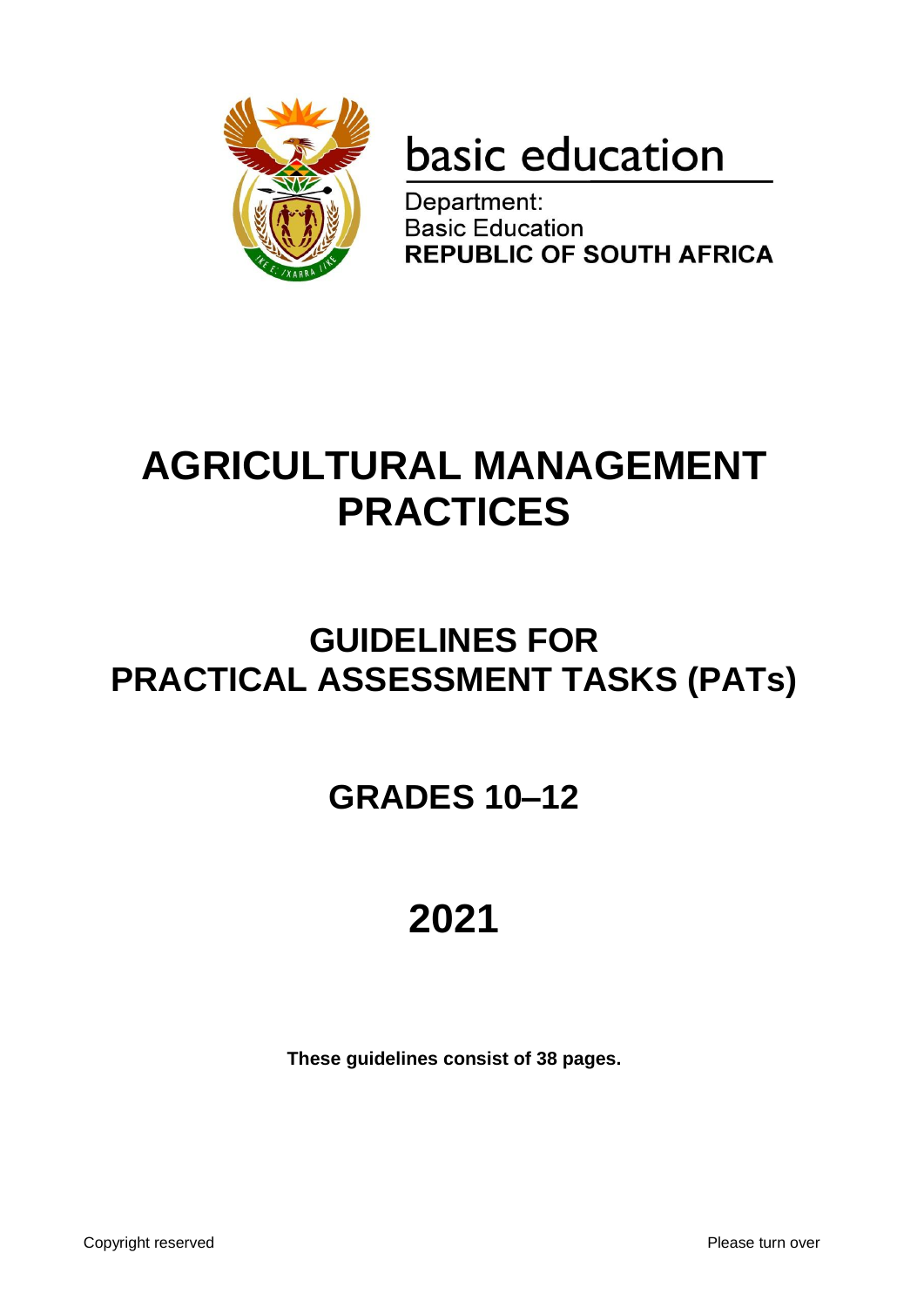# **TABLE OF CONTENTS**

|    |                                        |                                                                                                                                                                                                                                                                                                                                                                                                  | Page                                                     |
|----|----------------------------------------|--------------------------------------------------------------------------------------------------------------------------------------------------------------------------------------------------------------------------------------------------------------------------------------------------------------------------------------------------------------------------------------------------|----------------------------------------------------------|
| 1. | <b>INTRODUCTION</b>                    |                                                                                                                                                                                                                                                                                                                                                                                                  | 3                                                        |
| 2. | <b>TEACHER GUIDELINES</b>              |                                                                                                                                                                                                                                                                                                                                                                                                  | 3                                                        |
|    | 2.1<br>2.2                             | How to administer the practical assessment task (PAT)<br><b>Components of the PATs</b><br>2.2.1<br>Management overview<br>2.2.2 Practical tasks (activities)<br>2.2.3 Management test                                                                                                                                                                                                            | 3<br>4<br>$\overline{\mathbf{4}}$<br>6<br>8              |
|    | 2.3<br>2.4                             | 2.2.4 Logbook (recording of time spent)<br>PAT component summary and weightings<br>Layout of the PAT and examples (guidelines for compiling)<br>2.4.1 Guidelines for compiling PAT in livestock production<br>2.4.2 Guidelines for compiling PAT in poultry production<br>Guidelines for compiling PAT in crop/vegetable/<br>2.4.3<br>fruit production                                           | 8<br>9<br>10<br>10<br>12<br>14                           |
|    | 2.5                                    | Moderation of the PAT                                                                                                                                                                                                                                                                                                                                                                            | 16                                                       |
| 3. |                                        | <b>LEARNER GUIDELINES</b>                                                                                                                                                                                                                                                                                                                                                                        | 16                                                       |
|    | 3.1<br>3.2<br>3.3<br>3.4<br>3.5<br>3.6 | Instructions to learners<br>Examples of tasks in the various components of the PAT<br>3.2.1 The management overview.<br>3.2.2 Practical activity<br>3.2.3 Management tests<br>3.2.4 Logbook or time register<br>Absence, non-submission of tasks and non-participation<br>in<br>practical activities<br>Requirements for presentation<br><b>Timeframes</b><br><b>Declaration of Authenticity</b> | 16<br>16<br>17<br>21<br>24<br>25<br>26<br>26<br>26<br>27 |
| 4. |                                        | <b>LIST OF RESOURCES</b>                                                                                                                                                                                                                                                                                                                                                                         | 28                                                       |
|    | 4.1<br>4.2<br>4.3                      | <b>ANNEXURE A: MODERATION TOOLS</b><br><b>ANNEXURE B: EXAMPLES OF MARKING TOOLS</b><br>4.2.1 Rubrics for the Management Overview<br>4.2.2 Rubric for involvement<br><b>ANNEXURE C: PAT MARK SCHEDULE</b>                                                                                                                                                                                         | 29<br>32<br>33<br>37<br>38                               |
| 5. | <b>CONCLUSION</b>                      |                                                                                                                                                                                                                                                                                                                                                                                                  | 28                                                       |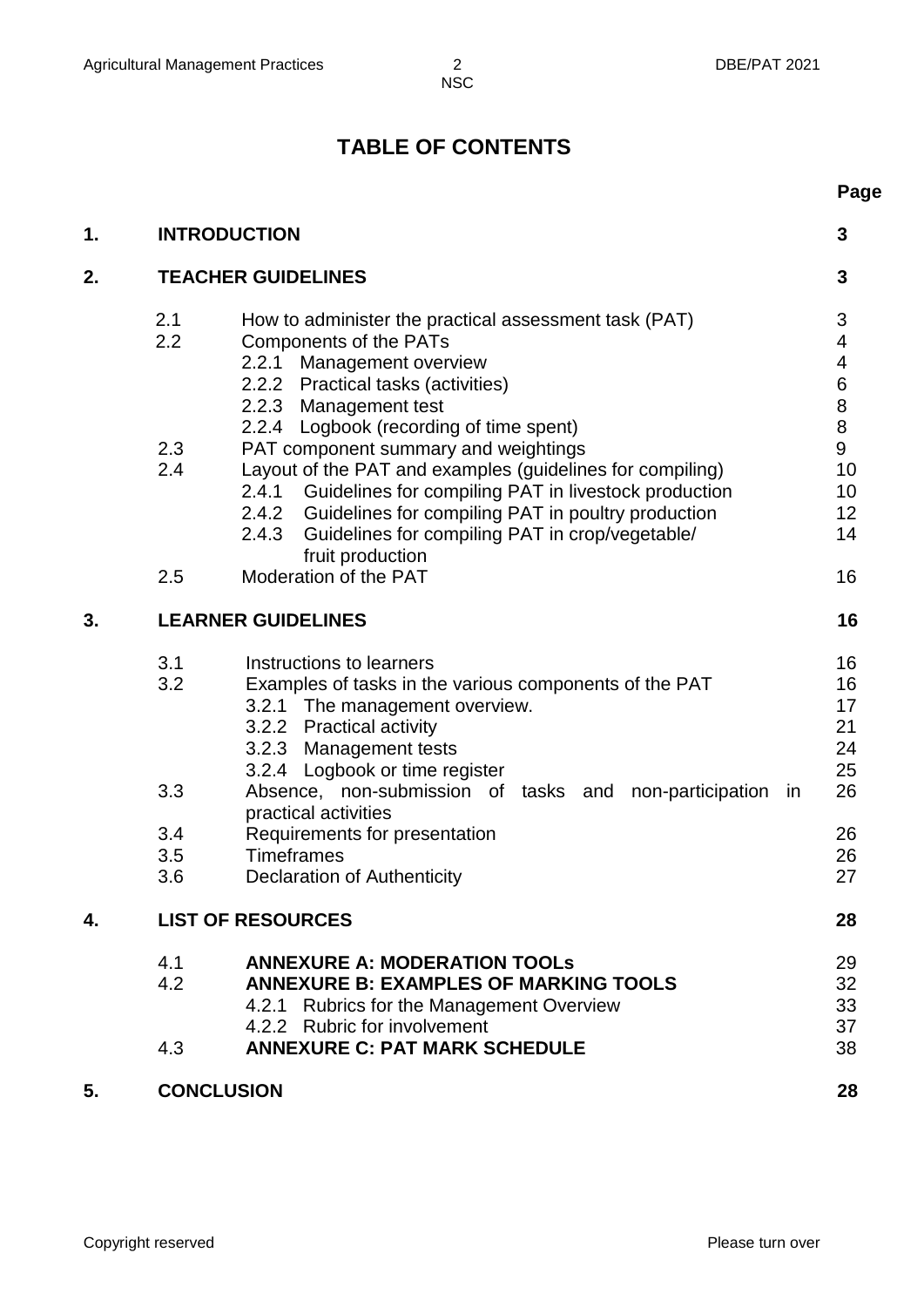#### **1. INTRODUCTION**

The 18 Curriculum and Assessment Policy Statement subjects which contain a practical component all include a practical assessment task (PAT). These subjects are:

- AGRICULTURE: Agricultural Management Practices, Agricultural Technology
- ARTS: Dance Studies, Design, Dramatic Arts, Music, Visual Arts
- SCIENCES: Computer Applications Technology, Information Technology, Technical Sciences; Technical Mathematics
- SERVICES: Consumer Studies, Hospitality Studies, Tourism
- TECHNOLOGY: Civil Technology, Electrical Technology, Mechanical
	- Technology and Engineering Graphics and Design

A practical assessment task (PAT) mark is a compulsory component of the final promotion mark for all candidates offering subjects that have a practical component and counts 25% (100 marks) of the end-of-year examination mark. The PAT is implemented across the first three terms of the school year. This is broken down into different phases or a series of smaller activities that make up the PAT. The PAT allows for learners to be assessed on a regular basis during the school year and it also allows for the assessment of skills that cannot be assessed in a written format, e.g. test or examination. It is therefore important that schools ensure that all learners complete the practical assessment tasks within the stipulated period to ensure that learners are resulted at the end of the school year. The planning and execution of the PAT differs from subject to subject.

#### **2. TEACHER GUIDELINES**

#### 2.1 **How to administer the practical assessment task (PAT)**

The PAT contributes 25% of the total promotion mark (400) in Grades 10–12. The practical assessment task contributes 100 marks and consists of a management overview (20 marks), practical activities (50 marks), a management test (20 marks) and a time register (10 marks).

The design portfolio and final product must be available for monitoring and moderation, and must be evaluated, checked and authenticated by the teacher before being presented as the learner's final evidence of performance.

The teacher file of the practical assessment task must contain evidence of:

- a) The PAT task
- b) A complete record of all assessment and must always be available for monitoring and moderation purposes

Failure by the teacher to maintain a file of assessment tasks constitutes an act of misconduct and will be dealt with in terms of paragraph 5(3) of the policy document, *National policy on the conduct, administration, and management of the National Senior Certificate: A qualification at Level 4 on the National Qualifications Framework (NQF), or other appropriate measures*.

2.1.1 The aim of the practical assessment task (PAT) for Agricultural Management Practices (AMP) is to assess management, entrepreneurial, research, marketing, operational and technical skills of learners in the production enterprises which they are exposed to.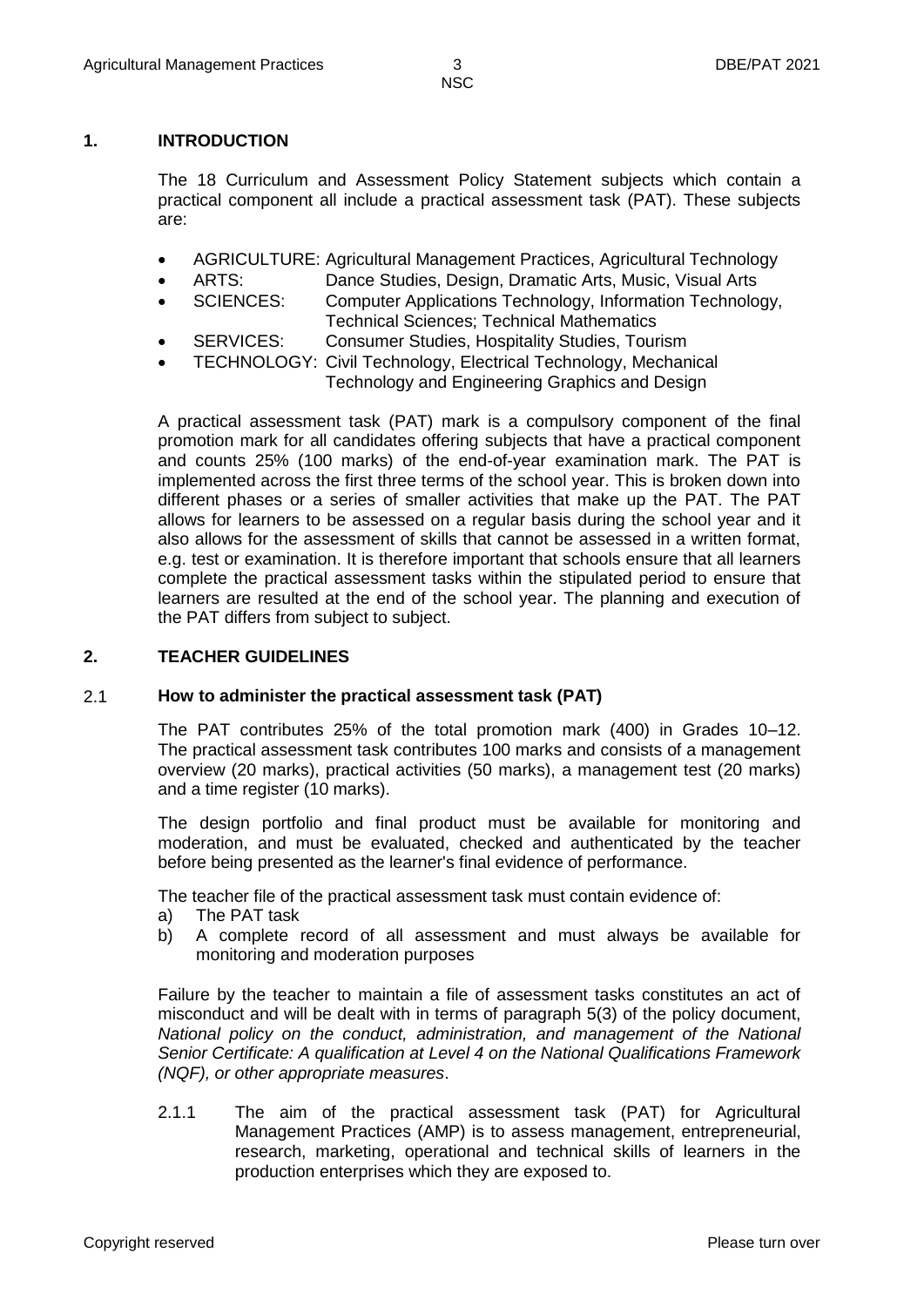2.1.2 In Grades 10–12 a total of at least THREE production enterprises must be utilised that would consist of at least ONE animal production enterprise or at least ONE plant production enterprise.

- 2.1.3 The context in which the subject is offered is subject to a wide range of different production systems, production enterprises, management approaches and ecological differences between the different regions in the country. The PAT must allow for this wide range of possible approaches and applications.
- 2.1.4 These PAT guidelines will provide criteria to assist with the standardisation of the variety of possible enterprises that exists in Agricultural Management Practices (AMP).
- 2.1.5 The PAT should show progression in complexity, content, and context from Grade 10 to Grade 12.
- 2.1.6 The PAT activities should link with the content of the relevant grades and practices as applied in the primary and secondary agricultural industry.
- 2.1.7 The PATs for Grades 10 and 11 are internally set, marked/assessed and moderated whereas the PAT for Grade 12 is internally set and marked/assessed and externally moderated.
- 2.1.8 The components of the PAT are completed under controlled conditions and evidence of each activity or task should be in the learner portfolio.
- 2.1.9 The PAT must include evidence of how the production-related processes in the different enterprises are managed over a period of a year.
- 2.1.10 Learners should know the assessment criteria before they start with each activity.
- 2.1.11 The use of external assessors (e.g. wool-classing, Artificial Insemination (AI) and shearing courses) for the practical section of the PAT will support the assessment done by the teacher.

#### 2.2 **Components of the PATs.**

The PATs in Grades 10–12 consist of the following components:

- **The management overview** is based on the development of annual production plans for the management of the relevant enterprises
- **Practical tasks (activities)** which are comprehensively assessed
- **The management test** which consists of application questions, such as case studies and scenarios based on activities in the above management plans and practical for production enterprises
- **The logbook (time register)** of time and task performed that the learner spent in a practical situation or production enterprise

#### 2.2.1 **Management overview**

This activity requires the learner to create/complete a production plan of the chosen production enterprise which includes the most important practices and management aspects within that production enterprise. It should be presented in calendar form or as a monthly report. This provides an overall impression of production processes as they are implemented over a period of a year or production cycle within the specific production system.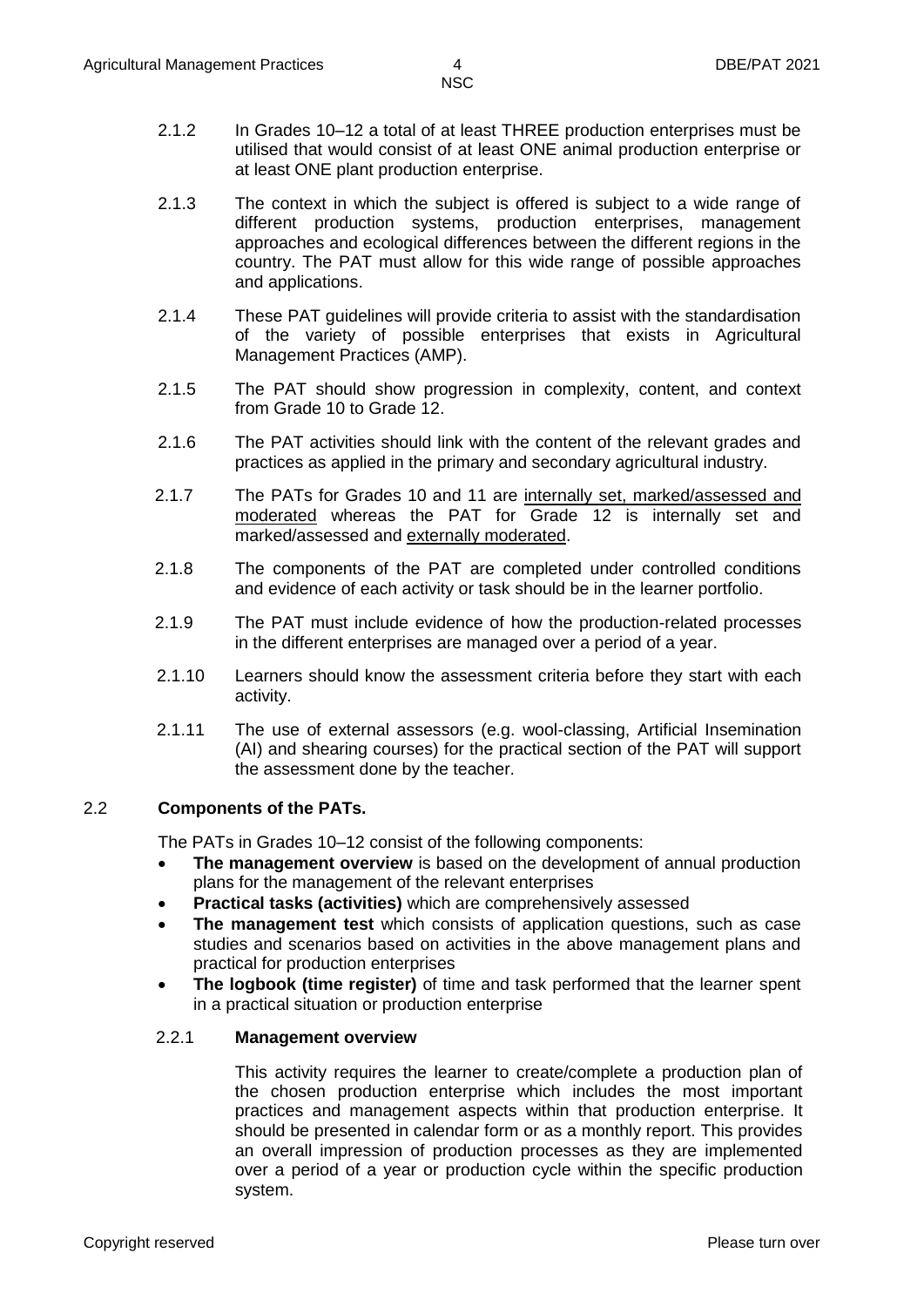It must include proven farming practices which are locally practised and those which the learners would be exposed to. The activity could be in pairs or take place individually and would include research that should include the grade content expectation as indicated in the rubrics in ANNEXURE A. The management overview should preferably be within the learners' fields of interest.

#### **Grade 10**

The basic production activities that would be included in an annual production plan for a plant production enterprise or an animal production enterprise must be listed. These activities could be described and an indication of a possible timeframe for each activity should be included.

#### **TABLE 1: Examples of some practices that form part of a production enterprise in Grade 10.**

| <b>CROP PRODUCTION</b>                                                                                                                                                                                                                                             | <b>ANIMAL PRODUCTION</b>                                                                                                                                                                                                                                                                                                                                                                                   |
|--------------------------------------------------------------------------------------------------------------------------------------------------------------------------------------------------------------------------------------------------------------------|------------------------------------------------------------------------------------------------------------------------------------------------------------------------------------------------------------------------------------------------------------------------------------------------------------------------------------------------------------------------------------------------------------|
| Planning for the planting season<br>Order production inputs<br>Basic soil preparation/Mechanisation<br>Planting (direct seeding/transplanting)<br>Crop care/integrated pest/weed and<br>disease management<br>Crop fertilisation programme<br>Irrigation programme | Feed mixing/rations provided<br>Reproduction/Mating season<br>٠<br>Ordering production inputs<br>Animal husbandry: castration/<br>$\bullet$<br>dehorning/immunisation/dosing/<br>dipping, etc.<br>Production of milk/meat/fibre/eggs,<br>٠<br>etc.<br>Basic management of animals<br>$\bullet$<br>(animal health management)<br>Recordkeeping/Animal<br>$\bullet$<br>identification (tagging, ear marking, |
|                                                                                                                                                                                                                                                                    | tattooing, branding - hot iron,<br>freeze, etc.)                                                                                                                                                                                                                                                                                                                                                           |

#### **Grade 11**

A **comprehensive production plan** for the relevant plant or animal production enterprise for a period of 12 months must be presented. This production plan should clearly indicate the enterprise-specific management activities which are implemented to get the optimum production outputs for that enterprise.

#### **TABLE 2: Example of some practices done in Grade 11**

| <b>SPECIFIC CROP</b>                                                                                                                                                                                                             | <b>SPECIFIC ANIMAL</b>                                                                                                                                                                                                                                                                                                                                                                                                                                                          |
|----------------------------------------------------------------------------------------------------------------------------------------------------------------------------------------------------------------------------------|---------------------------------------------------------------------------------------------------------------------------------------------------------------------------------------------------------------------------------------------------------------------------------------------------------------------------------------------------------------------------------------------------------------------------------------------------------------------------------|
| <b>PRODUCTION ENTERPRISE</b>                                                                                                                                                                                                     | <b>PRODUCTION ENTERPRISE</b>                                                                                                                                                                                                                                                                                                                                                                                                                                                    |
| • Planning for the planting season<br>Ordering production inputs<br>Soil preparation/Mechanisation<br>Planting<br>Integrating pest and disease and<br>weed management<br>Crop fertilisation program<br>Crop irrigation programme | Feed (fodder) flow programme<br>Application of various grazing systems<br>Mating season planning<br>(reproduction/pregnancy testing)<br>Manipulation of reproduction/AI<br>Ordering production inputs<br>Animal health management (immunisation/<br>dosage/dipping/medication)<br>Production of milk/meat/fibre/eggs<br>Management and handling of animals<br>Recordkeeping/animal identification<br>(tagging, ear marking, tattooing, branding -<br>hot iron and freeze, etc.) |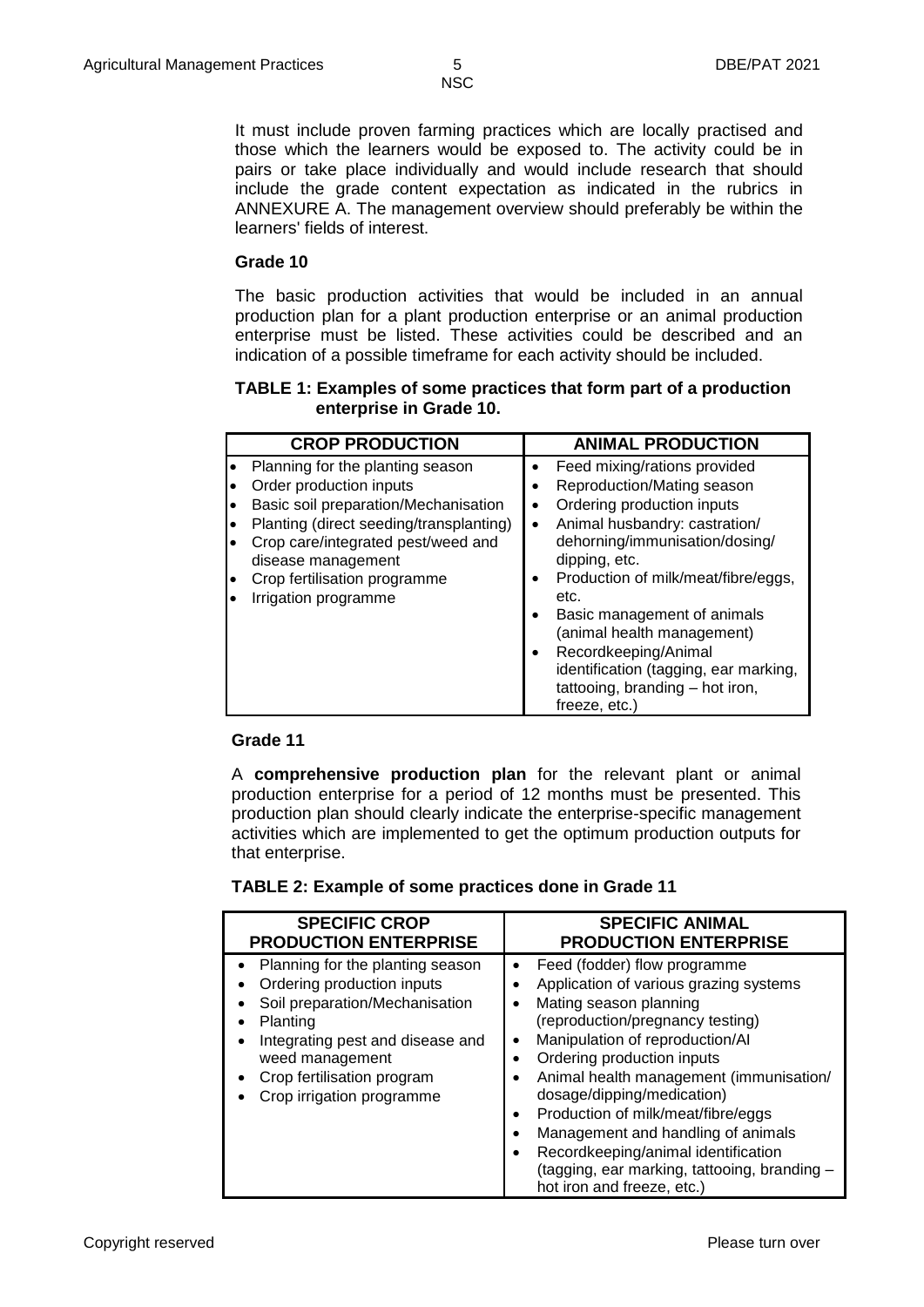#### **Grade 12**

An extensive production plan for a plant- or animal production enterprise that will include the following content issues covered in Grade 12:

- Physical and natural resource management
- Holistic planning/Whole enterprise production planning/Strategic enterprise production planning (from beginning to end)
- Financial aspects/Implementation and control of enterprise budget
- Labour management
- Record-keeping (physical and financial records)
- Harvesting/Post-harvesting procedures (handling, transportation, storage)
- Grading/Product differentiation/Sorting
- Product processing/Value-adding
- Product Marketing/Distribution
- Agritourism/Niche markets opportunities

#### **General remarks about the management overview**

The issues mentioned above must be presented for a complete production cycle and should include all appropriate practices for the relevant enterprise (e.g. beef cattle production for Grade 10, the management overview will include a general overview of management aspects required; for Grade 11 it will include all the processes needed to produce a weaner; and for Grade 12 the finishing of the weaner in the feedlot, slaughtering and marketing of beef and financial aspects. The scenario could be compiled to show a timeline for the product shown by the production cycle.

Challenges and successes must be listed, e.g. Code of Good Agricultural Practices (GAP) as prescribed by each relevant industry.

The assessment tool used for this activity could be a checklist, rubric or memorandum.

#### 2.2.2 **Practical tasks (activities)**

This section of the PAT for AMP must be completed under controlled conditions in an operational or practical situation. If the school does not have the proper facilities, appropriate production enterprise facilities nearby should be identified and used to complete the activities planned for at the beginning of the year. This part of the PAT focuses on the assessment of an individual learner while performing practical activities in both animal and plant production enterprises.

At least TWO practical activities/tasks per term in the relevant production enterprises should be comprehensively assessed for Grade 10 and 11 learners (terms 1–3) and Grade 12 (terms 1–2). This part of the PAT assesses the performance of learners while they are involved in the activities/practical. Tasks should be set in real-life settings, e.g. milking cows, artificial insemination, inoculation, crop-care practices (spraying of crops, grafting, budding, monitoring of diseases and pests (scouting), planting, transplanting of seedlings, germination percentage, fertiliser application, mechanisation planning), care of animals (dehorning, castration, feeding, branding, marking, disease control, rearing of calves, etc.) and value-adding activities (tomato paste, yoghurt making, etc.), harvesting, classing, etc. These activities should be spread over the entire range of the enterprises and should not only focus on one aspect or enterprise.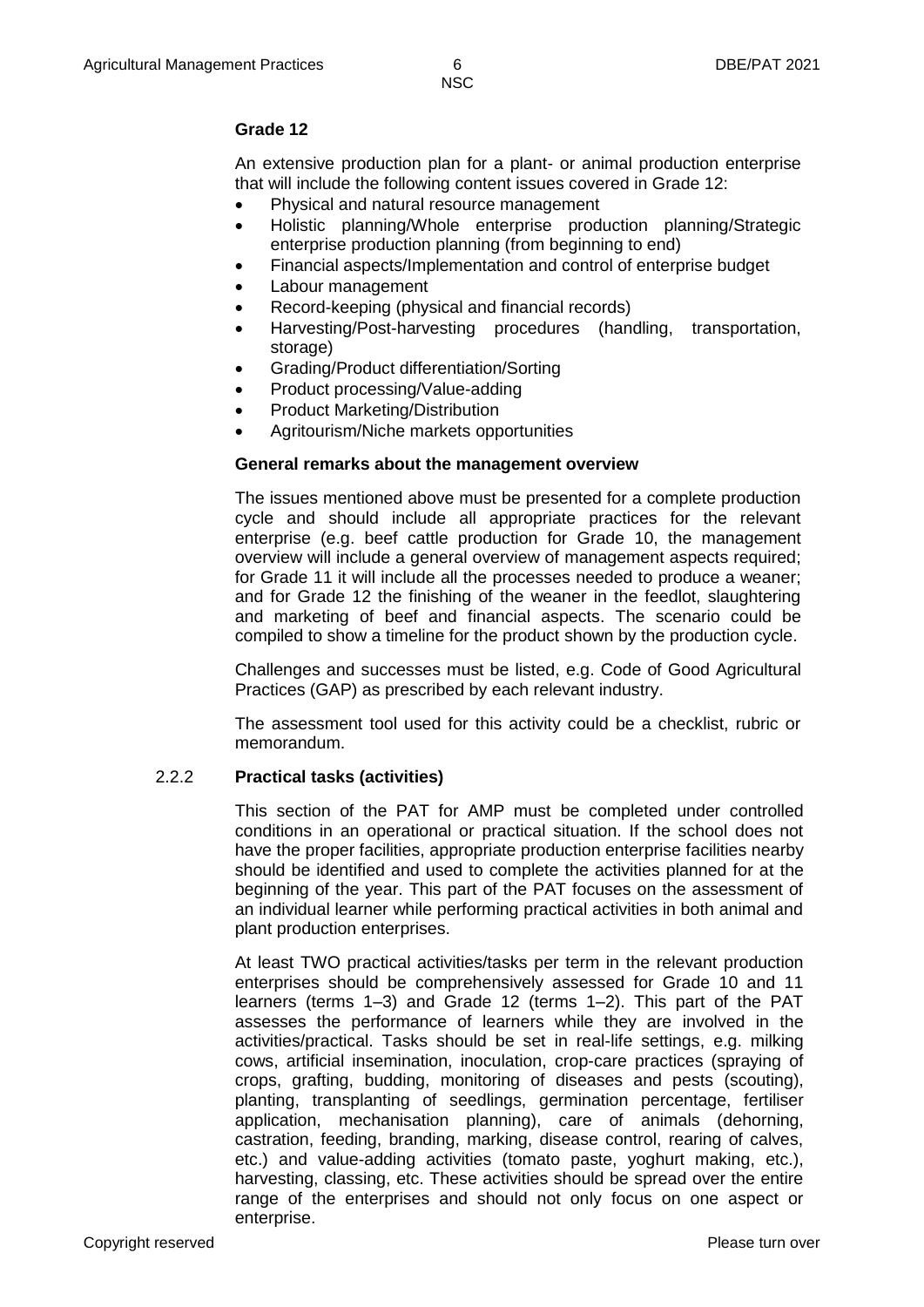The practical activities are assessed, and on-site moderation should be completed, where possible. Evidence to support the assessment of the activities should be gathered for the final moderation. This should include photographs, pictures and/or video clips of these activities and assessment of the activities.

Practical activities are related to the **psychomotor domain** which focuses on the physical and kinaesthetic skills that learners need to develop and demonstrate. These skills should be gradually developed by following the various levels as set out below. The development of the skills should be in the relevant production enterprises offered at the school.

The **affective domain** which includes aspects such as feelings, values, appreciation, enthusiasm, motivation, and attitude is also covered in this part of the PAT.

**The psychomotor domain for practical activity development** is characterised by progressive levels of behaviour from observation to mastery of required skills. Assessment can only be done once learners have been given the opportunity to practice the required skills.

| <b>LEVEL</b>  | <b>DEFINITION</b>                                                                            | <b>LEVEL DESCRIPTION</b>                                                                                                                                                                                                                                                                                                                                    |
|---------------|----------------------------------------------------------------------------------------------|-------------------------------------------------------------------------------------------------------------------------------------------------------------------------------------------------------------------------------------------------------------------------------------------------------------------------------------------------------------|
| 1. Observing  | Active mental attending of a<br>physical event.                                              | The learner observes a more experienced person in<br>his/her performance of the skill. Asked to observe<br>sequences and relationships and to pay particular<br>attention to the finished product. Direct observation<br>may be supplemented by reading or watching a video.<br>Thus, the learner may read about the topic and then<br>watch a performance. |
| 2. Imitating  | Attempted copying of a<br>physical behaviour.                                                | The learner begins to acquire the rudiments of the skill.<br>The learner follows directions and sequences under<br>close supervision. The total act is not important, nor is<br>timing or coordination emphasised. The learner is<br>conscious of deliberate effort to imitate the model.                                                                   |
| 3. Practising | Trying a specific physical<br>activity over and over again.                                  | The entire sequence is performed repeatedly.<br>All aspects of the act are performed in sequence.<br>Conscious effort fades as the performance becomes<br>more or less habitual. Timing and coordination are<br>emphasised. Here the person has acquired the skill but<br>is not an expert.                                                                 |
| 4. Adapting   | Fine tuning. Making minor<br>adjustments in the physical<br>activity in order to perfect it. | Perfection of the skill. Minor adjustments are made that<br>influence the total performance. Coaching is often very<br>valuable here.                                                                                                                                                                                                                       |

#### **Key Verbs**

Below are some examples of key verbs associated with the **cognitive domain**. Using such verbs is beneficial for writing effective learning objectives when worksheets for the practicals are developed.

- Collect, inject, calculate, mix, classify
- Handle, operate
- Distinguish (by sight, observation, touch, cognitive knowledge)
- Perform (skilfully)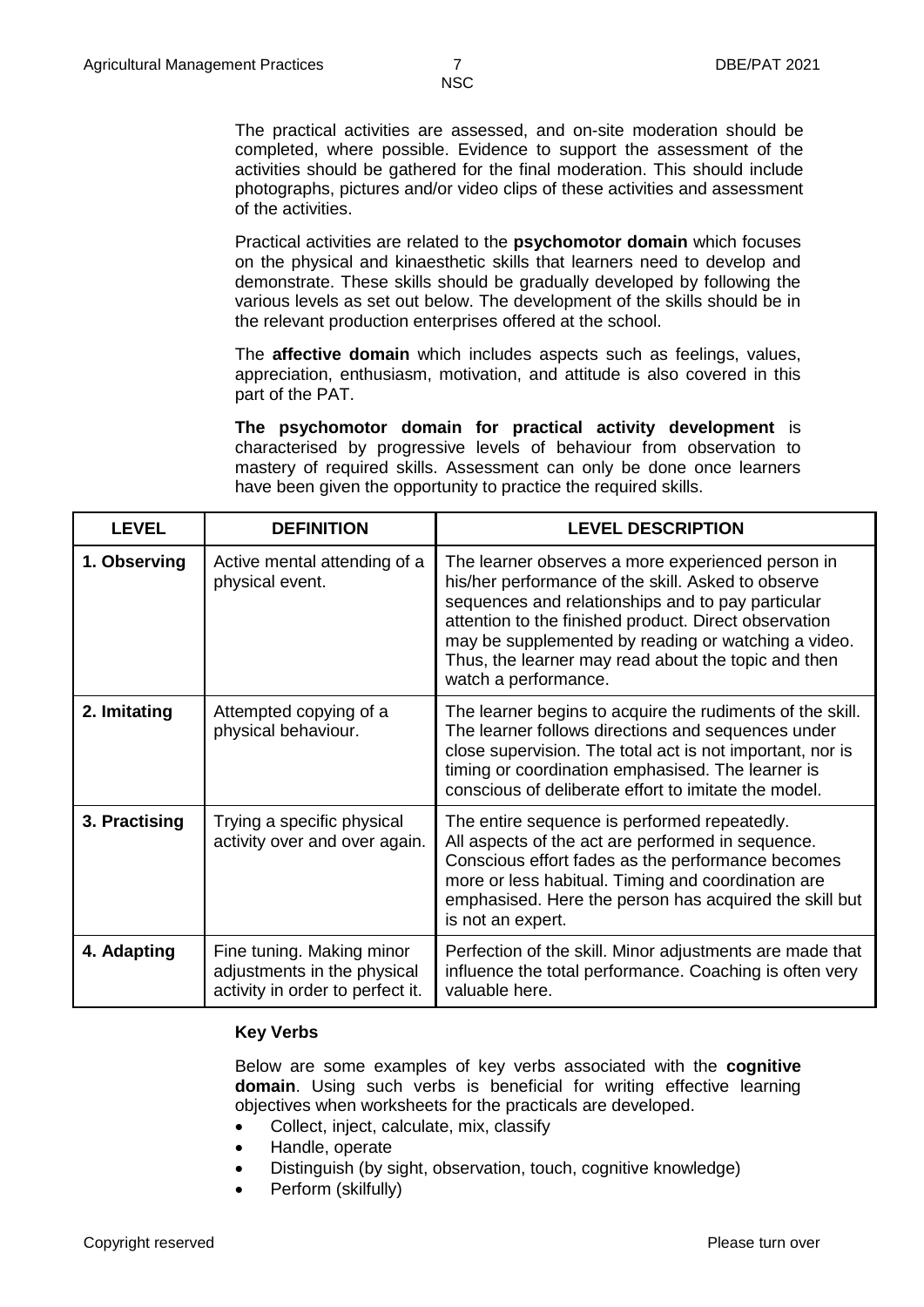Using external assessors (e.g. wool-classing, AI and shearing courses) for this section of the PAT will support the assessment done by the teacher.

The assessment of these activities would include a comprehensive checklist or rubric and could be supported with a questionnaire or interview, which is completed while performing this activity. The questionnaire and interview could assess the context and application of the learner who is assessed and could be marked with a marking guideline.

#### 2.2.3 **Management test**

The learners are exposed to various case studies or scenarios based on the annual production plan to which they have been exposed. The management test will represent examples of applications from the annual production plan and practical activities. These questions will be linked to the application of the knowledge.

This activity or task will be completed under controlled conditions as an individual activity. The assessment tool for this activity could include a marking guideline (memorandum), checklist and rubric or a combination of these.

| Assessment of management test |                                                                                 |  |  |  |  |  |
|-------------------------------|---------------------------------------------------------------------------------|--|--|--|--|--|
| Grade 10                      | Management test is based on general issues in the production processes of       |  |  |  |  |  |
|                               | animals and plants to which the learners have been exposed                      |  |  |  |  |  |
| Grade 11                      | Management test is based on specific issues in the production processes of      |  |  |  |  |  |
|                               | animals and plants to which the learners have been exposed                      |  |  |  |  |  |
| Grade 12                      | Management test is based on specific issues in the agribusiness production      |  |  |  |  |  |
|                               | processes and processing of relevant animal and plant production enterprises to |  |  |  |  |  |
|                               | which the learners have been exposed                                            |  |  |  |  |  |

#### 2.2.4 **Logbook (recording of time spent)**

The time that learners spend in a practical situation or at an active production enterprise should be recorded. These records should include time spent while doing tasks, gathering information, observing, evaluating, or demonstrating skills while in a practical situation.

A list of the processes or activities to which the learners had been exposed should be included to indicate evidence of exposure to the major production activities that the available enterprises have to offer. This time should then be converted to a mark as percentage of the total time spent doing the required activities.

Learners must spend at least **10 hours per term** in a practical situation. Where possible, the time should be equally distributed between the production enterprises. Learners should be assessed on the time spent in these practical situations and on the complexity of their exposure. A checklist must be used for this purpose and the marks adjusted proportionally.

These guidelines assist to provide the minimum standard for the PAT in AMP. More informal and more complex activities will be to the advantage of learners.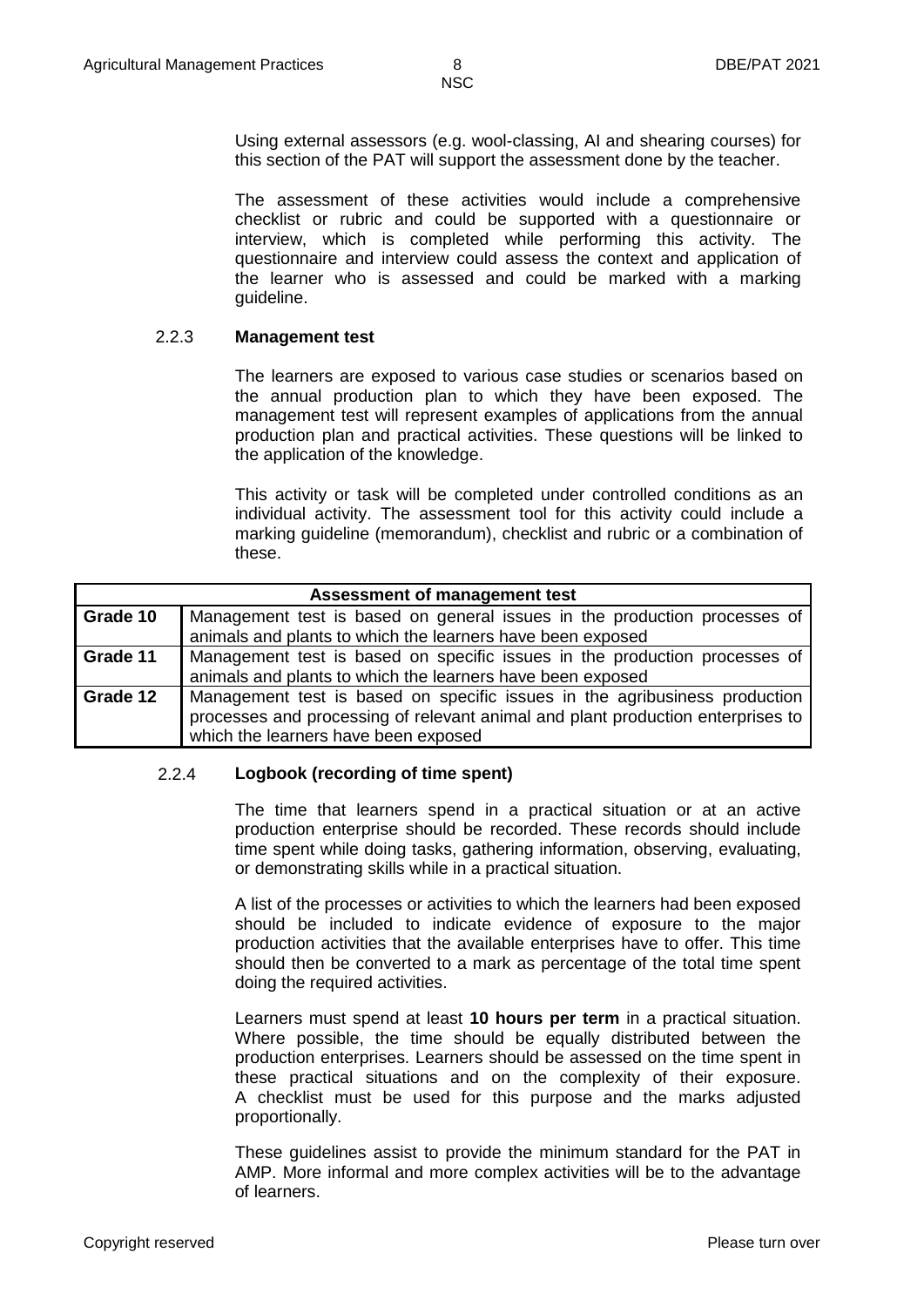# 2.3 **PAT Component Summary and Weightings**

| <b>PAT component</b>                | <b>Number of activities</b>                                       |             | Weighting   | <b>Focus</b> |                       |
|-------------------------------------|-------------------------------------------------------------------|-------------|-------------|--------------|-----------------------|
|                                     | Grade<br>10                                                       | Grade<br>11 | Grade<br>12 |              |                       |
| <b>Management overview</b>          |                                                                   |             |             | <b>20%</b>   | Planning              |
| <b>Practical tasks (activities)</b> | 6                                                                 | 6           | 4           | 50%          | Operational<br>skills |
| <b>Management test</b>              |                                                                   |             |             | <b>20%</b>   | Application           |
| Logbook (time register)             | Record sheet of learner's<br>attendance and duties<br>carried out |             | 10%         | Experience   |                       |

The practical assessment task (PAT) contributes 25% of the total promotion mark and should develop and apply agricultural management skills, processing skills and responsibility. The total mark allocation should add up to 100 marks. The PAT therefore focuses on the management skills as well as the development and application of various skills in the production process and processing of products in a production-related context.

#### **Final mark**

The final mark of the PAT is linked to these domains:

| <b>Management overview and test (Cognitive domain)</b>                      | 40  |
|-----------------------------------------------------------------------------|-----|
| Practical activities and time allocation (Psychomotor and affective domain) | 60  |
| <b>TOTAL</b>                                                                | 100 |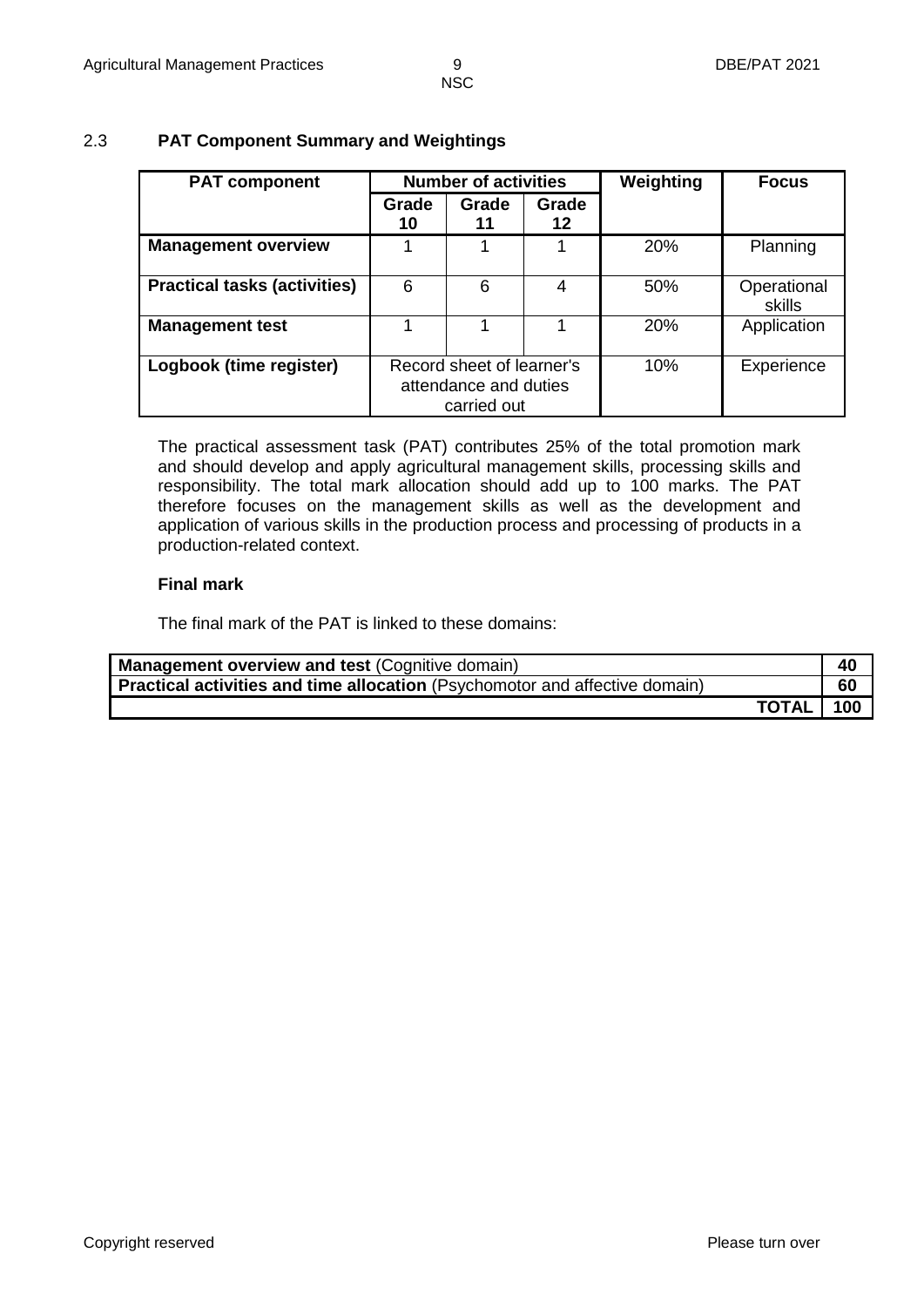#### 2.4 **Layout of the PAT and examples (guidelines for compiling)**

### 2.4.1 **Guidelines for compiling a PAT in livestock production**

| <b>ASSESSMENT</b>               | <b>TOPIC</b>                                 | <b>GRADE 10</b>                                                         | <b>GRADE 11</b>                                                                                                  | <b>GRADE 12</b>                                                                     |
|---------------------------------|----------------------------------------------|-------------------------------------------------------------------------|------------------------------------------------------------------------------------------------------------------|-------------------------------------------------------------------------------------|
| <b>TYPE</b>                     |                                              | <b>Basic principles and</b>                                             | <b>Production-driven</b>                                                                                         | <b>Production-driven</b>                                                            |
|                                 |                                              | background of enterprises                                               | (3 production enterprises)                                                                                       | (2 production enterprises)                                                          |
|                                 |                                              | (3 crop and 3 animal)                                                   |                                                                                                                  |                                                                                     |
| <b>Management</b><br>overview - | <b>Production cycle:</b><br>1 enterprise     | Determined by scenario                                                  | Determined by scenario                                                                                           | Determined by scenario                                                              |
| content                         | List of equipment<br>needed/Inventory        | List the equipment and facilities                                       | Type and quantity                                                                                                | Cost calculations                                                                   |
| expectation                     | Housing; housing<br>preparation; handling    | Types of housing and handling facilities<br>that needs to be controlled | Detailed information about housing                                                                               | Costing and management aspects that<br>must be implemented                          |
| (20%)                           | facilities<br><b>Handling and management</b> | Reasons for proper housing and<br>handling                              | Detailed information about handling                                                                              | Costing and management aspects                                                      |
|                                 | Period of growth                             | List of factors and management<br>aspects                               | Detailed information about the<br>management aspects                                                             | Calculations, costing and management<br>aspects                                     |
|                                 | <b>Gestation period</b>                      | List of factors and management<br>aspects.                              | Detailed information about the<br>management aspects                                                             | Calculations, costing and management<br>aspects                                     |
|                                 | <b>Lactation period</b>                      | List of factors and management<br>aspects                               | Detailed information about the<br>management aspects                                                             | Calculations, costing and management<br>aspects                                     |
|                                 | Feeding                                      | Types of feeding                                                        | Growth stages and quantities                                                                                     | Costing and calculations                                                            |
|                                 | Bio-security, vaccination,                   | List actions to implement biosecurity                                   | Detailed information about medication:                                                                           | Biosecurity prices, costing and                                                     |
|                                 | veterinary procedures,                       |                                                                         | which medication, when to administer                                                                             | calculations                                                                        |
|                                 | medication and sanitation                    |                                                                         | (stages), volumes/methods'<br>Detailed information about the use of<br>relevant chemicals, stages and<br>volumes |                                                                                     |
|                                 | Farrowing, calving and<br>lambing, kidding   | Signs of farrowing, calving, kidding and<br>lambing                     | Detailed information about the<br>management                                                                     | Management aspects to implement                                                     |
|                                 | <b>Record keeping</b>                        | Records to be kept                                                      | Actual recordkeeping                                                                                             | Data capturing and interpretation                                                   |
|                                 | <b>Financial statements</b>                  |                                                                         |                                                                                                                  | <b>Financial statements</b>                                                         |
|                                 | Harvesting; processing;<br>marketing         |                                                                         |                                                                                                                  | Product harvesting, processing, value-<br>adding, packaging, marketing and<br>sales |
|                                 | <b>Agritourism</b>                           |                                                                         |                                                                                                                  | Investigate possible opportunities in<br>your enterprise                            |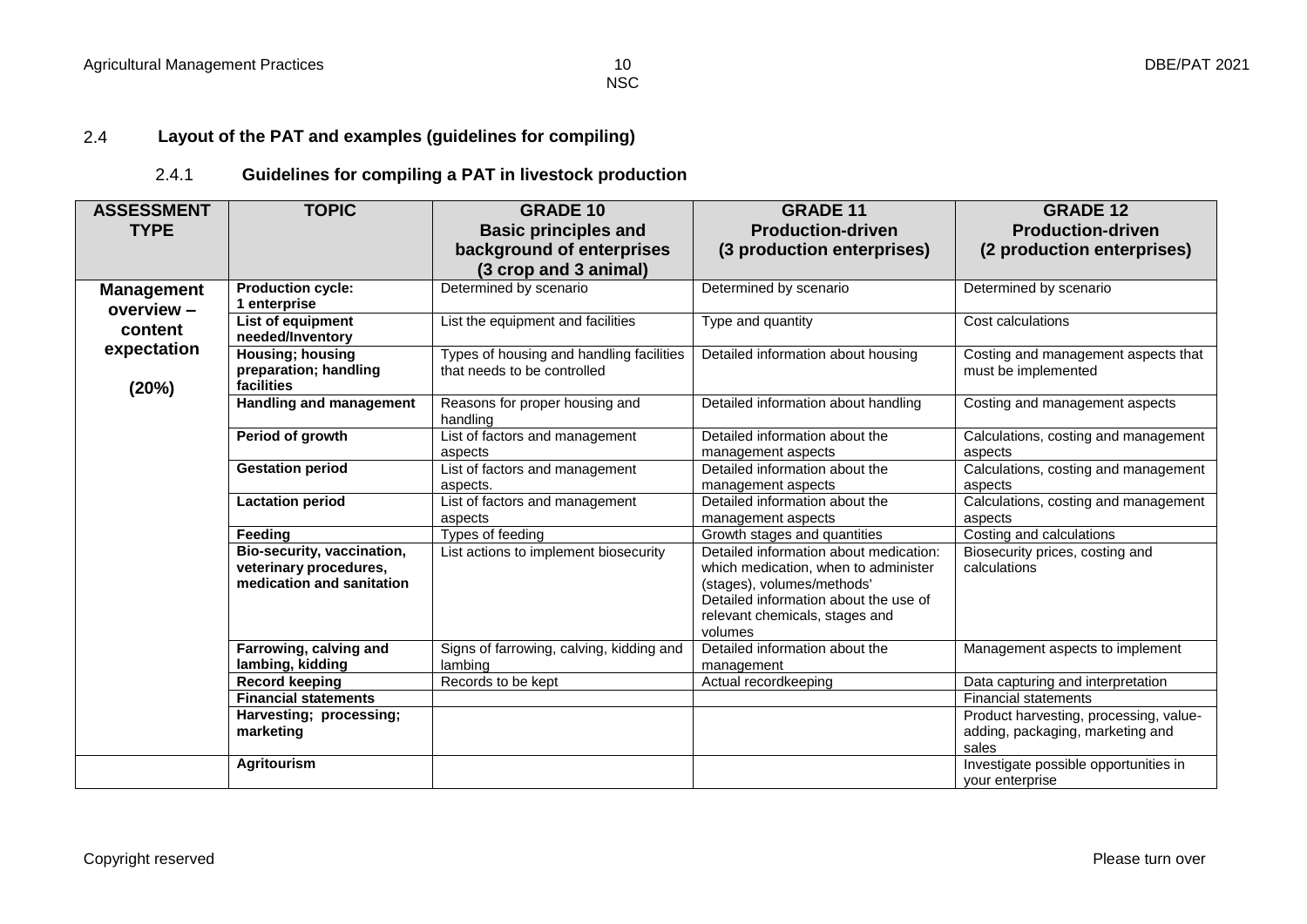|                                                             | <b>GRADE 10</b>                                                                                                                                                                                                                                                                                                                                                                          | <b>GRADE 11</b>                                                                                                                                                                                                                                                                                                                                                                                                                                                | <b>GRADE 12</b>                                                                                                                                                                                                                                                                                                                                                                                                                                                                                                              |
|-------------------------------------------------------------|------------------------------------------------------------------------------------------------------------------------------------------------------------------------------------------------------------------------------------------------------------------------------------------------------------------------------------------------------------------------------------------|----------------------------------------------------------------------------------------------------------------------------------------------------------------------------------------------------------------------------------------------------------------------------------------------------------------------------------------------------------------------------------------------------------------------------------------------------------------|------------------------------------------------------------------------------------------------------------------------------------------------------------------------------------------------------------------------------------------------------------------------------------------------------------------------------------------------------------------------------------------------------------------------------------------------------------------------------------------------------------------------------|
|                                                             | <b>Basic principles and</b>                                                                                                                                                                                                                                                                                                                                                              | <b>Production-driven</b>                                                                                                                                                                                                                                                                                                                                                                                                                                       | <b>Production-driven</b>                                                                                                                                                                                                                                                                                                                                                                                                                                                                                                     |
|                                                             | background of enterprises                                                                                                                                                                                                                                                                                                                                                                | (3 production enterprises)                                                                                                                                                                                                                                                                                                                                                                                                                                     | (2 production enterprises)                                                                                                                                                                                                                                                                                                                                                                                                                                                                                                   |
|                                                             | (3 crop and 3 animal)                                                                                                                                                                                                                                                                                                                                                                    |                                                                                                                                                                                                                                                                                                                                                                                                                                                                |                                                                                                                                                                                                                                                                                                                                                                                                                                                                                                                              |
| <b>Examples of topics for practical activities</b><br>(50%) | 1. Handling course<br>2. Pest and disease management<br>3. Management activities: dosing,<br>vaccination, dipping, etc.<br>4. Care: new-born calves/piglets/<br>lambs, etc. marking, castration,<br>dehorning<br>5. Basic records: production,<br>health, feeding, breeding and<br>mating, etc.<br>6. Classification of plant and animal<br>breeds/cultivars (determine<br>adaptability) | Management and care<br>2.<br>Dehorning, castration, marking,<br>tail docking, teeth clipping, iron<br>injections, etc.<br>Animal judging course and<br>3.<br>body condition scoring (BCS)<br>Reproduction/AI course<br>4.<br>5.<br>Reproduction management,<br>pregnancy testing, bull fertility,<br>ICP, AI, etc.<br>6.<br>Feed requirements<br>7.<br>Daily management<br>8.<br>Breed characteristics (judging<br>and selection)<br>9.<br>Performance testing | Harvesting: shearing, wool<br>classing, milking, slaughtering<br>2.<br>Processing: wool, meat, milk,<br>leather, etc.<br>3.<br>Price determination<br>Financial planning<br>4.<br>5.<br>Marketing<br>6.<br>Identify natural resources,<br>e.g. veld types<br>Determine grazing capacity and<br>veld condition assessment<br>8.<br>Grazing systems<br>Execution of planning<br>9.<br>Feed flow programme<br>10.<br>Analysing resources<br>11.<br>Production systems<br>12.<br>13.<br>Herd composition<br>SWOT analysis<br>14. |
| <b>Management Test (20%)</b>                                | Related to all the above enterprises                                                                                                                                                                                                                                                                                                                                                     | Related to all the above enterprises                                                                                                                                                                                                                                                                                                                                                                                                                           | Related to all the above enterprises                                                                                                                                                                                                                                                                                                                                                                                                                                                                                         |
| Logbook (40 hours/year) (10%)                               | Routine tasks and visits for practical                                                                                                                                                                                                                                                                                                                                                   | Routine tasks and visits for practical                                                                                                                                                                                                                                                                                                                                                                                                                         | Routine tasks and visits for practical                                                                                                                                                                                                                                                                                                                                                                                                                                                                                       |
| Time spent/work done during practical                       | activities                                                                                                                                                                                                                                                                                                                                                                               | activities                                                                                                                                                                                                                                                                                                                                                                                                                                                     | activities                                                                                                                                                                                                                                                                                                                                                                                                                                                                                                                   |
| activities on the production enterprise                     |                                                                                                                                                                                                                                                                                                                                                                                          |                                                                                                                                                                                                                                                                                                                                                                                                                                                                |                                                                                                                                                                                                                                                                                                                                                                                                                                                                                                                              |
| (Register signed by learners and                            |                                                                                                                                                                                                                                                                                                                                                                                          |                                                                                                                                                                                                                                                                                                                                                                                                                                                                |                                                                                                                                                                                                                                                                                                                                                                                                                                                                                                                              |
| supervisor/mentor on the site)                              |                                                                                                                                                                                                                                                                                                                                                                                          |                                                                                                                                                                                                                                                                                                                                                                                                                                                                |                                                                                                                                                                                                                                                                                                                                                                                                                                                                                                                              |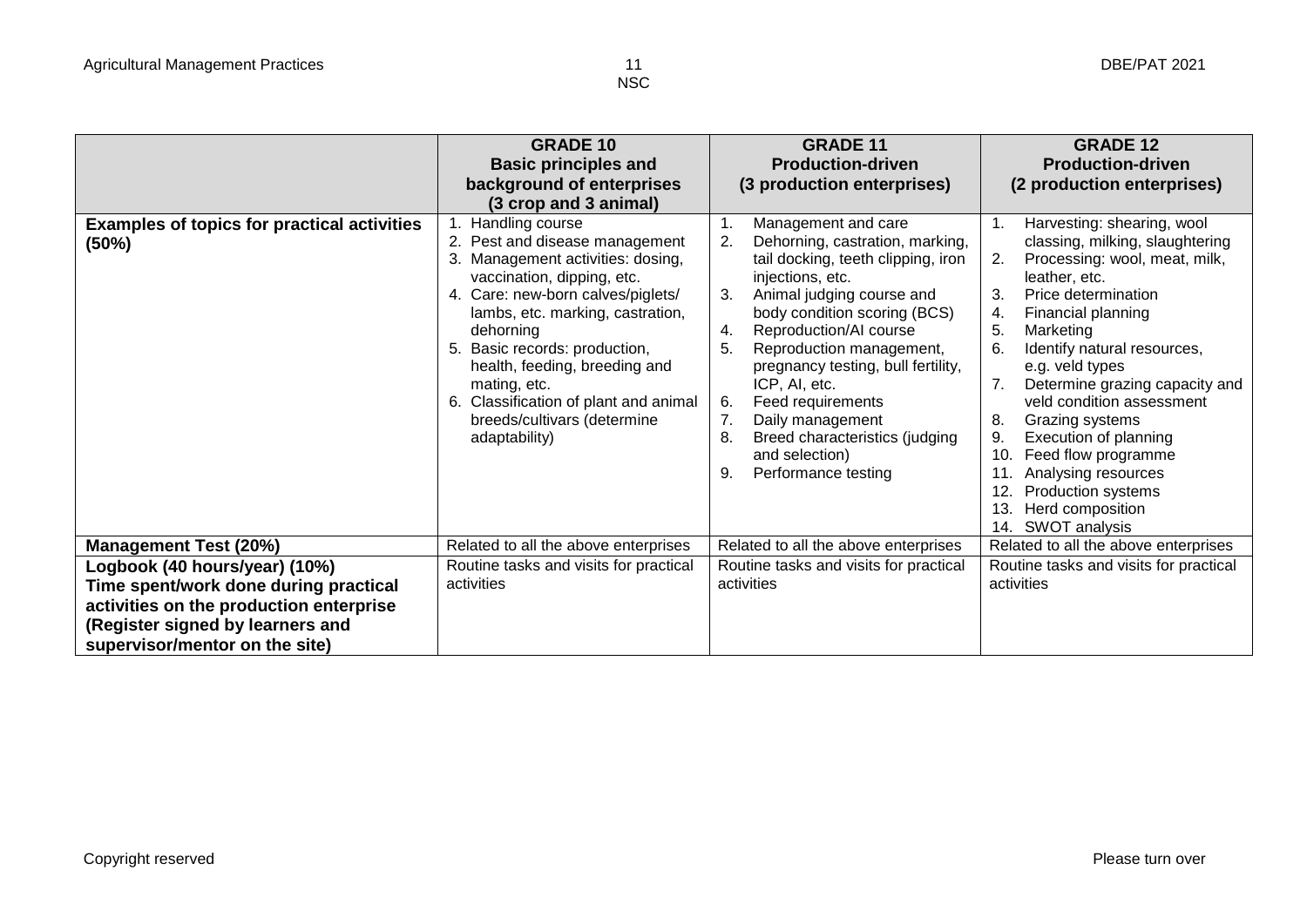### 2.4.2 **Guidelines for compiling a PAT in poultry production (broilers or layers)**

| <b>ASSESSMENT</b> | <b>TOPIC</b>                           | <b>GRADE 10</b>                      | <b>GRADE 11</b>                           | <b>GRADE 12</b>                         |
|-------------------|----------------------------------------|--------------------------------------|-------------------------------------------|-----------------------------------------|
| <b>TYPE</b>       |                                        | <b>Basic principles and</b>          | <b>Production driven</b>                  | <b>Production driven</b>                |
|                   |                                        | background of enterprises            | (3 production enterprises)                | (2 production enterprises)              |
|                   |                                        | (3 crop and 3 animal)                |                                           |                                         |
| <b>Management</b> | <b>Production cycle:</b>               | Determined by scenario               | Determined by scenario                    | Determined by Grade 11 scenario         |
| overview          | 1 enterprise                           |                                      |                                           |                                         |
|                   |                                        | <b>Content expectation for grade</b> | Content expectation for grade             | <b>Content expectation for grade</b>    |
| (20%)             | List of equipment needed<br>in housing | List of equipment                    | Number needed as indicated in<br>scenario | Cost calculations                       |
|                   | <b>Preparation of housing</b>          | Actions that must take place:        | Detailed information about actions,       | Cost calculations based on numbers      |
|                   | before intake                          | material, chemicals, equipment, etc. | e.g. what, when and amount.               | and volume                              |
|                   |                                        |                                      |                                           | Management aspects that are<br>required |
|                   | <b>Before placement</b>                | What must be controlled?             | What must be taken into                   | Actual costs, prices, cost calculations |
|                   | checklist                              |                                      | consideration?                            | and the influence of management.        |
|                   | <b>Placement of birds</b>              | Actions that must take place during  | Detailed information about actions,       | Cost calculations                       |
|                   |                                        | the process                          | e.g. what, when and volume/amount         | Management aspects that must take       |
|                   |                                        |                                      |                                           | place in the process                    |
|                   | Period of growth                       | List of factors and management       | Detailed information about all            | Calculations and cost calculations      |
|                   |                                        | aspects that must be taken into      | management aspects named in               | and the influence management has        |
|                   |                                        | consideration during the period of   | Grade 10                                  | on each of the aspects                  |
|                   |                                        | growth                               |                                           |                                         |
|                   | Feeding and stages of<br>changes       | <b>Types</b>                         | Dates and amounts                         | Prices and cost calculations            |
|                   | <b>Biosecurity, inoculations,</b>      | List of actions that must take place | Detailed information about                | Actual costs, prices, cost calculations |
|                   | medication and sanitation              | and at what age                      | medication: which medication, when        | and the influence of management         |
|                   |                                        |                                      | to administer (stages), volumes,          |                                         |
|                   |                                        |                                      | methods                                   |                                         |
|                   |                                        |                                      | Detailed information about the use of     |                                         |
|                   |                                        |                                      | relevant chemicals, stages and            |                                         |
|                   |                                        |                                      | volumes                                   |                                         |
|                   | <b>Catching of birds/</b>              | List of actions that must take place | Methods, preparation and detail about     | Implications or influence of poor       |
|                   | collection of eggs                     | beforehand                           | actions that take place during the        | management aspects                      |
|                   |                                        |                                      | period                                    |                                         |

N<sub>SC</sub>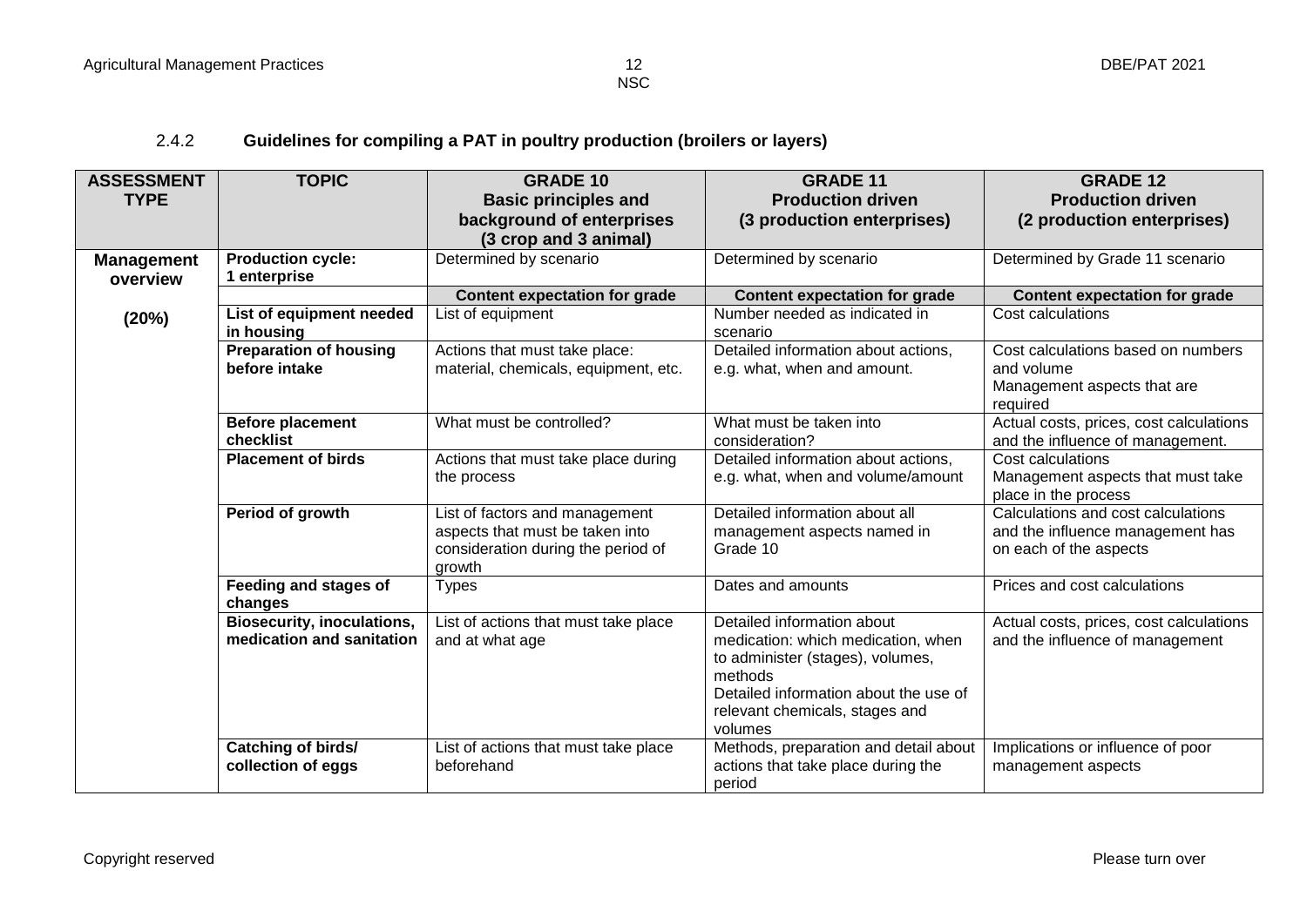| <b>ASSESSMENT</b>                       | <b>TOPIC</b>             | <b>GRADE 10</b>                                            | <b>GRADE 11</b>                                                                    | <b>GRADE 12</b>                                       |
|-----------------------------------------|--------------------------|------------------------------------------------------------|------------------------------------------------------------------------------------|-------------------------------------------------------|
| <b>TYPE</b>                             |                          | <b>Basic principles and</b>                                | <b>Production driven.</b>                                                          | <b>Production driven.</b>                             |
|                                         |                          | background of enterprises.                                 | (3 production enterprises)                                                         | (2 production enterprises)                            |
|                                         |                          | (3 crops & 3 animal                                        |                                                                                    |                                                       |
| <b>Management</b>                       | <b>Sanitation</b>        | List of actions that must take place                       | Detailed information about chemicals,                                              | Actual cost calculations of chemical                  |
| overview $-$                            |                          |                                                            | volumes, actions, and dates                                                        | substances                                            |
| content                                 | Daily records            | Types of records to be kept                                | Actual production records                                                          |                                                       |
| expectation                             | <b>Financial aspects</b> |                                                            |                                                                                    | Calculations of profit/loss based on                  |
| (continued)                             |                          |                                                            |                                                                                    | actual expenditure and income as                      |
|                                         |                          |                                                            |                                                                                    | indicated in records                                  |
| (20%)                                   | <b>Harvesting</b>        | List of actions                                            | Methods, preparations, and detail about<br>the actions that must take place during | Handling, sorting, grading, and<br>packaging, storage |
|                                         |                          |                                                            | the period                                                                         |                                                       |
|                                         | Processing, value adding |                                                            |                                                                                    | Methods and examples of processing                    |
|                                         | and marketing            |                                                            |                                                                                    | of the specific product and the                       |
|                                         |                          |                                                            |                                                                                    | marketing                                             |
|                                         | <b>Agritourism</b>       |                                                            |                                                                                    | Investigate possible agritourism                      |
|                                         |                          |                                                            |                                                                                    | opportunities in your enterprise                      |
| <b>Examples of topics for practical</b> |                          | Daily routines and                                         | Daily routines and responsibilities                                                | Slaughtering process                                  |
| activities (50%)                        |                          | responsibilities                                           | 2. Growth recording                                                                | 2.<br>Manufacturing, processing and                   |
|                                         |                          | 2. Handling - inoculation<br>3.<br>Basic management skills | 3. Disease - inoculation (control/<br>management)                                  | value adding to products<br>Marketing<br>3.           |
|                                         |                          | 4. Identification - pests, diseases                        | 4. Execution of planning                                                           | 4.<br>Collecting eggs, sorting and                    |
|                                         |                          |                                                            | 5. Pests and diseases control and                                                  | grading                                               |
|                                         |                          |                                                            | prevention.                                                                        |                                                       |
| Management test (20%)                   |                          | Related to all the above enterprises                       | Related to all the above enterprises                                               | Related to all the above enterprises                  |
| Logbook (40 hrs/year) 10%               |                          | Routine tasks and visits for                               | Routine tasks and visits for practical                                             | Routine tasks and visits for practical                |
| Time spent/work done during practical   |                          | practical activities                                       | activities                                                                         | activities                                            |
| activities on the production enterprise |                          |                                                            |                                                                                    |                                                       |
| (Register signed by learners and        |                          |                                                            |                                                                                    |                                                       |
| supervisor/mentor on the site)          |                          |                                                            |                                                                                    |                                                       |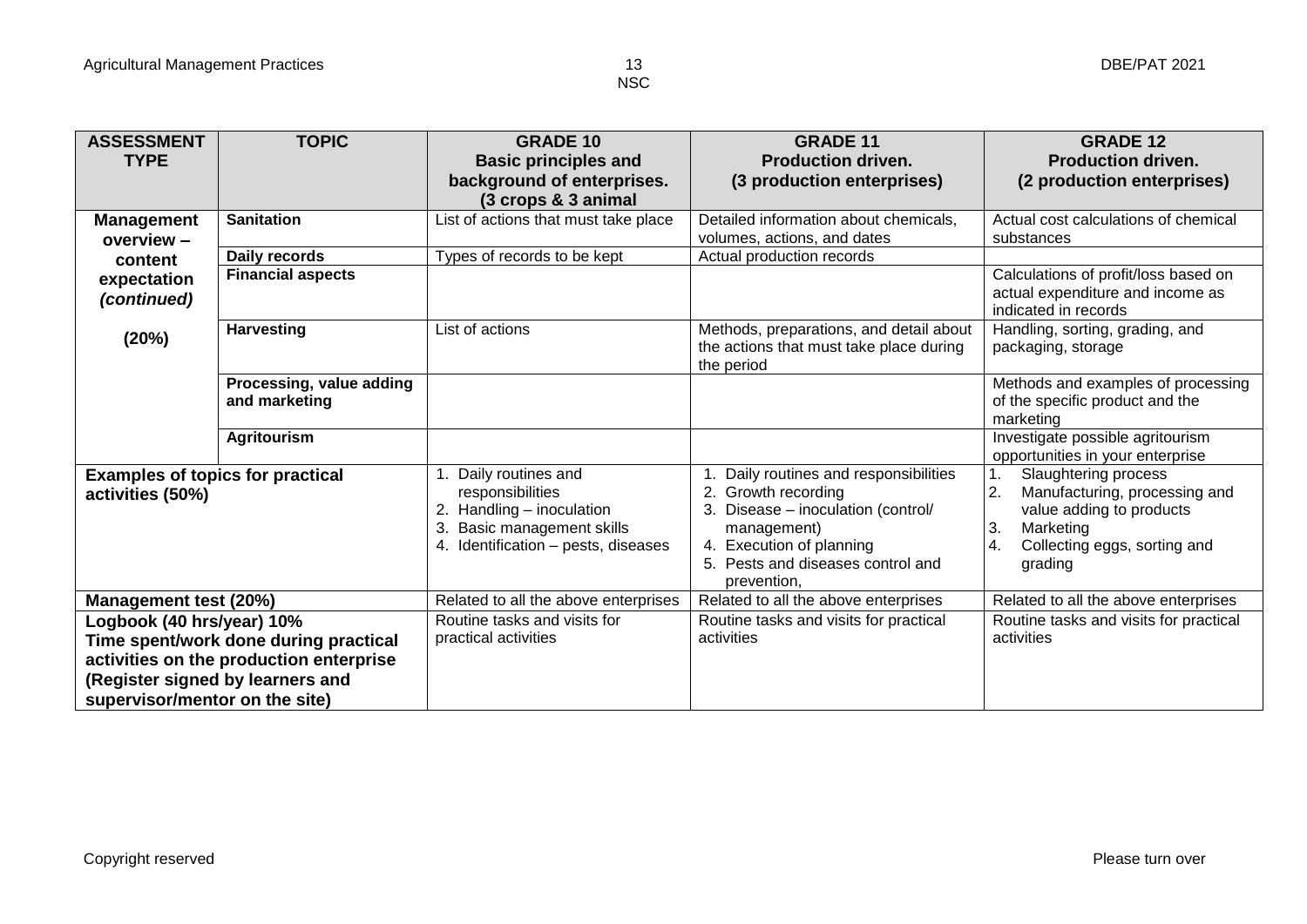2.4.3 **Guidelines for compiling a PAT in crop/vegetable/fruit production** 

| <b>ASSESSMENT</b> | <b>TOPIC</b>                        | <b>GRADE 10</b>                                          | <b>GRADE 11</b>                                                     | <b>GRADE 12</b>                                           |
|-------------------|-------------------------------------|----------------------------------------------------------|---------------------------------------------------------------------|-----------------------------------------------------------|
| <b>TYPE</b>       |                                     | <b>Basic principles and</b>                              | production driven                                                   | production driven                                         |
|                   |                                     | background of enterprises                                | (3 production enterprises)                                          | (2 production enterprises)                                |
|                   |                                     | (3 crop and 3 animal)                                    |                                                                     |                                                           |
| <b>Management</b> | <b>Production cycle:</b>            | Determined by scenario                                   | Determined by scenario                                              | Determined by scenario                                    |
| overview          | 1 enterprise                        |                                                          |                                                                     |                                                           |
| (20%)             | <b>Equipment needed to</b>          | List the equipment                                       | Type and quantity                                                   | Cost calculations                                         |
|                   | carry out production task           |                                                          |                                                                     |                                                           |
|                   | Soil analysis                       | Study of soil profile and type of<br>soil available      | Soil sampling and analysis                                          | Application of precision farming<br>practices             |
|                   | Soil preparation                    | Tasks to take place, material/<br>tools/equipment needed | Detailed information regarding<br>tasks, when, what should be done. | Calculation of costs, management<br>aspects to take place |
|                   | <b>Preplanning control</b>          | What should be controlled?                               | What is important for a specific<br>crop?                           |                                                           |
|                   | <b>Crop protection</b><br>programme | List of actions                                          | Detailed information regarding<br>when, how, types and volumes      | Costing, general management and<br>calibration            |
|                   | <b>Plant/Planting</b>               | Planting methods, actions                                | Detailed information regarding the                                  | Costing and management principles                         |
|                   |                                     | involved in the process                                  | actions for instance when, how                                      |                                                           |
|                   |                                     |                                                          | much and what must be done                                          |                                                           |
|                   | Plant growth period                 | List of factors and management                           | Detailed information regarding the                                  | Yield predictions/determinations                          |
|                   |                                     | principles that should be                                | management factors and principles.                                  |                                                           |
|                   |                                     | implemented during this period                           | Plant growth graphs                                                 |                                                           |
|                   | <b>Fertilisation practices</b>      | Types and methods                                        | Stages and quantities                                               | Costing and price determination                           |
|                   | <b>Harvesting and post-</b>         | List of actions                                          | Methods, preparations and detail                                    | Handling, sorting, grading and storage                    |
|                   | harvesting practices                |                                                          | about the actions                                                   |                                                           |
|                   | <b>Record keeping</b>               | Types of records to be kept                              | Actual recordkeeping                                                | Data capturing and interpretation                         |
|                   | <b>Financial statements</b>         |                                                          |                                                                     | Financial statements - budgets, etc.                      |
|                   | Processing, value adding            |                                                          |                                                                     | Processing, value-adding, packaging                       |
|                   | and marketing                       |                                                          |                                                                     | and sales and SAFEX                                       |
|                   | <b>Agritourism</b>                  |                                                          |                                                                     | Investigate possible agritourism                          |
|                   |                                     |                                                          |                                                                     | opportunities in your enterprise                          |

**NSC**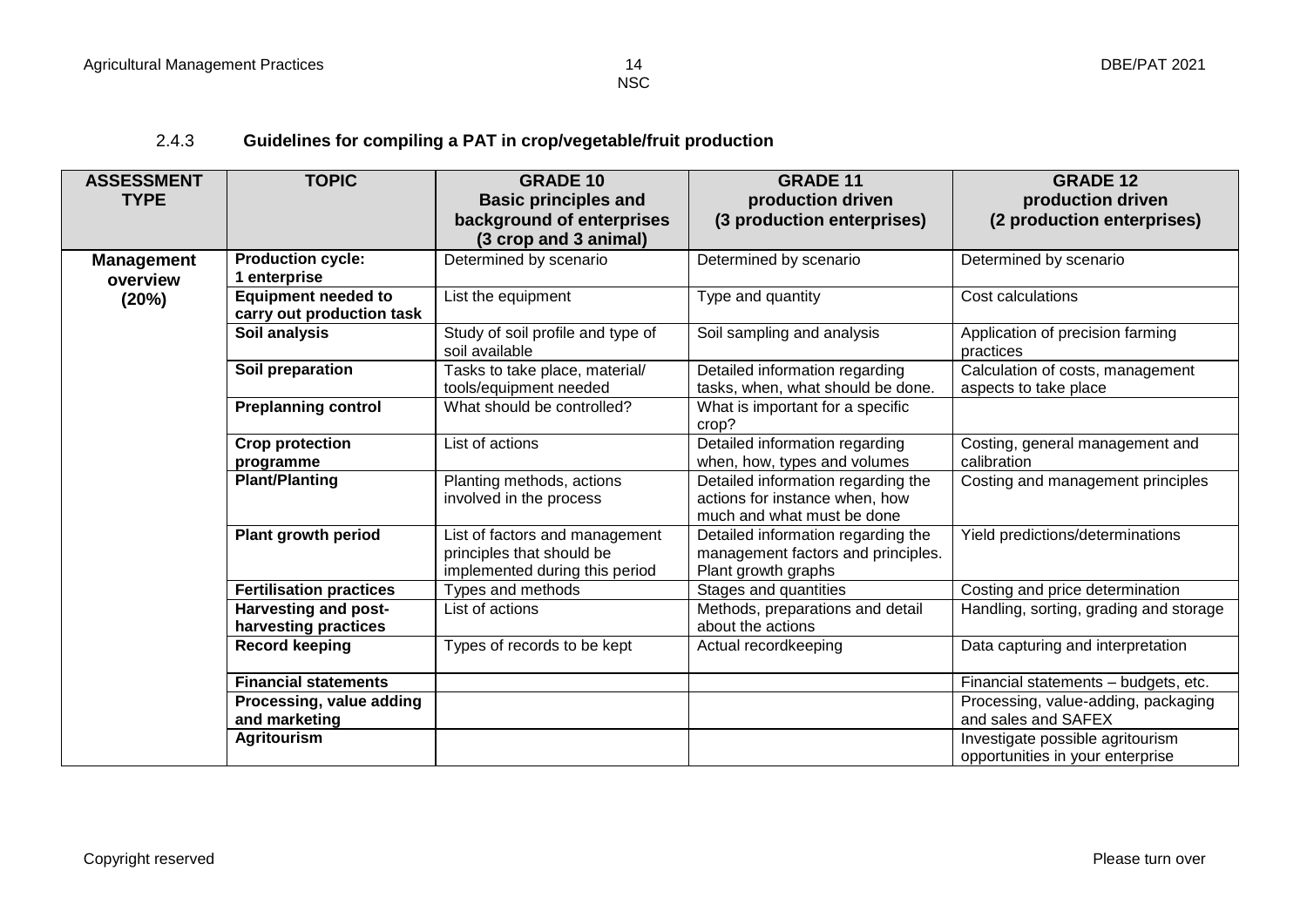|                                                                                                                                                                                       | <b>GRADE 10</b><br><b>Basic principles and</b><br>background of enterprises.<br>(3 crop and 3 animal)                                                                                                                                                                                                                                                                                                | <b>GRADE 11</b><br><b>Production driven</b><br>(3 production enterprises)                                                                                                                                                                                                                                                                                                                                                                                                                                                                                                          | <b>GRADE 12</b><br><b>Production driven</b><br>(2 production enterprises)                                                                                                                                                                                                                                                                                                                                              |
|---------------------------------------------------------------------------------------------------------------------------------------------------------------------------------------|------------------------------------------------------------------------------------------------------------------------------------------------------------------------------------------------------------------------------------------------------------------------------------------------------------------------------------------------------------------------------------------------------|------------------------------------------------------------------------------------------------------------------------------------------------------------------------------------------------------------------------------------------------------------------------------------------------------------------------------------------------------------------------------------------------------------------------------------------------------------------------------------------------------------------------------------------------------------------------------------|------------------------------------------------------------------------------------------------------------------------------------------------------------------------------------------------------------------------------------------------------------------------------------------------------------------------------------------------------------------------------------------------------------------------|
| <b>Examples of topics for practical activities</b><br>(50%)                                                                                                                           | <b>Basic management</b><br>Soil preparation<br>$\overline{2}$<br>Planting/Seedling<br>transplanting process<br>Care and responsibility<br>3.<br>Weed identification<br>4.<br>5.<br>Taking soil samples and<br>types<br>Composition of soils<br>6.<br>Seed germination tests<br>8.<br>Identification of pests,<br>diseases<br><b>Cultivation methods</b><br>9.<br>10.<br>Irrigation system comparison | <b>Execution of planning</b><br>Calibration of spraying<br>equipment<br>Planter/Seedling planter<br>2.<br>calibration<br>3.<br>Disease, weed and insect pest<br>control and prevention<br>Pruning and trellising<br>4.<br>Utilise soil sample analysis for<br>5.<br>fertiliser application<br>(interpretation of soil sample),<br>conduct soil fertilisation trials<br>6.<br>Types of herbicides/<br>weedicides and usage<br>Soil aspects for particular<br>7.<br>crops and preparation<br>Different implements<br>8.<br>Irrigation scheduling.<br>9<br>Cultivar evaluation<br>10. | <b>Product specific</b><br>Harvesting and classification<br>Manufacturing, processing and<br>value-adding to products<br>Yield determination<br>3.<br>SAFEX course<br>4.<br>Grading, processing<br>6.<br>Marketing plan, packaging,<br>marketing<br>7.<br>Management skills<br>Fertiliser plan, calibration<br>8.<br>calculations<br>Human resource planning and<br>management<br>10. Sustainable soil/land management |
| Management test (20%)                                                                                                                                                                 | Related to all the above<br>enterprises                                                                                                                                                                                                                                                                                                                                                              | Related to all the above enterprises                                                                                                                                                                                                                                                                                                                                                                                                                                                                                                                                               | Related to all the above enterprises                                                                                                                                                                                                                                                                                                                                                                                   |
| Logbook (40 hrs/year) (10%)<br>Time spent/work done during practical<br>activities on the production enterprise<br>(Register signed by learners and<br>supervisor/mentor on the site) | Routine tasks and visits for<br>practical activities                                                                                                                                                                                                                                                                                                                                                 | Routine tasks and visits for<br>practical activities                                                                                                                                                                                                                                                                                                                                                                                                                                                                                                                               | Routine tasks and visits for practical<br>activities                                                                                                                                                                                                                                                                                                                                                                   |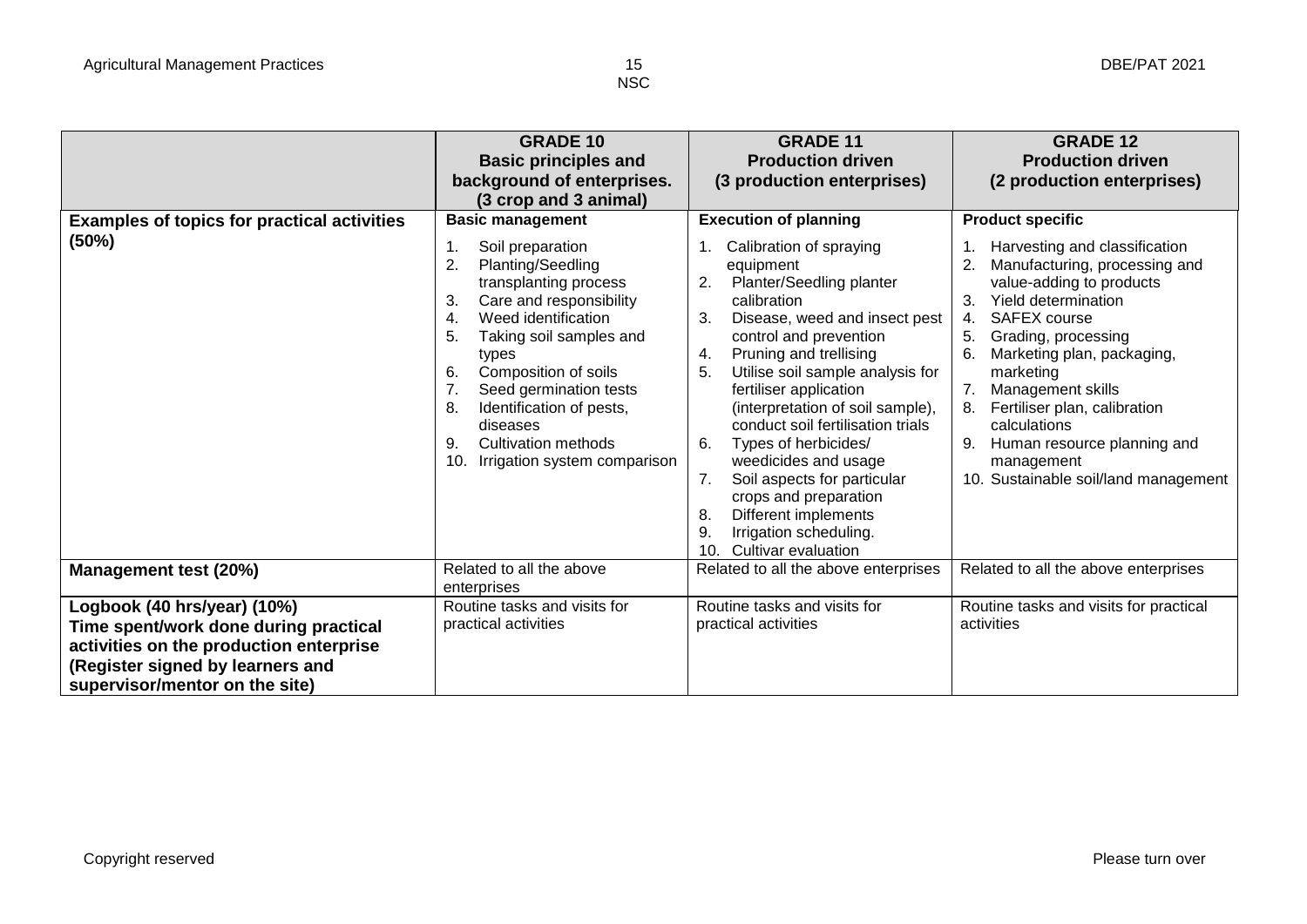#### 2.5 **Moderation of PAT**

#### **Internal moderation**

The teacher and learners' portfolios of evidence (PoE) and PATs must be moderated by the HOD or senior teacher of the subject at the school.

#### **External moderation (subject specialist/subject advisor)**

This moderation should preferably be DONE ONCE A TERM. A calendar sent to the subject specialist reflecting the planned dates of assessment activities (PAT programme of assessment) will assist the moderator to plan ahead for such moderation sessions. The external moderator can identify certain learners to complete certain tasks during the final moderation process.

#### **External moderation (national panel)**

A panel of moderators appointed by the national Department of Basic Education will moderate the PATs and observe facilities and resources at the school. *(See ANNEXURE A for moderation tool)* Proof of PATs completed should be presented if required.

#### **3. LEARNER GUIDELINES**

#### 3.1 **Instructions to the learners**

Learners should know the assessment criteria before they start with each assessment task/activity.

- The learners' tasks should be presented in the back of their portfolios, according to each required section, neatly divided with a partition.
- If the learner starts with the subject in Grade 11 or 12, he/she should complete all the required tasks for the previous year(s).
- There must be correlation between the work of Grades 10 to 12. Consecutive years' work need to be kept and filed under separate sections.

#### 3.2 **Examples of tasks in the various components of the PAT:**

- 3.2.1 Management plan
- 3.2.2 Practical activity
- 3.2.3 Management test
- 3.2.4 Logbook/Time register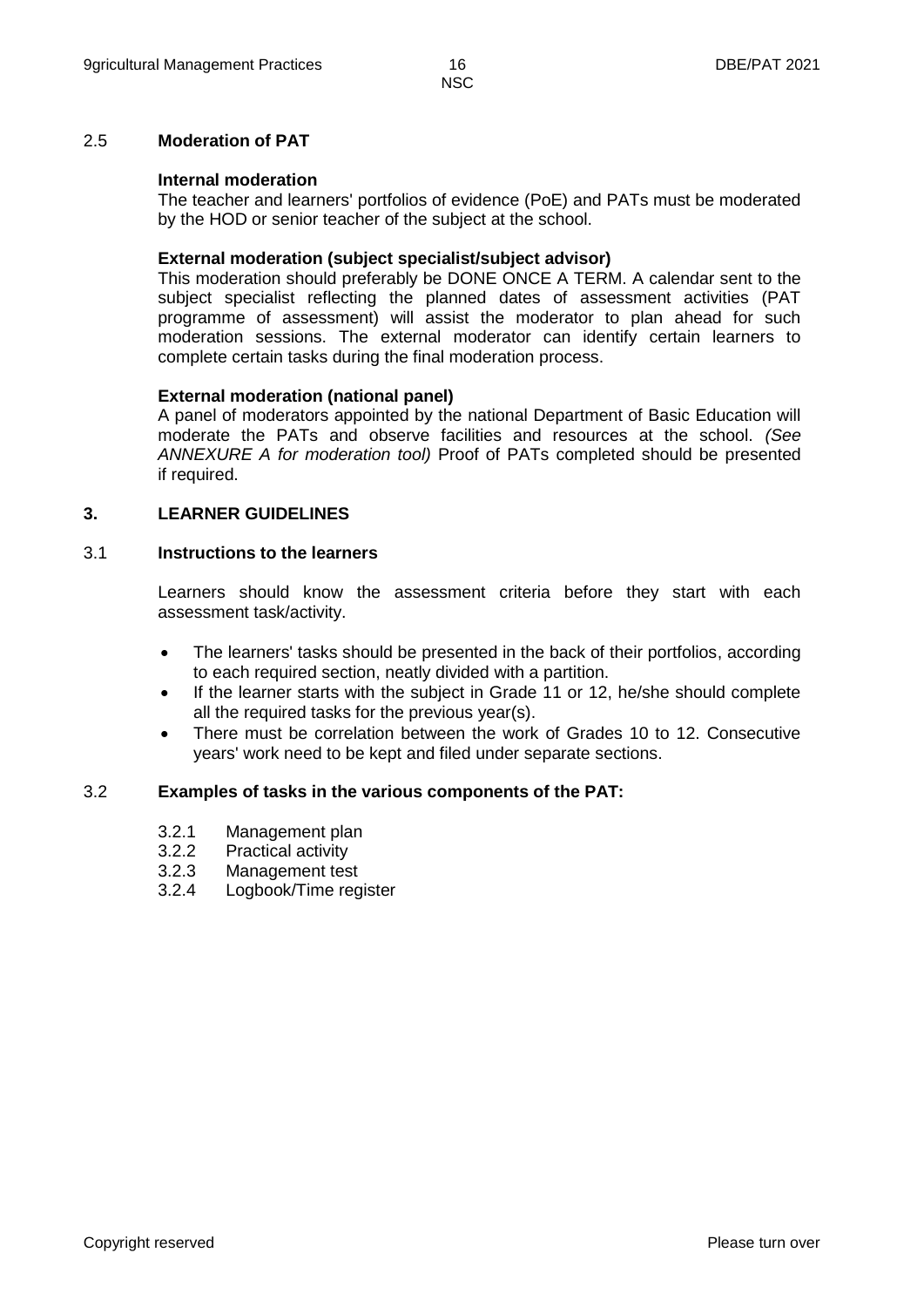#### 3.2.1 **The management overview**

#### **PAT: MANAGEMENT OVERVIEW EXAMPLE**

#### **ANIMAL PRODUCTION: Broiler production TOPIC: Management overview of a broiler unit**

**Work sheet No.: 1.1 GRADE:** 11

**NAME:** \_\_\_\_\_\_\_\_\_\_\_\_\_\_\_\_\_\_\_\_\_\_\_\_ **DATE:** \_\_\_\_\_\_\_\_\_\_\_\_\_\_\_\_\_

#### **OVERVIEW:**

The overall broiler performance is dependent on several management practices. Brooder management is one of the important aspects of broiler rearing and management. The early developmental stage becomes critical for the overall result and growth of the bird. Hence, care should be taken right from day one. Effective brooding management includes providing the chicks with the right temperature, relative humidity, air quality, good quality feed and water.

#### **LEARNING OBJECTIVES:**

Better management results in better productivity! You could be an experienced farmer or newly venturing into the poultry industry, but effective management is essential for the overall development and health of any animal production system. Hence, care should be taken from day one to achieve the following outcomes:

- Clean, disinfect and fumigate the shed and equipment.
- Check for the right temperature and humidity levels.
- Ensure chicks have immediate access to fresh water and feed.
- Use chick behaviour as an indicator of satisfactory temperature and air quality.
- Replenish feed constantly during the brooding period.
- Monitor and ensure chick feeding by crop fill scores.

#### **PRE-VIEWING ACTIVITIES:**

The environment in which the birds are reared is critical for their performance. In addition it would help if the farm is located closer to the production and marketing centres. A farm that has access to good roads and easy transportation has an added advantage.

#### **POST-VIEWING ACTIVITIES:**

Learners should be exposed to a real-life situation in managing a broiler house for a production cycle. During this activity, learners should keep records of various processes (like growth and food consumption rates, etc.) to determine the efficiency and the application of their knowledge.

#### **INTERESTING FACTS:**

Throughout the production cycle observe the batch for sick birds and conditions conducive to disease. Early diagnosis with prompt and adequate treatment will reduce death and production losses.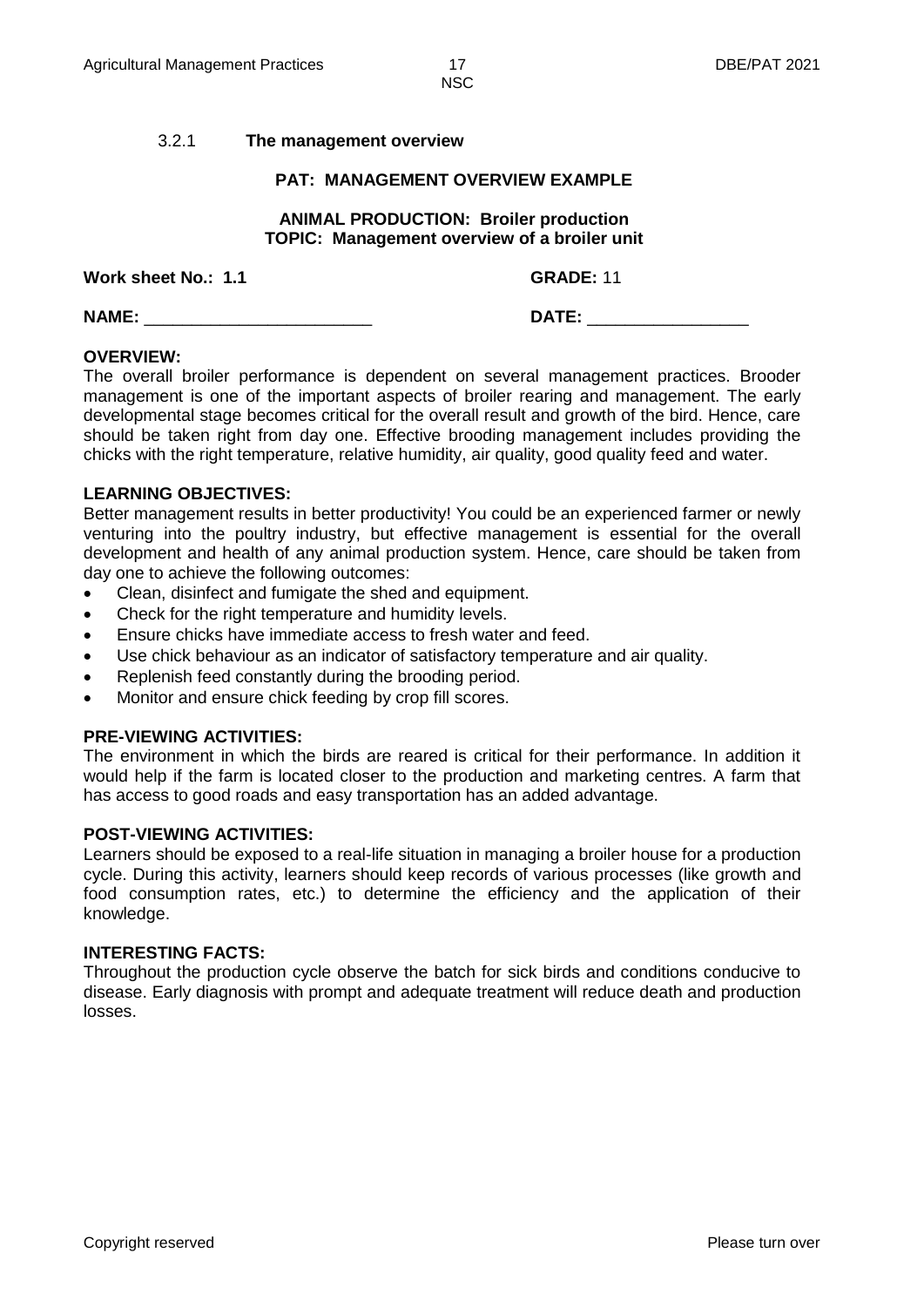| NSC |  |
|-----|--|
|     |  |
|     |  |

**Scenario:** The school was given 1 500 day-old broiler chicks to rear. Evaluate the farm's resources and determine the requirements of a broiler house that the school should build/erect to rear the 1 500 birds. 1. State NINE requirements of suitable housing to accommodate the above scenario. \_\_\_\_\_\_\_\_\_\_\_\_\_\_\_\_\_\_\_\_\_\_\_\_\_\_\_\_\_\_\_\_\_\_\_\_\_\_\_\_\_\_\_\_\_\_\_\_\_\_\_\_\_\_\_\_\_\_\_\_\_\_ \_\_\_\_\_\_\_\_\_\_\_\_\_\_\_\_\_\_\_\_\_\_\_\_\_\_\_\_\_\_\_\_\_\_\_\_\_\_\_\_\_\_\_\_\_\_\_\_\_\_\_\_\_\_\_\_\_\_\_\_\_\_ \_\_\_\_\_\_\_\_\_\_\_\_\_\_\_\_\_\_\_\_\_\_\_\_\_\_\_\_\_\_\_\_\_\_\_\_\_\_\_\_\_\_\_\_\_\_\_\_\_\_\_\_\_\_\_\_\_\_\_\_\_\_ \_\_\_\_\_\_\_\_\_\_\_\_\_\_\_\_\_\_\_\_\_\_\_\_\_\_\_\_\_\_\_\_\_\_\_\_\_\_\_\_\_\_\_\_\_\_\_\_\_\_\_\_\_\_\_\_\_\_\_\_\_\_ \_\_\_\_\_\_\_\_\_\_\_\_\_\_\_\_\_\_\_\_\_\_\_\_\_\_\_\_\_\_\_\_\_\_\_\_\_\_\_\_\_\_\_\_\_\_\_\_\_\_\_\_\_\_\_\_\_\_\_\_\_\_ (9) 2. Discuss the importance of the following equipment needed in the broiler house: (a) (b) Floor litter \_\_\_\_\_\_\_\_\_\_\_\_\_\_\_\_\_\_\_\_\_\_\_ Side curtains \_\_\_\_\_\_\_\_\_\_\_\_\_\_\_\_\_\_\_\_ (2) (2) 3. Name THREE different types of litter material that could be used in the broiler house. (a) (b) (c) \_\_\_\_\_\_\_\_\_\_\_\_\_\_\_\_\_\_\_\_\_\_\_\_\_\_\_\_\_\_\_\_\_\_\_\_\_\_\_\_\_\_\_\_\_\_\_\_\_\_\_\_\_\_\_\_\_ \_\_\_\_\_\_\_\_\_\_\_\_\_\_\_\_\_\_\_\_\_\_\_\_\_\_\_\_\_\_\_\_\_\_\_\_\_\_\_\_\_\_\_\_\_\_\_\_\_\_\_\_\_\_\_\_\_ \_\_\_\_\_\_\_\_\_\_\_\_\_\_\_\_\_\_\_\_\_\_\_\_\_\_\_\_\_\_\_\_\_\_\_\_\_\_\_\_\_\_\_\_\_\_\_\_\_\_\_\_\_\_\_\_\_ (3) 4. From the information given under 'working procedure' on the managing calendar, calculate the floor area needed to accommodate 1 500 birds at the following ages: (a) (b) (c) Day old \_\_\_\_\_\_\_\_\_\_\_\_\_\_\_\_\_\_\_\_\_\_\_\_\_\_\_\_\_\_\_\_\_\_\_\_\_\_\_\_\_\_ 45-day-old \_\_\_\_\_\_\_\_\_\_\_\_\_\_\_\_\_\_\_\_\_\_\_\_\_\_\_\_\_\_\_\_\_\_\_\_\_\_\_\_ In metres, give TWO options to illustrate the dimensions of your building: i. \_\_\_\_\_\_\_\_\_\_\_\_\_\_\_\_\_\_\_\_\_\_\_\_\_\_\_\_\_\_\_\_\_\_\_\_\_\_ ii. \_\_\_\_\_\_\_\_\_\_\_\_\_\_\_\_\_\_\_\_\_\_\_\_\_\_\_\_\_\_\_\_\_\_\_\_\_\_ (2) (2) (4) 5. List how much of the following equipment is needed to ensure adequate water and feed space for the number of birds mentioned in the scenario above: (a) (b) Water troughs \_\_\_\_\_\_\_\_\_\_\_\_\_\_\_\_\_\_\_\_\_\_\_\_\_\_\_\_\_\_\_\_\_\_\_\_ Feed hoppers (2) (2) 6. For how many days should a unit be vacated before a new batch of chickens can be placed in the building? \_\_\_\_\_\_\_\_\_\_\_\_\_\_\_\_\_\_\_\_\_\_\_\_\_\_\_\_\_\_\_\_\_\_\_\_\_\_\_\_\_\_\_\_\_\_\_\_\_\_\_\_\_\_\_\_\_\_\_ (1) 7. List FIVE daily management tasks that you should execute in the broiler house to ensure good quality broilers for slaughter.

(5)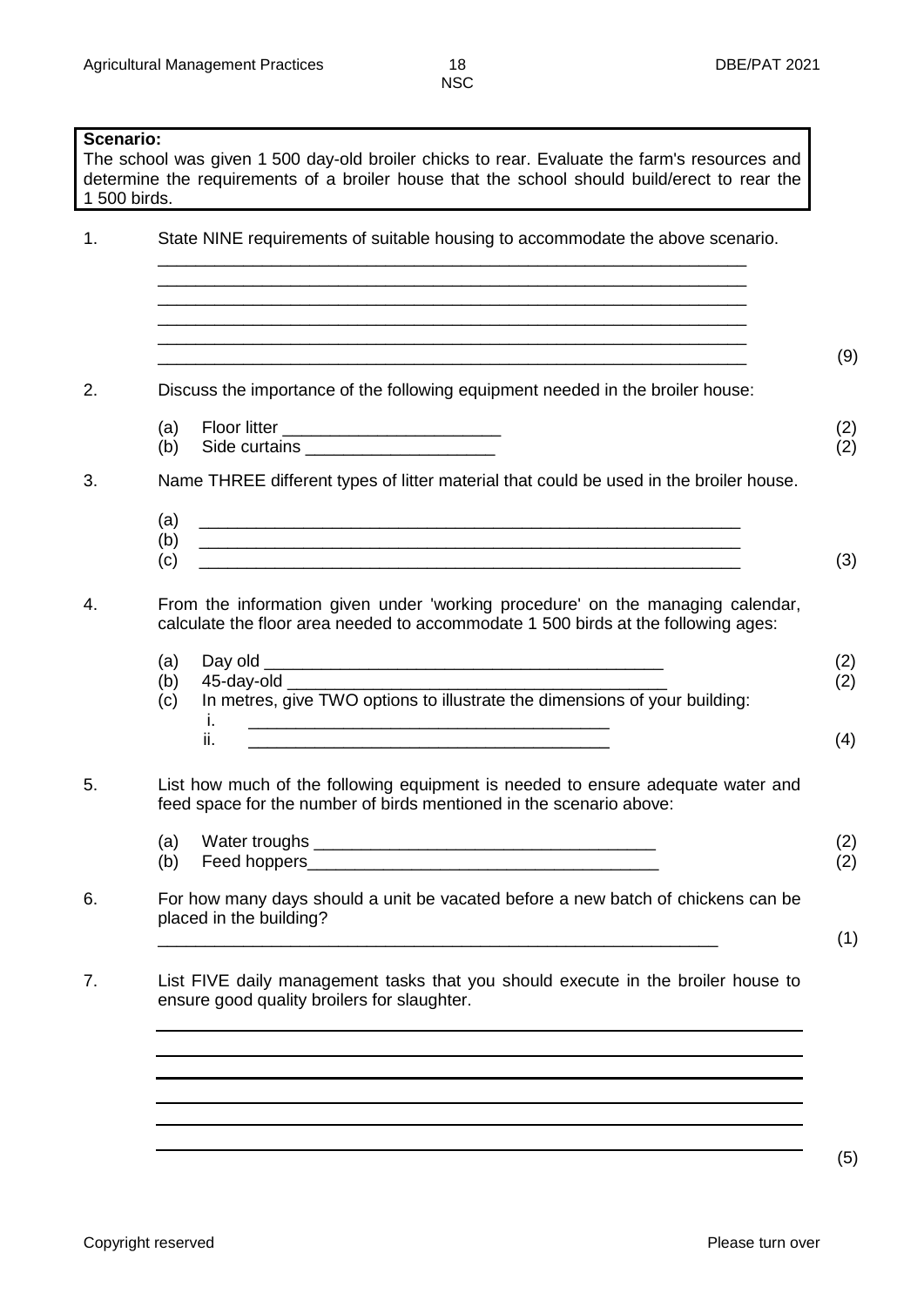#### **ENTERPRISE MANAGEMENT: CALENDAR**

#### **How to use the enterprise management calendar:**

This management overview can be used for Grade 11. Grade 10 will reflect fewer activities that should be removed by the teacher. For Grade 12 the list should be more expanded to include the slaughtering, cleaning, and marketing aspects of the enterprise.

No dates are given on this calendar. Preparation before and after each cycle is the start and finish of a management process. The second column on the left **(Production Cycle)** is blank for you to insert (fill in) the information required during that week or production stage. The third column gives a list of procedures/tasks that should be undertaken at specific intervals during the production cycle. Learners should arrange these working procedures/required tasks in the production cycle. This is not a complete list and may be added to or deleted from the programme based on your specific needs.

#### **MANAGEMENT CALENDAR FOR A BROILER PRODUCTION SYSTEM (1–42 days)**

| <b>Week (Days)</b>      | <b>Production Cycle</b> |                                                                                                                                                                                                                                                                                                                                                                                                                                                                              | <b>Working Procedure/Required Tasks</b>                                                                                                                                                            |  | <b>Other Management</b><br><b>Practices</b> |
|-------------------------|-------------------------|------------------------------------------------------------------------------------------------------------------------------------------------------------------------------------------------------------------------------------------------------------------------------------------------------------------------------------------------------------------------------------------------------------------------------------------------------------------------------|----------------------------------------------------------------------------------------------------------------------------------------------------------------------------------------------------|--|---------------------------------------------|
| $1(1-7)$                |                         | Chick arrival - farm preparation<br>Provide chicks with bio-secure, clean housing.<br>Control spread of disease by using single age, (i.e. all-in/all-out) housing.<br>Spread litter (bedding material) evenly.<br><b>Chick placement</b><br>Preheat the house and stabilise temperature and humidity prior to chick arrival.<br>٠                                                                                                                                           |                                                                                                                                                                                                    |  |                                             |
| $2(8-14)$<br>$3(15-21)$ |                         | Unload and place chicks quickly.<br>٠<br>Make feed and water available to the chicks immediately.<br>Arrange equipment so that chicks can reach feed and water easily.<br>Position supplementary feeders and drinkers near the main feeding and drinking<br>systems.<br>Leave chicks to settle for 2 hours with access to feed and water.<br>Check feed, water, temperature, and humidity after 1 to 2 hours and adjust where<br>٠<br>necessary<br><b>Feeding management</b> |                                                                                                                                                                                                    |  |                                             |
|                         |                         | Age<br>$0 - 10$ days<br>$11-24$ days                                                                                                                                                                                                                                                                                                                                                                                                                                         | Feed form and size<br>Starter: sieved crumbs or mini pellets<br>Grower: 2-3,5 mm (0,08-0,125 inch) diameter                                                                                        |  |                                             |
| $4(22-28)$              |                         | 25 days to processing.<br>Preparation for catching.<br>$\bullet$<br>catching.                                                                                                                                                                                                                                                                                                                                                                                                | pellets or coarse grinded mash<br>Finisher: 3,5 mm (0,125 inch) diameter pellets<br>or coarse grinded mash<br>Allow 3 days on full light (23 hours light and 1-hour dark) to avoid problems during |  |                                             |
|                         |                         | Appropriate feed removal from the birds will ensure that the digestive systems are<br>empty before processing commences, limiting faecal contamination during transport.<br>Delay the removal of drinkers for as long as possible                                                                                                                                                                                                                                            |                                                                                                                                                                                                    |  |                                             |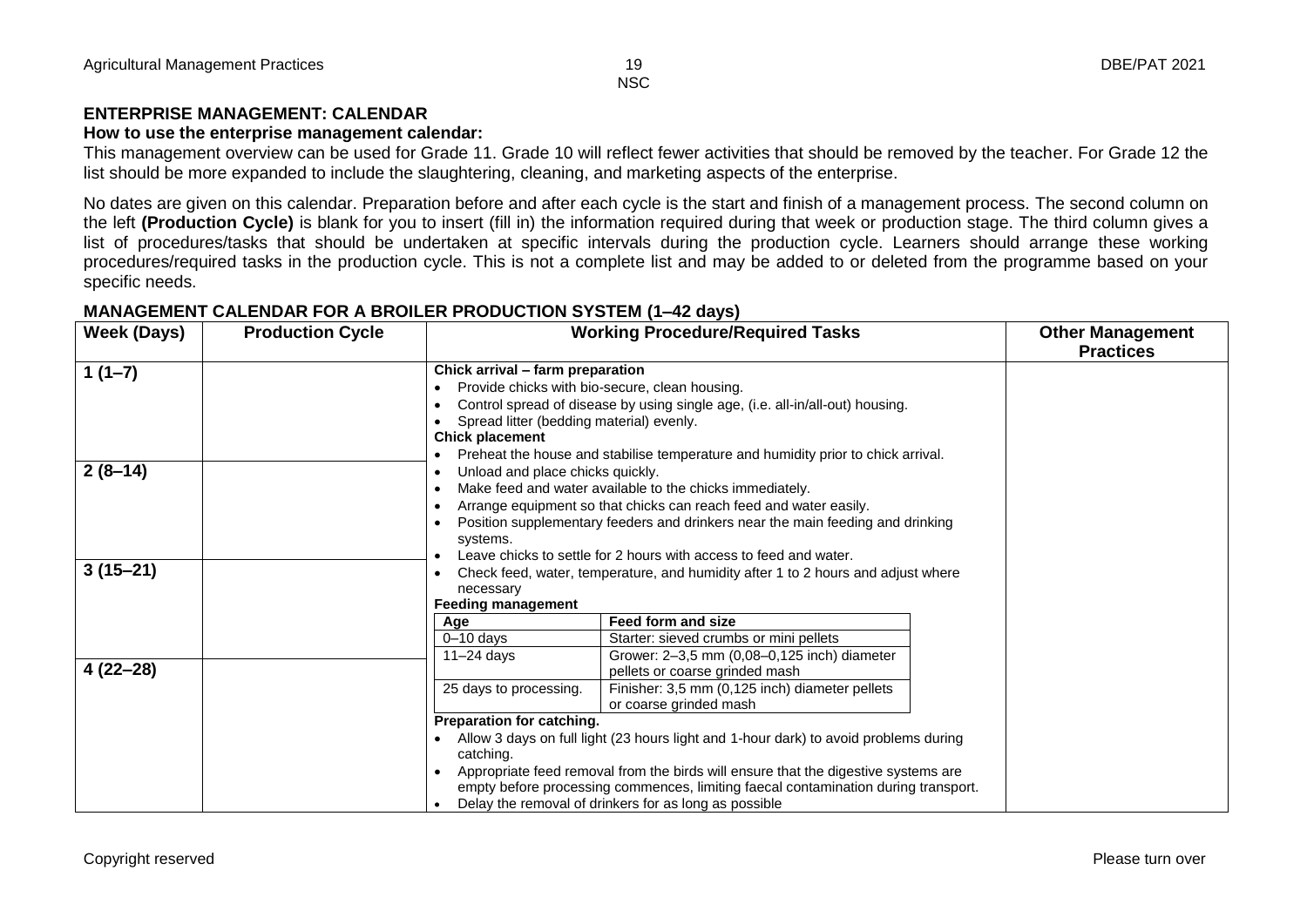| $\sqrt{5(29-35)}$ | <b>General management</b>                                                                                         |  |
|-------------------|-------------------------------------------------------------------------------------------------------------------|--|
|                   | Clean out broiler house and disinfect effectively use common poultry house                                        |  |
|                   | disinfectants and sanitizers                                                                                      |  |
|                   | Allow a 10-14-day rest period between each batch.<br>$\bullet$                                                    |  |
|                   | Use new litter (bedding) for each batch.                                                                          |  |
|                   | Allow sufficient space for the day-old chicks, 50 chicks to a square metre or                                     |  |
| $6(36-42)$        | $(1,5$ metres x 0,7 metres).                                                                                      |  |
|                   | Provide water fountains/drinkers, 1 to every 40 chicks.<br>$\bullet$                                              |  |
|                   | Provide adequate feeders, 1 to every 40 chicks.<br>$\bullet$                                                      |  |
|                   | Provide fresh feed and clean water in cleaned water and feeders daily.<br>$\bullet$                               |  |
|                   | Provide initial brooding temperature of 33–39 °C at chick level decreasing by 1 °C each                           |  |
|                   | day until the heat is no longer needed (14 days).                                                                 |  |
|                   | Increase floor space as chicks grow older to advance their growth. The chicks should                              |  |
|                   | triple their birth weight by the 7th day and double that weight by the 14th day. It should                        |  |
|                   | be 0,09 $m^2$ per bird at 49 days (7 weeks).                                                                      |  |
|                   | Continuously remove damp or caked litter from the house and replace with new, dry<br>$\bullet$                    |  |
|                   | litter.                                                                                                           |  |
|                   | Remove all dead birds from the house and burn or bury them.<br>$\bullet$                                          |  |
|                   | Seek professional advice when symptoms of sickness and trouble appear.                                            |  |
|                   | In hot months, water consumption will increase so be prepared to fill non-automatic                               |  |
|                   | water fonts/drinkers regularly.                                                                                   |  |
|                   | Keep accurate records of the number of birds, mortality (death), culls, amount of feed<br>given and final weight. |  |
|                   |                                                                                                                   |  |
|                   | <b>Special procedures</b>                                                                                         |  |
|                   | The environment in which the birds are reared is critical for their performance. In addition, it                  |  |
|                   | would help if the farm is located closer to production and marketing centres. A farm that                         |  |
|                   | has access to good roads and easy transportation has an added advantage. When setting                             |  |
|                   | up a farm there is a set of must-have requirements to be adhered to:                                              |  |
|                   | Water availability throughout the year. Water quality: hardness below 750 ppm,                                    |  |
|                   | pH 6,0 to 8,5.                                                                                                    |  |
|                   | Ventilated shed and waterproof.<br>$\bullet$                                                                      |  |
|                   | Lighting, tube light $@$ 1 for every 35 $m^2$ is essential.<br>$\bullet$                                          |  |
|                   | Foot bath/Dip with disinfectant for better biosecurity.<br>$\bullet$                                              |  |
|                   | Separate feed room near the shed with stacking arrangement for feed bags.                                         |  |
|                   | Water tank $-2$ (1 for medication and 1 for drinking water) with capacity of 500 litres for<br>$\bullet$          |  |
|                   | every 90 $m2$ .                                                                                                   |  |
|                   | Side curtain for the entire length of the shed for both sides, inside and outside.                                |  |
|                   | Provide death pit for disposal of dead birds.                                                                     |  |
|                   | Provide for placing weighing scales 0,90 m x 0,90 m.                                                              |  |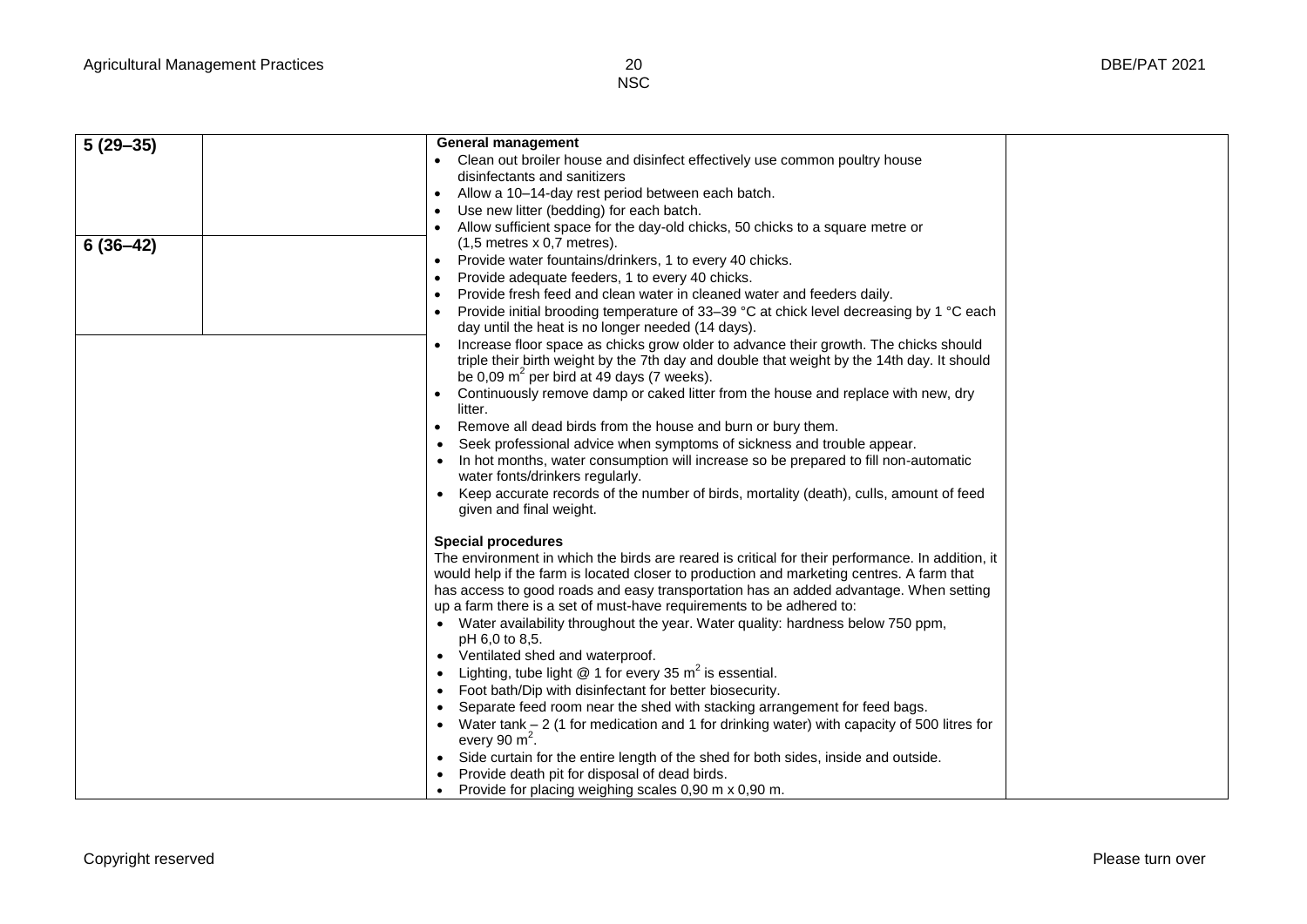#### 3.2.2 **Practical activity**

#### **EXAMPLE OF A PRACTICAL ACTIVITY**

**ENTERPRISE: Broiler production TOPIC: Record keeping in a broiler unit**

**Work sheet No.:** 2.1 **Grade:** 10–11

**Name Date Date** *Date* **<b>Date** *Date* 

#### **Overview:**

The overall broiler performance is dependent on several management practices. Brooder management is one of the important aspects of broiler rearing and management. The early developmental stage becomes critical for the overall result and growth of the bird. Hence, care should be taken from day 1.

#### **Pre-activities:**

Divide learner group into three subgroups. Each subgroup will be responsible for the duties required to feed, clean, and take care of the birds for the relevant period.

Follow the daily routine for pen feeding strictly because that may influence your final mark. Remember you are responsible for the chickens if the task card is being completed.

All feed needed should be weighed and recorded. All other tasks required in the section must also be performed.

#### **Daily and routine tasks:**

- 1. Inspect the broiler house every day at the times allocated by the teacher. You may work out a timetable with two people in your group to be on duty at any time. That includes weekends and sport afternoons.
- 2. Place as much feed as is necessary in the trough, there should always be enough feed, but not so much that there is wastage and spoilage.
- 3. Record the amount of feed eaten. The easiest method is to record when a full bag is opened. Record the days used to fill feed hoppers and divide it into the mass of the full bag. That gives the amount of feed used/day. Record all data gathered on the given record sheet.
- 4. Remove wet bedding/litter in the broiler house daily as soon as it becomes soiled.
- 5. Weigh the birds every 3rd day and record data on your record sheet. Plot the data on a graph, calculate the daily gain, e.g. mass gain/feed period (days) = grams/day and feed conversion rate (FCR), e.g. feed given/mass gained = 1 kg feed used **:** kg meat gained.
- 6. Calculate the margin of cost of feed over the value of mass gain. Also calculate the slaughtering % of the birds once slaughtered.
- 7. Report any problems or sickness to the teacher in charge and indicate it on the record card.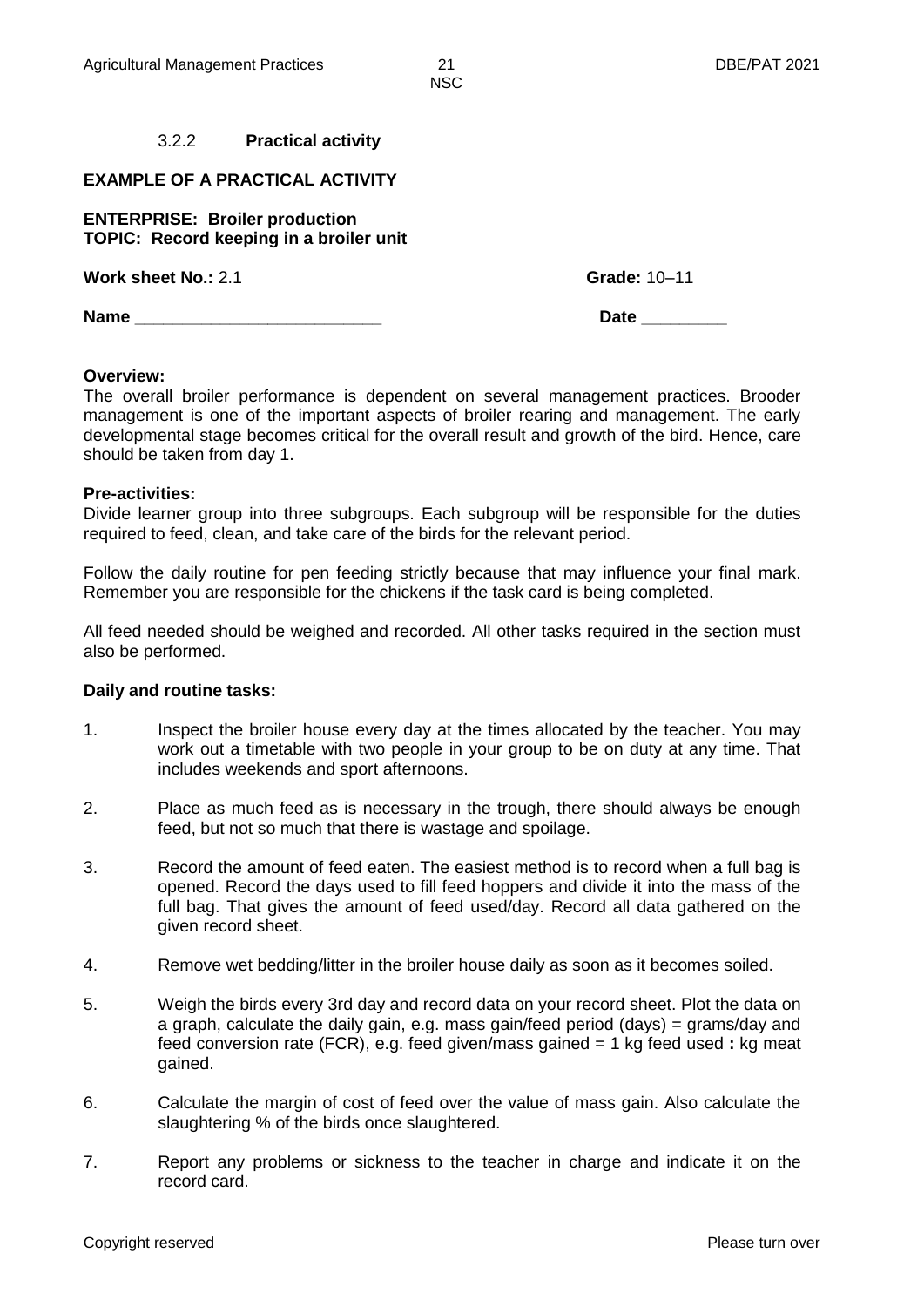### **BROILER UNIT: ....... RECORD**

Number of birds …… Description ………………… Feed cost/kg …….. Number of birds ......<br>Ave. mass at beginning .....................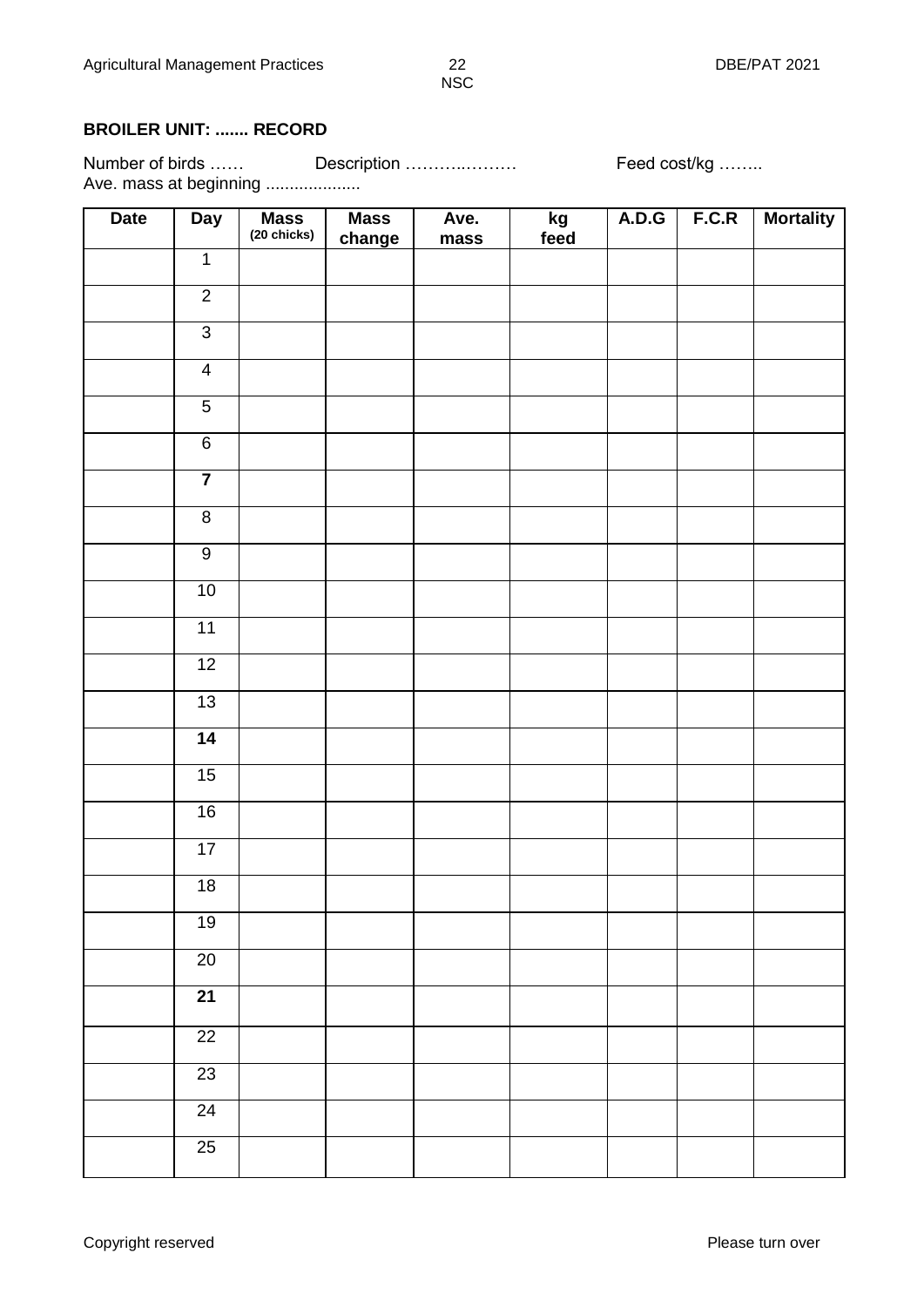| <b>Date</b> | <b>Day</b>      | <b>Mass</b><br>$(20$<br>chicks) | <b>Mass</b><br>change | Ave. mass | $kg$<br>feed | A.D.G | F.C.R | <b>Mortality</b> |
|-------------|-----------------|---------------------------------|-----------------------|-----------|--------------|-------|-------|------------------|
|             | $\overline{26}$ |                                 |                       |           |              |       |       |                  |
|             | $\overline{27}$ |                                 |                       |           |              |       |       |                  |
|             | $\overline{28}$ |                                 |                       |           |              |       |       |                  |
|             | 29              |                                 |                       |           |              |       |       |                  |
|             | 30              |                                 |                       |           |              |       |       |                  |
|             | 31              |                                 |                       |           |              |       |       |                  |
|             | $\overline{32}$ |                                 |                       |           |              |       |       |                  |
|             | 33              |                                 |                       |           |              |       |       |                  |
|             | $\overline{34}$ |                                 |                       |           |              |       |       |                  |
|             | 35              |                                 |                       |           |              |       |       |                  |
|             | $\overline{36}$ |                                 |                       |           |              |       |       |                  |
|             | $\overline{37}$ |                                 |                       |           |              |       |       |                  |
|             | $\overline{38}$ |                                 |                       |           |              |       |       |                  |
|             | 39              |                                 |                       |           |              |       |       |                  |
|             | 40              |                                 |                       |           |              |       |       |                  |
|             | 41              |                                 |                       |           |              |       |       |                  |
|             | 42              |                                 |                       |           |              |       |       |                  |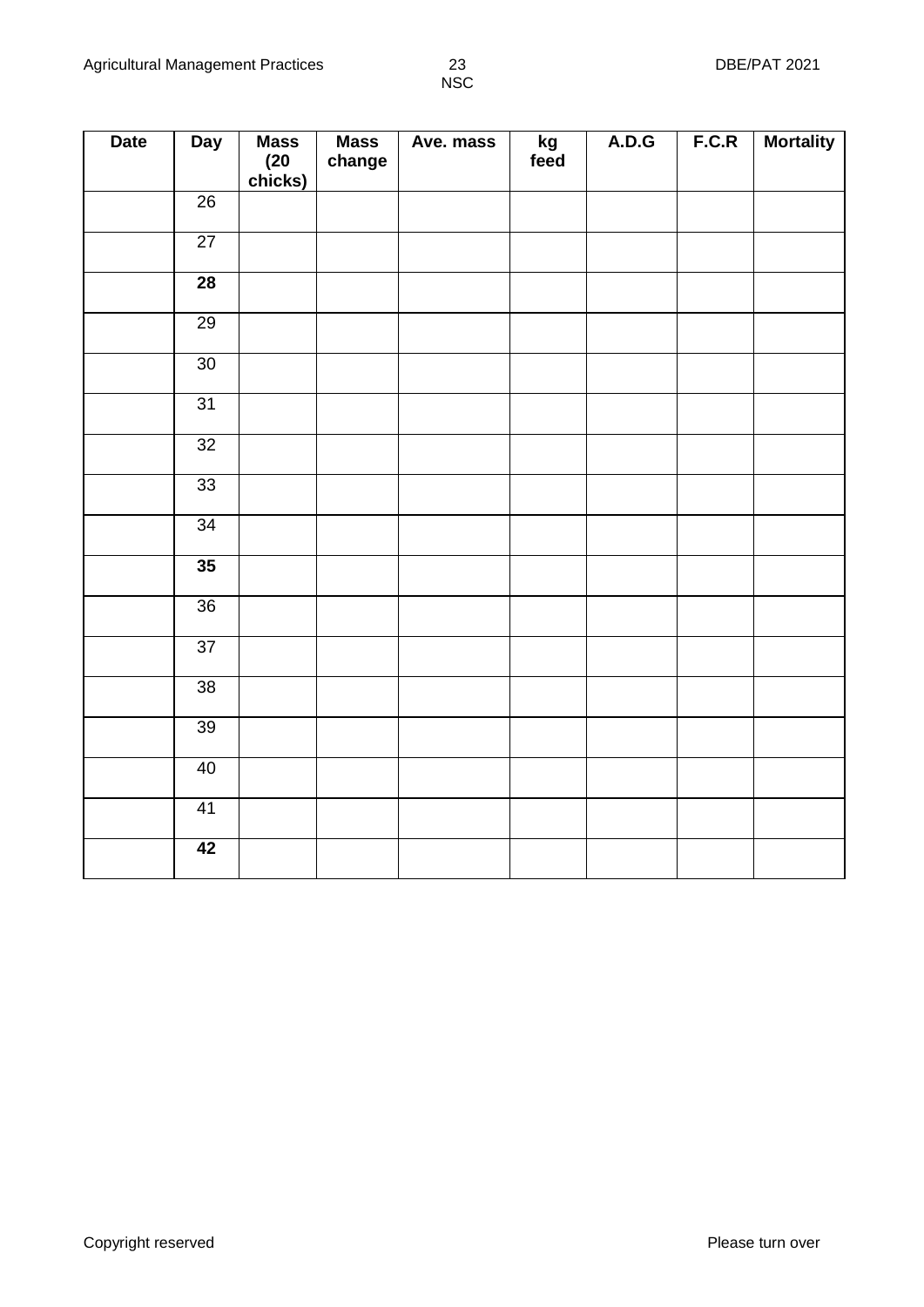#### 3.2.3 **Management tests**

**NOTE:** This test should contain all aspects done in the management overview, practical activities and experience gained when routine tasks were done.

#### **EXAMPLE OF A MANAGEMENT TEST**

| <b>Management Test: Grade 11</b> | Date:             |
|----------------------------------|-------------------|
| <b>Examiner:</b>                 | <b>Moderator:</b> |
| Time: 30 minutes                 | Marks: 20         |

Answer ALL the questions.

#### **SECTION A: POULTRY PRODUCTION-BROILERS**

| <b>SECTION C:</b><br><b>ENTERPRISE 3</b> |                                                                                                                                                           |                                                                                  |                         |     |  |
|------------------------------------------|-----------------------------------------------------------------------------------------------------------------------------------------------------------|----------------------------------------------------------------------------------|-------------------------|-----|--|
| <b>SECTION B:</b><br><b>ENTERPRISE 2</b> |                                                                                                                                                           |                                                                                  | <b>TOTAL SECTION B:</b> |     |  |
|                                          |                                                                                                                                                           |                                                                                  | <b>TOTAL SECTION A:</b> | 20  |  |
| 6.                                       |                                                                                                                                                           | Indicate the time (in days) that a broiler house must be vacated.                |                         | (1) |  |
|                                          | 5.3                                                                                                                                                       | Where will such a footbath be placed to be effective?                            |                         | (1) |  |
|                                          | 5.2                                                                                                                                                       | State the importance of a footbath to accomplish biosecurity.                    |                         | (1) |  |
|                                          | 5.1                                                                                                                                                       | Define biosecurity.                                                              |                         | (2) |  |
| 5.                                       |                                                                                                                                                           | A footbath is essential for biosecurity.                                         |                         |     |  |
| 4.                                       | You are planning to house 2 000 chicks in your chicken house. Calculate the amount<br>of space needed when the chicks reach the age of 7 weeks (29 days). |                                                                                  |                         |     |  |
| 3.                                       | chicks arrive.                                                                                                                                            | State FIVE tasks that must be performed in the chicken house the moment that the |                         | (5) |  |
| 2.                                       |                                                                                                                                                           | Discuss the importance of floor litter in a broiler house.                       |                         | (2) |  |
|                                          | 1.4                                                                                                                                                       | Indicate the initial temperature range for day-old chickens                      |                         | (2) |  |
|                                          | 1.3                                                                                                                                                       | How much water is needed for every 90 $m^2$ ?                                    |                         | (1) |  |
|                                          | 1.2                                                                                                                                                       | The pH level of water that is suitable for the chickens is                       |                         | (1) |  |
|                                          | 1.1                                                                                                                                                       | One tube light is sufficient for $\dots$ m <sup>2</sup> .                        |                         | (1) |  |
| 1.                                       | Write a brief answer next to the question number.                                                                                                         |                                                                                  |                         |     |  |

#### **TOTAL SECTION C:**

#### **GRAND TOTAL:**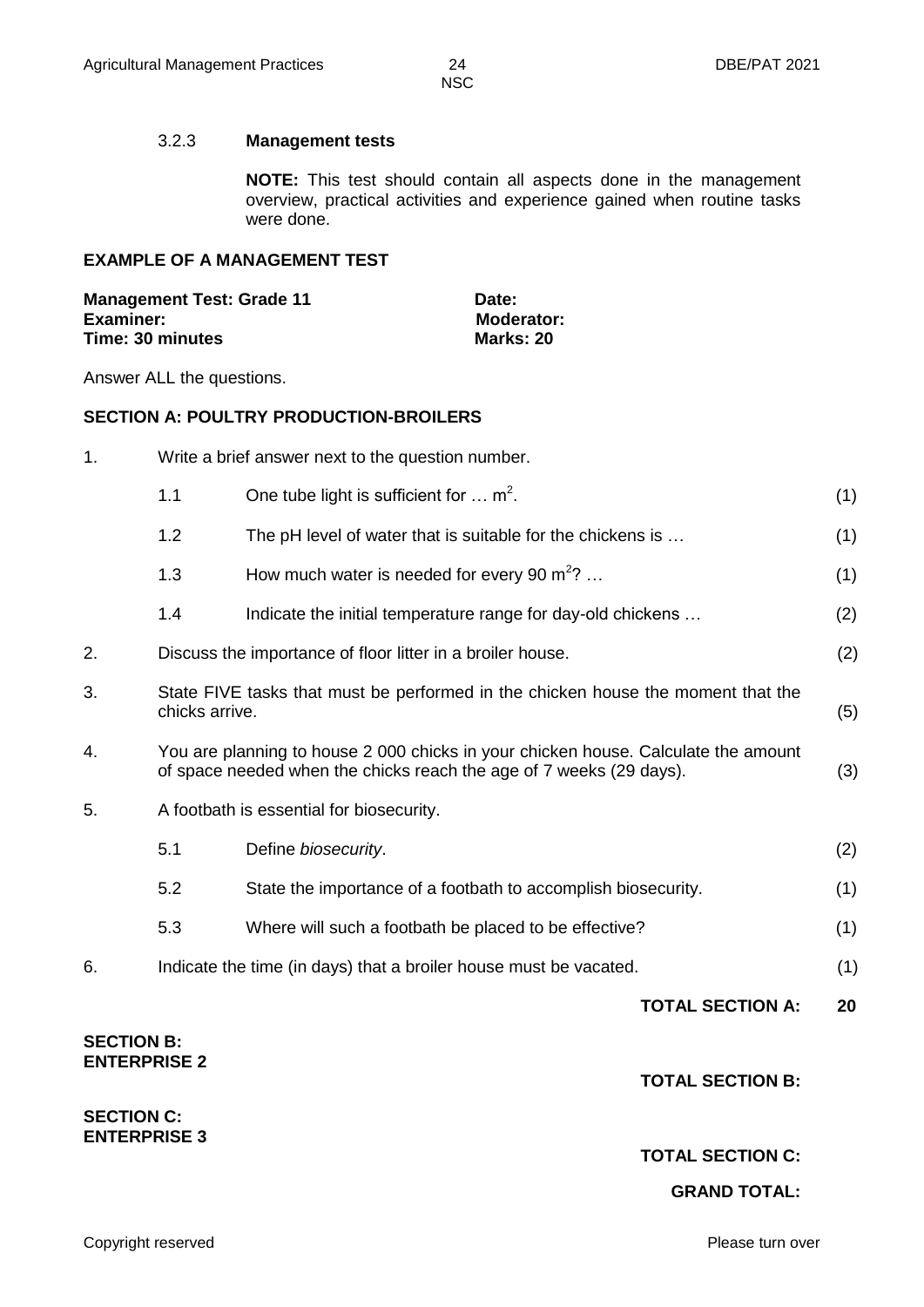### 3.2.4 **Example of a Logbook/Time register**

| <b>Date</b> | <b>Name</b> | <b>Practical/Activity</b> | <b>Time</b><br>from | <b>Time</b><br>to | <b>Number</b><br>of hours | <b>Signature</b> |
|-------------|-------------|---------------------------|---------------------|-------------------|---------------------------|------------------|
|             |             |                           |                     |                   |                           |                  |
|             |             |                           |                     |                   |                           |                  |
|             |             |                           |                     |                   |                           |                  |
|             |             |                           |                     |                   |                           |                  |
|             |             |                           |                     |                   |                           |                  |
|             |             |                           |                     |                   |                           |                  |
|             |             |                           |                     |                   |                           |                  |
|             |             |                           |                     |                   |                           |                  |
|             |             |                           |                     |                   |                           |                  |
|             |             |                           |                     |                   |                           |                  |
|             |             |                           |                     |                   |                           |                  |
|             |             |                           |                     |                   |                           |                  |
|             |             |                           |                     |                   |                           |                  |
|             |             |                           |                     |                   |                           |                  |
|             |             |                           |                     |                   |                           |                  |
|             |             |                           |                     |                   |                           |                  |
|             |             |                           |                     |                   |                           |                  |
|             |             |                           |                     |                   |                           |                  |
|             |             |                           |                     |                   |                           |                  |

Teacher/Mentor<br>Name:

Signature: \_\_\_\_\_

SCHOOL STAMP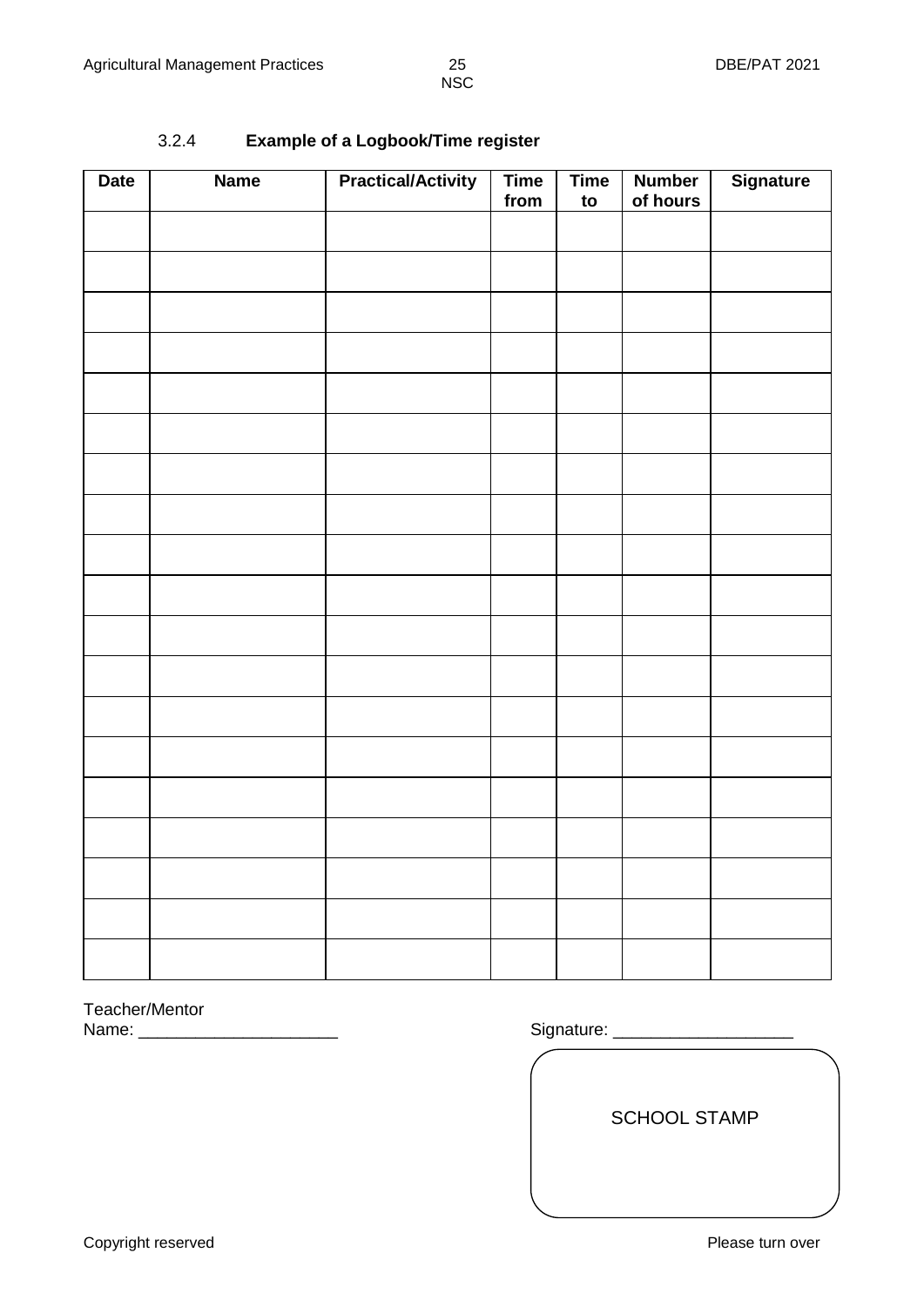#### 3.3 **Absence, non-submission of tasks and non-participation in practical activities**

The PAT forms 25% of the total promotion mark for the learner. Learners should complete all assessment activities that form part of the final PAT. Any failure to adhere to this will result in a mark that is calculated pro rata from the assessment sections and pieces available.

The absence of marks for the practical assessment task in Grades 10–12, without a valid reason, will result in the candidate registered for that particular subject receiving an incomplete result. The candidate will be given three weeks before the commencement of the final end-of-year examination of the relevant grade to submit the outstanding practical assessment task. Should the candidate fail to present the practical assessment task the candidate will be informed that he/she did not meet the minimum requirements and that he/she must repeat the subject the following year.

#### 3.4 **Requirements for presentation**

All proof of assessment should be presented in the learner's subject portfolio under its own division for PAT. The management overview for Grades 11 and 12 should be presented in the Grade 12 portfolio to show continuity. Proof in the form of photographs showing the learner's involvement during the activities will support the final PAT mark.

#### 3.5 **Timeframes**

Each school is unique regarding resources available and management. Each learner should receive a planned activity calendar at the beginning of the year informing them when certain activities should be executed/completed.

| <b>PAT COMPONENT</b>       | <b>INITIATED</b>          | <b>COMPLETED</b>       |
|----------------------------|---------------------------|------------------------|
| <b>Management overview</b> | 1st term                  | 3rd term               |
| <b>Practical</b>           | Grades 10-11/2 per term   | $3rdd$ term            |
|                            | Grade 12/2 per term       | 2nd term               |
| <b>Management test</b>     | Development of skills     | 4th term: Grades 10-11 |
|                            | throughout practical work | 3rd term: Grade 12     |
|                            | and management plan       |                        |
| <b>Time</b>                | Continuous                | 4th term: Grades 10-11 |
|                            |                           | 3rd term: Grade 12     |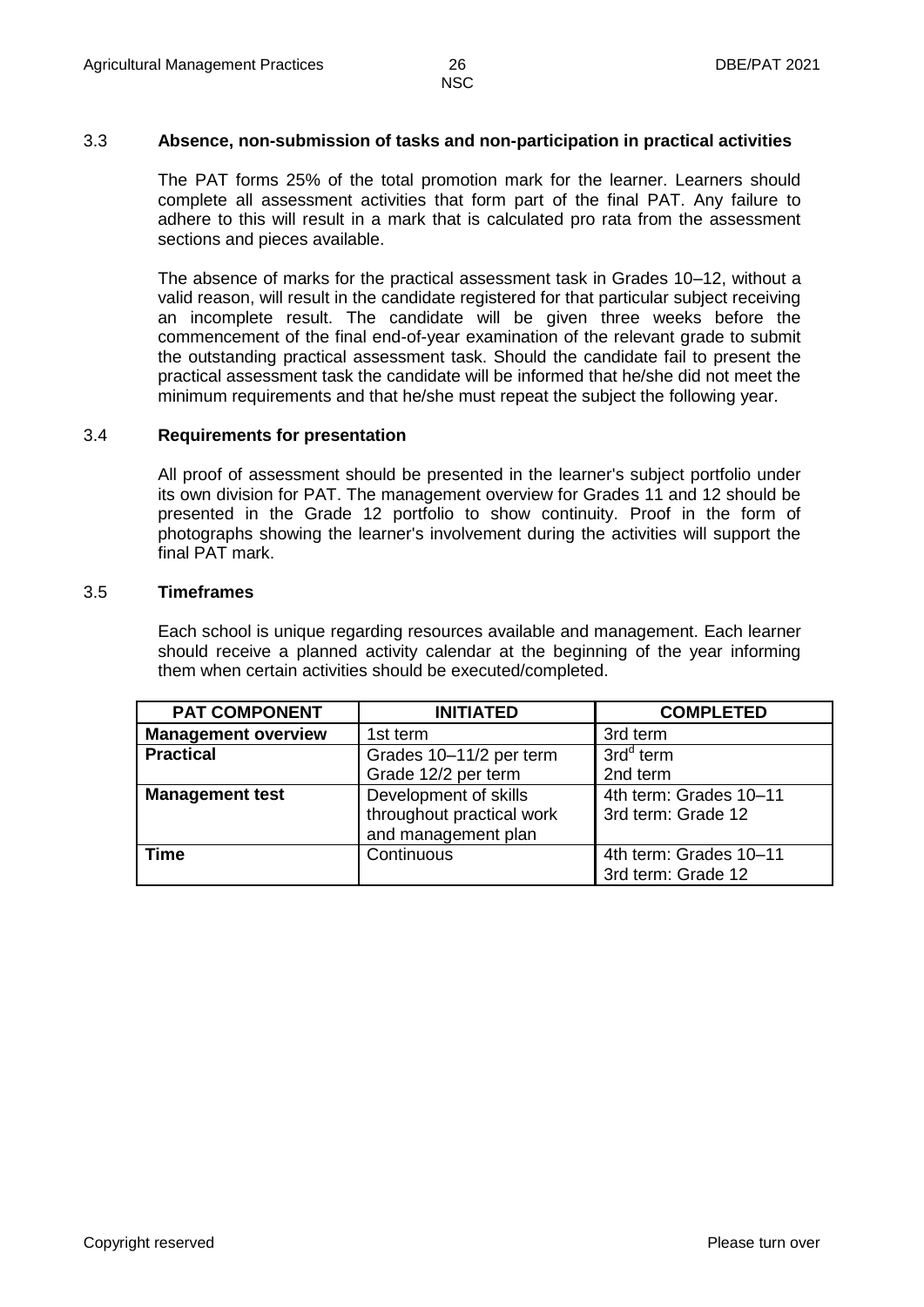#### 3.6 **Declaration of Authenticity**

#### **Declaration of Authenticity**

All proof of assessment should be presented in the learner's subject portfolio under its own division for PAT.

**The following pieces of assessment for the PAT are included in the learner's portfolio of evidence (PoE):**

- **1. Management overview/task**
- **2. Practical activities**
- **3. Management test**

**4. Date register of practical work and courses attended.**

At least 60% of the PAT was done under the supervision of the teacher and without the help of anybody else. This is to certify that all work submitted is the learner's original and own work. Processes not performed by the learner have not been assessed as part of the learner's work.

| Learner          |                  |             |
|------------------|------------------|-------------|
| <b>Teacher</b>   |                  |             |
| <b>District</b>  |                  |             |
|                  | <b>Signature</b> | <b>Date</b> |
| Learner          |                  |             |
| <b>Teacher</b>   |                  |             |
| <b>Principal</b> |                  |             |

| <b>SCHOOL STAMP</b> |  |
|---------------------|--|
|                     |  |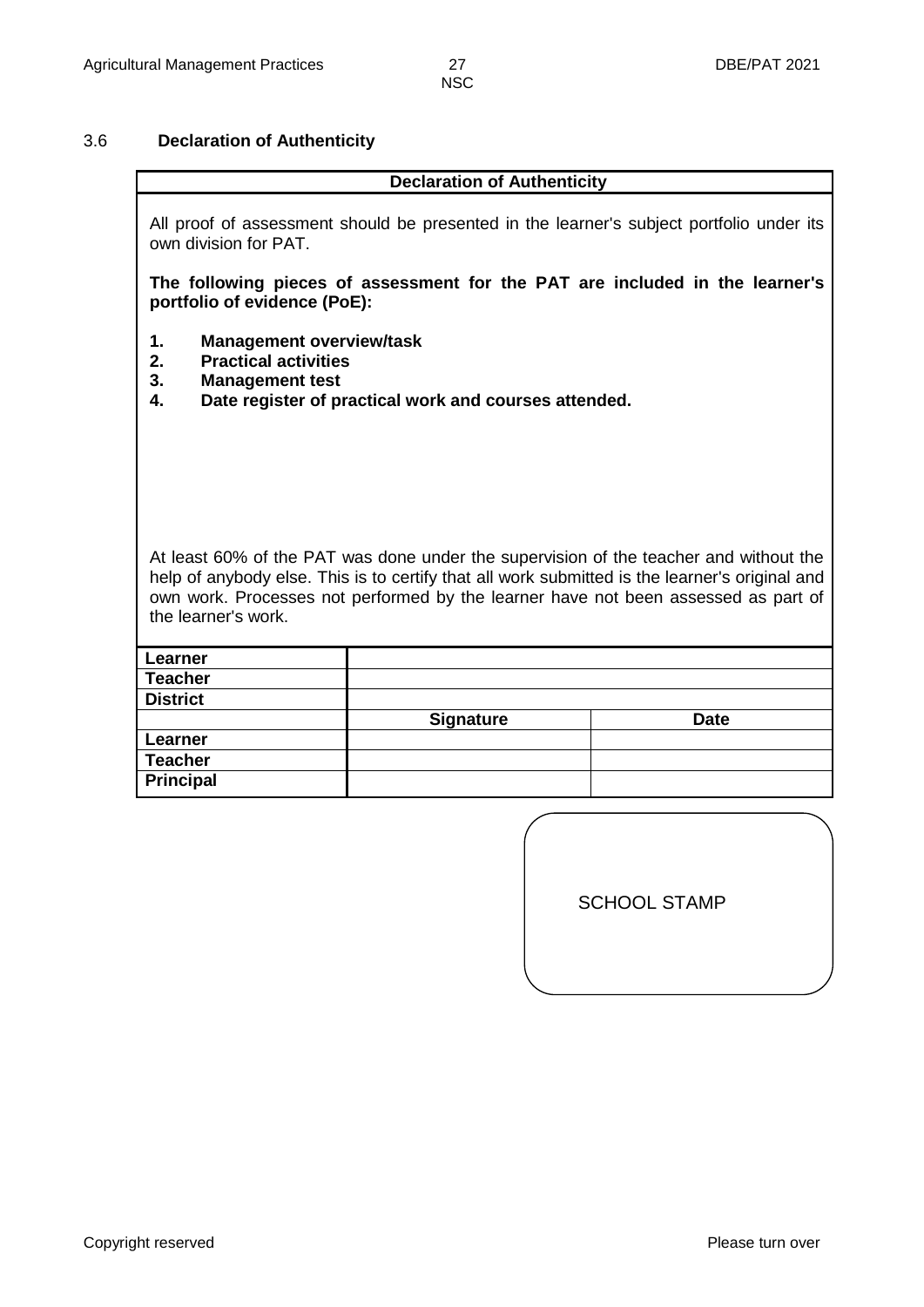#### **4. LIST OF RESOURCES**

- 4.1 Moderation tool (ANNEXURE A)
- 4.2 Marking Rubrics (ANNEXURE B)
- 4.3 PAT mark schedule (ANNEXURE C)

#### **5. CONCLUSION**

On completion of the practical assessment task learners should be able to demonstrate their understanding of the industry, enhance their knowledge, skills, values, and reasoning abilities as well as establish connections to life outside the classroom and address real-world challenges. The PAT furthermore develops learners' life skills and provides opportunities for learners to engage in their own learning.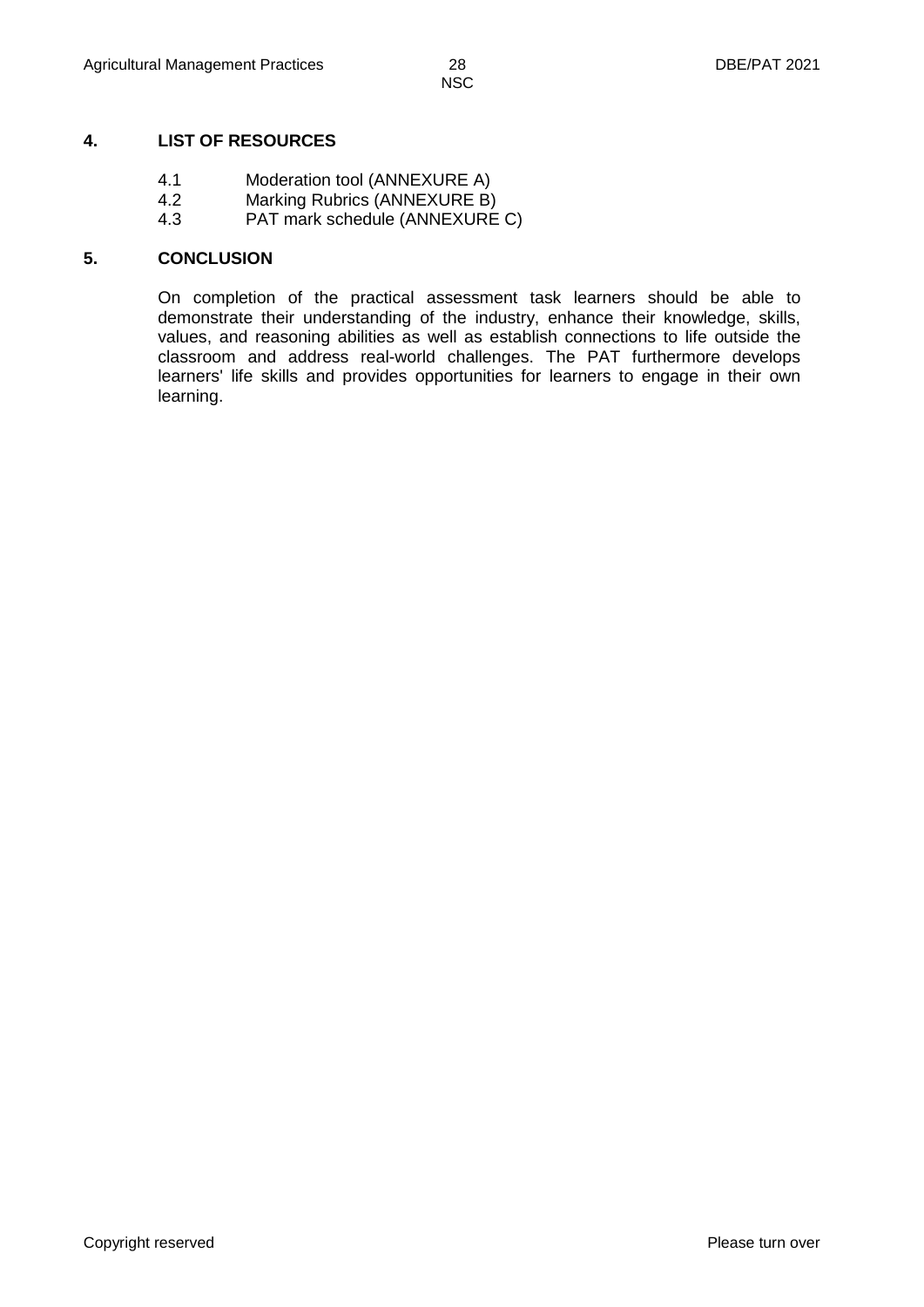#### **ANNEXURE A**

#### **INTERNAL/EXTERNAL MODERATION TOOL AGRICULTURAL MANAGEMENT PRACTICES**

| <b>SCHOOL:</b>                   | <b>EMIS No.</b> |  |
|----------------------------------|-----------------|--|
| <b>TEACHER:</b>                  | <b>GRADE:</b>   |  |
| <b>SUBJECT SPECIALIST:</b>       | DATE:           |  |
| <b>NO. OF LEARNERS IN GRADE:</b> |                 |  |

**NO. OF LEARNERS TAKING AMP GRADES 10–12: \_\_\_\_\_\_\_\_\_**

|  | <b>Resources Available</b>                                                 | Good<br>ज्ञ | Acceptable<br>М | Poor<br>М | <b>Comments</b> |  |  |  |
|--|----------------------------------------------------------------------------|-------------|-----------------|-----------|-----------------|--|--|--|
|  | Functioning farm                                                           |             |                 |           |                 |  |  |  |
|  | Relevant production                                                        |             |                 |           |                 |  |  |  |
|  | enterprises                                                                |             |                 |           |                 |  |  |  |
|  | Available human resources                                                  |             |                 |           |                 |  |  |  |
|  | Farm manager                                                               |             |                 |           |                 |  |  |  |
|  | Labourers                                                                  |             |                 |           |                 |  |  |  |
|  | Recent funding                                                             |             |                 |           |                 |  |  |  |
|  | Fully equipped production                                                  |             |                 |           |                 |  |  |  |
|  | units                                                                      |             |                 |           |                 |  |  |  |
|  |                                                                            |             |                 |           |                 |  |  |  |
|  | <b>Teacher</b>                                                             |             | YES⊠<br>NOX     |           |                 |  |  |  |
|  | <b>Subject file/Preparation file:</b>                                      |             |                 |           |                 |  |  |  |
|  | PAT guideline document<br>₷                                                |             |                 |           |                 |  |  |  |
|  | Working mark sheet<br>D                                                    |             |                 |           |                 |  |  |  |
|  | ⇘<br>Proof of assessment                                                   |             |                 |           |                 |  |  |  |
|  | Reference material (Additional information and resources given to<br>⇘     |             |                 |           |                 |  |  |  |
|  | learners by the teacher)                                                   |             |                 |           |                 |  |  |  |
|  | <b>Safety and equipment:</b><br>First aid kit<br>♦                         |             |                 |           |                 |  |  |  |
|  |                                                                            |             |                 |           |                 |  |  |  |
|  | ♦<br>Safety signs                                                          |             |                 |           |                 |  |  |  |
|  | Applicable OHS Acts implemented on the farm<br>♦                           |             |                 |           |                 |  |  |  |
|  | Is the number of learners in workshop per session not more than 15 as<br>♦ |             |                 |           |                 |  |  |  |
|  | stipulated by the OHS act?                                                 |             |                 |           |                 |  |  |  |
|  | ♦<br>Basic tools and equipment, implements                                 |             |                 |           |                 |  |  |  |
|  | Damaged and broken equipment, implements<br>♦                              |             |                 |           |                 |  |  |  |
|  | Farm layout:                                                               |             |                 |           |                 |  |  |  |
|  | ♦<br>Safe layout                                                           |             |                 |           |                 |  |  |  |
|  | Is the farm layout planned?<br>ঌ                                           |             |                 |           |                 |  |  |  |
|  | <b>Cleanliness of surroundings and sheds:</b>                              |             |                 |           |                 |  |  |  |
|  | Sheds (storage houses) organised and clean<br>♦                            |             |                 |           |                 |  |  |  |
|  | ⇘<br>Farm area and enterprises clean                                       |             |                 |           |                 |  |  |  |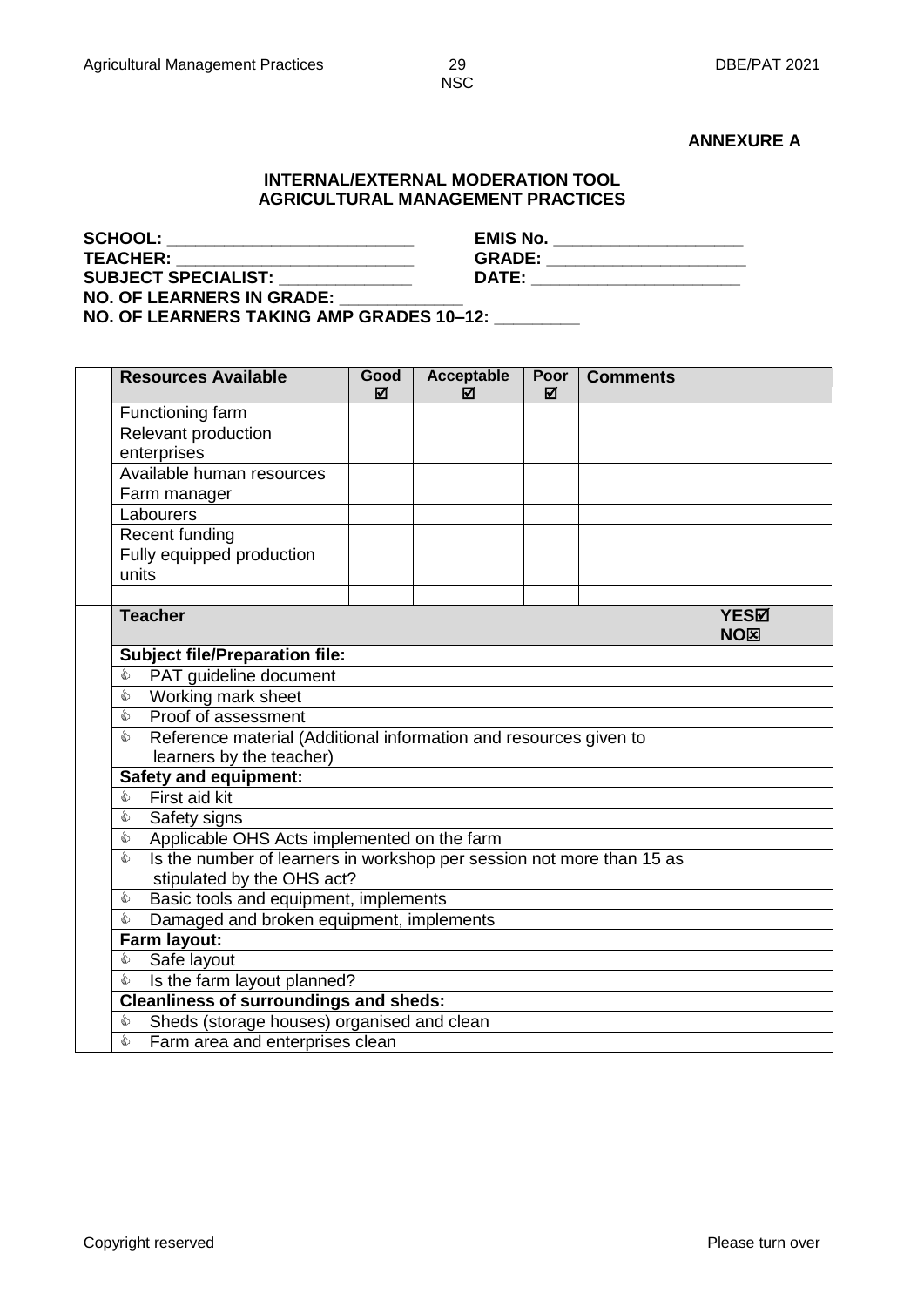### **ANNEXURE A** *(continued)*

| <b>Learner PAT project files</b>                                                                                           | YESM<br>NO⊠             |
|----------------------------------------------------------------------------------------------------------------------------|-------------------------|
| Is there a record of proof of planning by the teacher for the PAT?                                                         |                         |
| Did the learners follow the prescribed format of the PAT?                                                                  |                         |
| If not, is the PAT of the same standard or higher than the prescribed PAT?                                                 |                         |
| Do all learners have PAT portfolio files?                                                                                  |                         |
| Do all learners have a completed Learner Summary Record Sheet in their<br>portfolios?                                      |                         |
| Do all learners have a document that indicates planning for practical activities<br>as done by the teacher?                |                         |
| Did all learners complete the Declaration of Authenticity?                                                                 |                         |
| Did the learners complete all sections of the PAT sufficiently?                                                            |                         |
| Does evidence exist that all tasks were assessed by the teacher?                                                           |                         |
| Are all assessment tools completed and totals carried over to the mark sheet<br>correctly?                                 |                         |
| Does the assessment conducted by the teacher being fair, valid, and<br>reliable?                                           |                         |
| Is the mark allocation and level of achievement in line with the rest of the<br>province?                                  |                         |
| Will an adjustment of that average be needed?                                                                              |                         |
| Overall quality of the project                                                                                             | YESM<br>NOX             |
| Have all learners completed the PAT and has it been moderated?                                                             |                         |
| Do the marks allocated by the teacher in the rubrics match the available<br>evidence in the learner's file?                |                         |
| Internal/External moderation                                                                                               | YES⊠<br>NO <sub>⊠</sub> |
| Is there evidence of internal moderation by the HOD?                                                                       |                         |
| Is there evidence of external moderation by the subject specialist/advisor?                                                |                         |
| <b>Internal/External monitoring</b>                                                                                        | YES⊠<br>NOX             |
| Is there evidence of internal monitoring by the HOD?                                                                       |                         |
| Is there evidence of internal monitoring by the deputy principal?                                                          |                         |
| Is there evidence of external monitoring by the subject specialist/advisor?                                                |                         |
| Additional information. Add typed lists of the following information:                                                      |                         |
|                                                                                                                            |                         |
| Add List of Equipment needed for AMP                                                                                       |                         |
| Add List of Equipment in excess for AMP<br>Add List of Equipment that is broken beyond repair and that must be written off |                         |

### **Conclusive Observations:**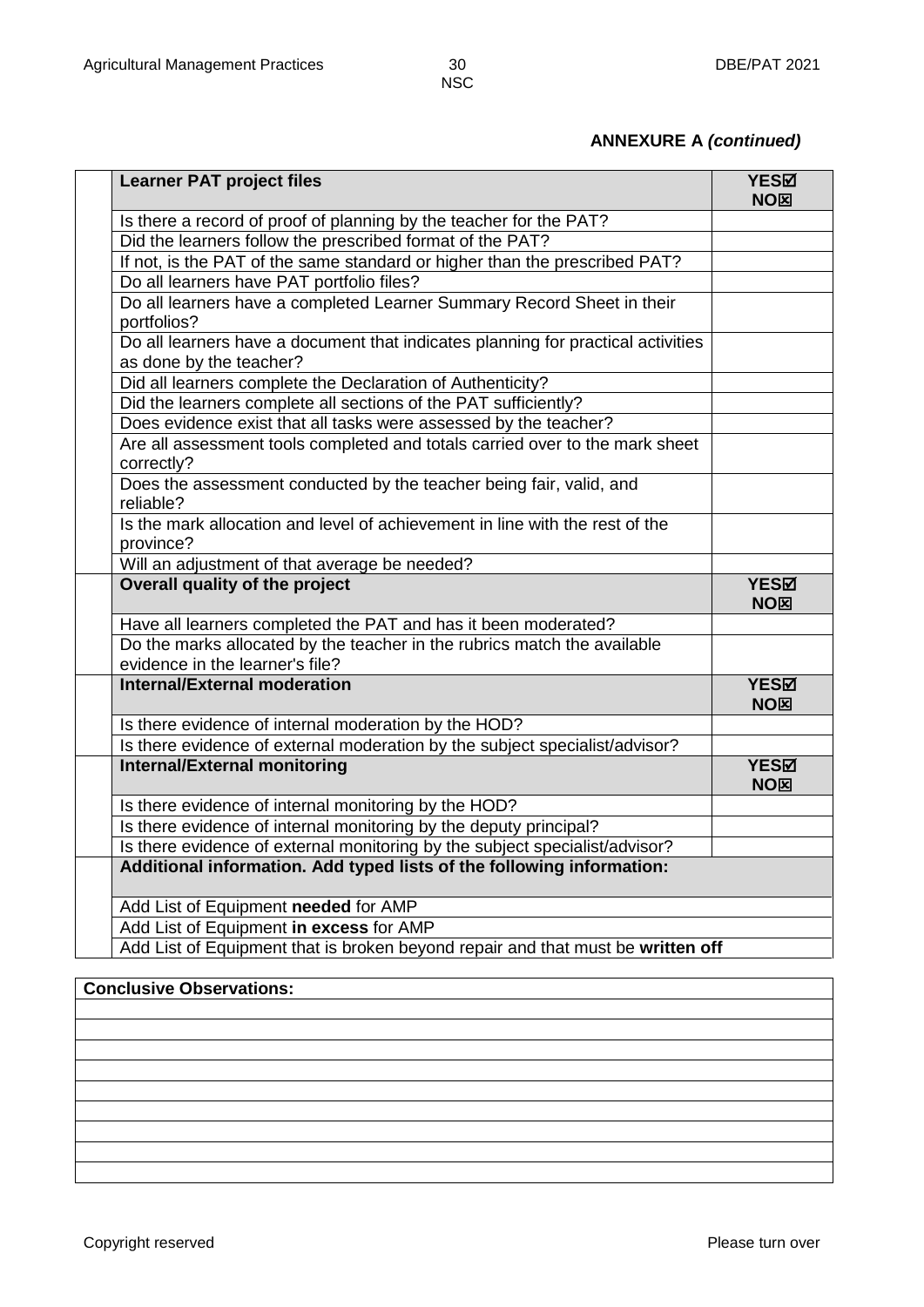### **ANNEXURE A** *(continued)*

| <b>Signature: Teacher</b>                          | <b>Date</b> | <b>Signature: HOD</b>       | <b>Date</b> |  |  |
|----------------------------------------------------|-------------|-----------------------------|-------------|--|--|
| <b>Signature: FET</b><br><b>Subject Specialist</b> | <b>Date</b> | <b>Signature: Principal</b> | <b>Date</b> |  |  |
|                                                    |             |                             |             |  |  |
|                                                    |             | <b>SCHOOL STAMP</b>         |             |  |  |
|                                                    |             |                             |             |  |  |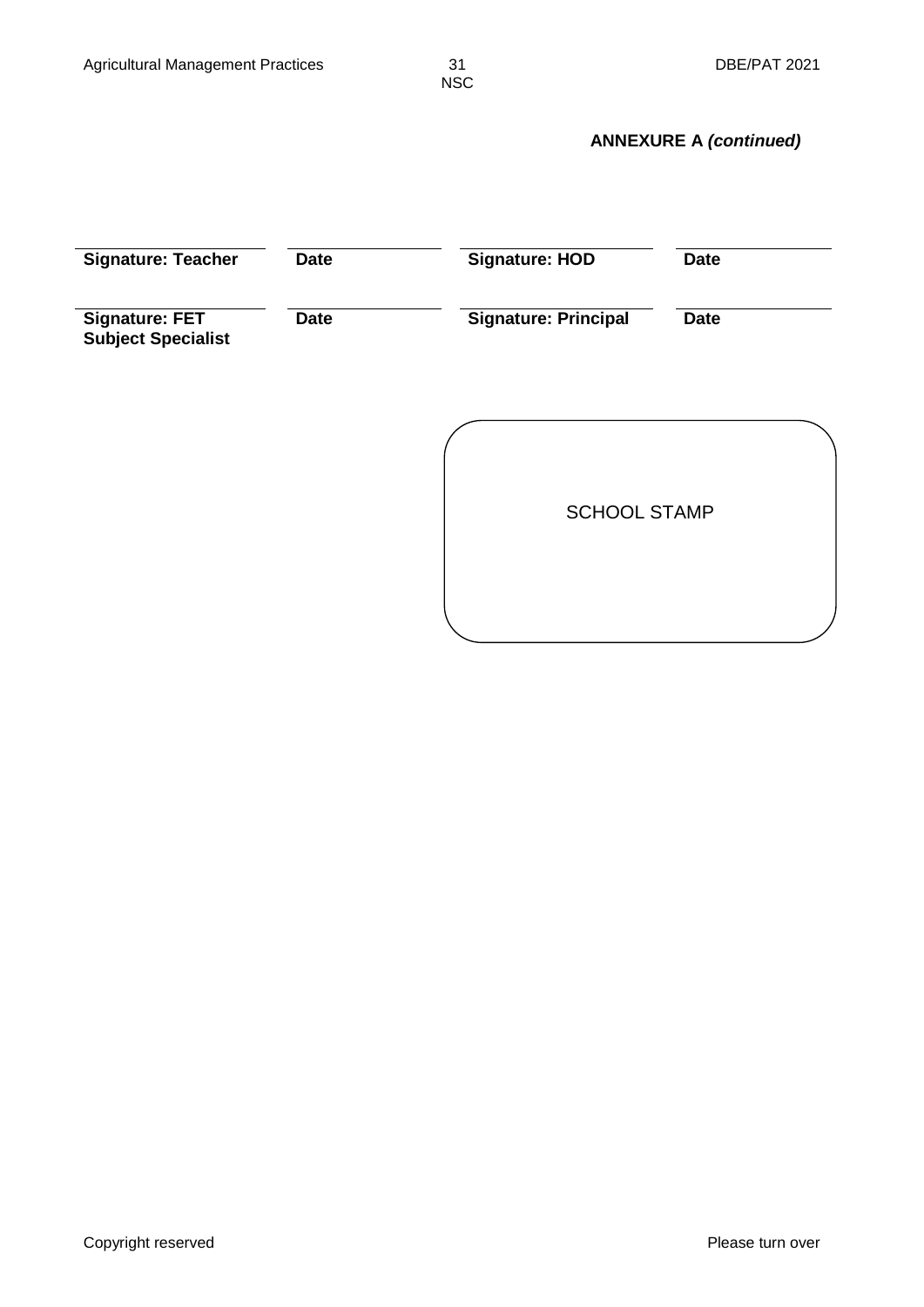#### **ANNEXURE B**

#### **MARKING OF THE PAT USING A RUBRIC**

The following rubrics may be useful to determine the mark allocation for the learners.

**NOTE:** When using rubrics and ratings the following should be taken into consideration:

For example, in this 4-level rating:

- Level 4 is the **Standard of excellence** level. Descriptions should indicate that all aspects of work exceed grade level expectations and show exemplary performance or understanding. This is a 'Wow!'.
- Level 3 is the **Approaching standard of excellence** level. Descriptions should indicate some aspects of work that exceed grade level expectations and demonstrate solid performance or understanding. This is a 'YES' achieved!
- Level 2 is the **Meets acceptable standard**. This level should indicate minimal competencies acceptable to meet grade level expectations. Performance and understanding are emerging or developing but there are some errors and mastery is not thorough This is a 'On the right track, but ...'.
- Level 1 is the **Does not meet acceptable standard yet**. This level indicates what is not adequate for grade level expectations and indicates that the learner has serious errors, omissions or misconceptions. This is a 'No, but …'. The teacher needs to make decisions about appropriate intervention to help the learner improve.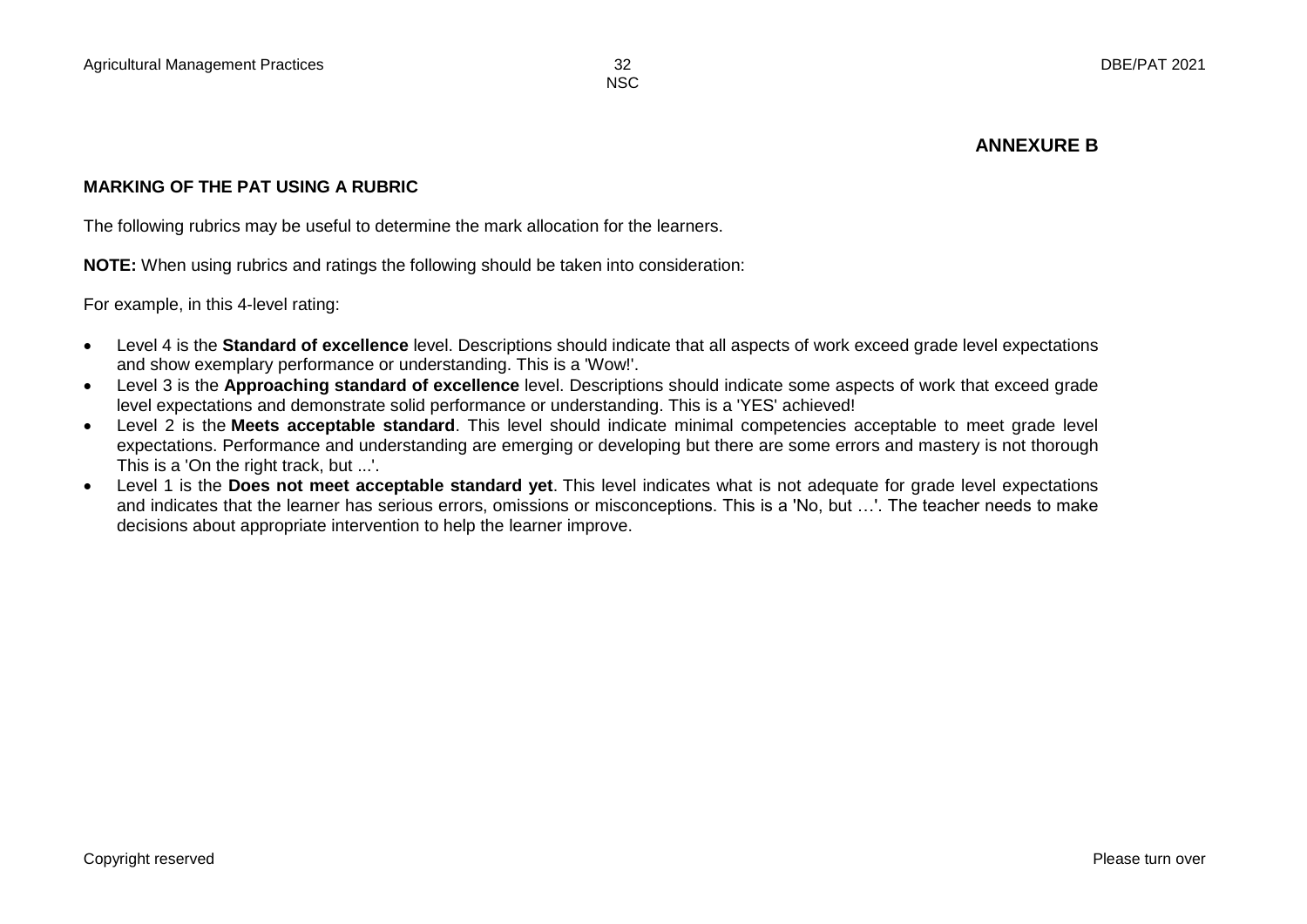#### **MANAGEMENT OVERVIEW: RUBRIC (the same rubrics can be adapted for the marking of other production enterprises**  *(see Grade 10: crop/vegetable/fruit production management overview)*

| <b>MANAGEMENT OVERVIEW</b>        | <b>GRADE 10</b>                            | <b>LEVEL ACHIEVED</b>     |                          |                        |                           |  |  |
|-----------------------------------|--------------------------------------------|---------------------------|--------------------------|------------------------|---------------------------|--|--|
| Layout of production cycle -      | Determined by scenario                     |                           | $\overline{\mathbf{z}}$  | $\mathbf{3}$           |                           |  |  |
| as determined by the              | (what do you want the learner to           | A few of the required     | Some of the required     | Most of the required   | All the required elements |  |  |
| available scenario                | do under each aspect)                      | elements are offered.     | elements are offered.    | elements are offered.  | are offered.              |  |  |
|                                   |                                            | The required              | The required information | The required           | The required information  |  |  |
|                                   |                                            | information is not clear. | is moderately clear.     | information is mainly  | is very clear.            |  |  |
|                                   |                                            | The information is not    | The information is       | clear. Organisation of | The information is highly |  |  |
| <b>Aspects</b>                    | <b>Content expectation</b>                 | organised.                | moderately organised.    | information is good.   | organised.                |  |  |
| Tools needed to implement/        | Equipment needed to achieve                |                           |                          |                        |                           |  |  |
| realise production task           | the expectation in the scenario            |                           |                          |                        |                           |  |  |
|                                   | • List of equipment (inventory)            |                           |                          |                        |                           |  |  |
| Soil analysis                     | Study of soil profile and type of          |                           |                          |                        |                           |  |  |
|                                   | soil available                             |                           |                          |                        |                           |  |  |
| Soil preparation                  | Tasks that need to be done.                |                           |                          |                        |                           |  |  |
| <b>Management before planting</b> | What must be checked/done?                 |                           |                          |                        |                           |  |  |
|                                   | Cultivars selected and                     |                           |                          |                        |                           |  |  |
|                                   | reasons                                    |                           |                          |                        |                           |  |  |
|                                   | Optimal plant date according               |                           |                          |                        |                           |  |  |
|                                   | to rainfall distribution                   |                           |                          |                        |                           |  |  |
| <b>Planting</b>                   | Plant methods, actions involved            |                           |                          |                        |                           |  |  |
|                                   | in the process                             |                           |                          |                        |                           |  |  |
|                                   | • Production method followed               |                           |                          |                        |                           |  |  |
| <b>Fertilisation practices</b>    | Types and methods                          |                           |                          |                        |                           |  |  |
|                                   | Fertilisation needs according<br>$\bullet$ |                           |                          |                        |                           |  |  |
|                                   | to soil analysis                           |                           |                          |                        |                           |  |  |
| <b>Crop protection programme</b>  | List of actions                            |                           |                          |                        |                           |  |  |
| <b>Growth period</b>              | List of planning and                       |                           |                          |                        |                           |  |  |
|                                   | management actions to be                   |                           |                          |                        |                           |  |  |
|                                   | implemented over the period                |                           |                          |                        |                           |  |  |
|                                   | (growth curve)                             |                           |                          |                        |                           |  |  |
| <b>Harvesting</b>                 | List of actions                            |                           |                          |                        |                           |  |  |
| <b>Record keeping</b>             | Which records should be kept,              |                           |                          |                        |                           |  |  |
|                                   | e.g.                                       |                           |                          |                        |                           |  |  |
|                                   | Physical records                           |                           |                          |                        |                           |  |  |
|                                   | <b>Tools</b>                               |                           |                          |                        |                           |  |  |
|                                   | Rainfall etc.                              |                           |                          |                        |                           |  |  |
| <b>Financial aspects</b>          | Basic cost calculation                     |                           |                          |                        |                           |  |  |
| Processing, value adding          | Basic harvesting and packing               |                           |                          |                        |                           |  |  |
| and marketing                     |                                            |                           |                          |                        |                           |  |  |
| <b>MARK</b>                       |                                            |                           |                          |                        |                           |  |  |

**NSC**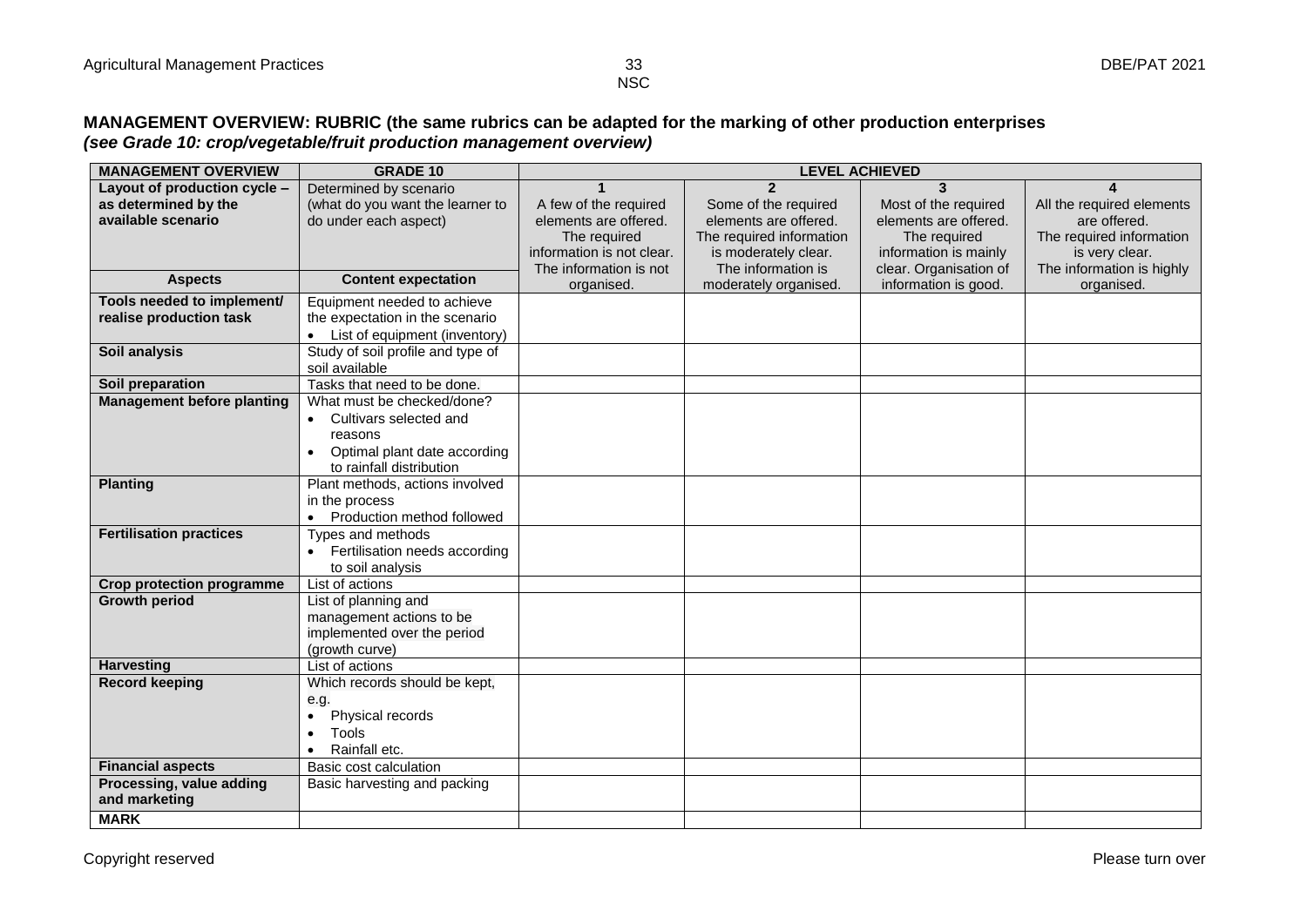#### **GRADE 11: RUBRIC – CROP/VEGETABLE/FRUIT PRODUCTION MANAGEMENT OVERVIEW**

| <b>MANAGEMENT OVERVIEW</b>        |                                                          | <b>LEVEL ACHIEVED</b>     |                          |                        |                           |  |  |  |
|-----------------------------------|----------------------------------------------------------|---------------------------|--------------------------|------------------------|---------------------------|--|--|--|
| Layout of production cycle -      | Determined by scenario                                   |                           | $\overline{2}$           | 3                      |                           |  |  |  |
| as determined by the              | (what do you want the learner to                         | A few of the required     | Some of the required     | Most of the required   | All the required elements |  |  |  |
| available scenario                | do under each aspect)                                    | elements are offered.     | elements are offered.    | elements are offered.  | are offered.              |  |  |  |
|                                   |                                                          | The required              | The required information | The required           | The required information  |  |  |  |
|                                   |                                                          | information is not clear. | is moderately clear.     | information is mainly  | is very clear.            |  |  |  |
|                                   |                                                          | The information is not    | The information is       | clear. Organisation of | The information is highly |  |  |  |
| <b>Aspects</b>                    | <b>Content expectation</b>                               | organised.                | moderately organised.    | information is good.   | organised.                |  |  |  |
| Tools needed to implement/        | Type and amount                                          |                           |                          |                        |                           |  |  |  |
| realise production task           | Tools required to operate                                |                           |                          |                        |                           |  |  |  |
|                                   | hectares as in scenario                                  |                           |                          |                        |                           |  |  |  |
| Soil analysis                     | Soil sampling and analysis                               |                           |                          |                        |                           |  |  |  |
| Soil preparation                  | Detailed information about tasks,                        |                           |                          |                        |                           |  |  |  |
|                                   | when to do                                               |                           |                          |                        |                           |  |  |  |
| <b>Management before planting</b> | What is important for a particular                       |                           |                          |                        |                           |  |  |  |
|                                   | crop                                                     |                           |                          |                        |                           |  |  |  |
|                                   | Cultivars and reasons<br>$\bullet$                       |                           |                          |                        |                           |  |  |  |
|                                   | Optimal plant date according to                          |                           |                          |                        |                           |  |  |  |
|                                   | rainfall distribution and why<br>Optimal plant condition |                           |                          |                        |                           |  |  |  |
|                                   | (inter/intra row)                                        |                           |                          |                        |                           |  |  |  |
| <b>Planting</b>                   | Detailed information about actions,                      |                           |                          |                        |                           |  |  |  |
|                                   | like when, how and how much and                          |                           |                          |                        |                           |  |  |  |
|                                   | what to do                                               |                           |                          |                        |                           |  |  |  |
| <b>Fertilisation practices</b>    | Detailed information about when,                         |                           |                          |                        |                           |  |  |  |
|                                   | how, types and volumes                                   |                           |                          |                        |                           |  |  |  |
| <b>Crop protection programme</b>  | Detailed information on planning and                     |                           |                          |                        |                           |  |  |  |
|                                   | management actions to be                                 |                           |                          |                        |                           |  |  |  |
|                                   | implemented over the period (growth                      |                           |                          |                        |                           |  |  |  |
|                                   | curve)<br>Fertilisation needs according to soil          |                           |                          |                        |                           |  |  |  |
| <b>Growth period</b>              | analysis according to planned yield                      |                           |                          |                        |                           |  |  |  |
|                                   | Stages and quantities<br>$\bullet$                       |                           |                          |                        |                           |  |  |  |
| <b>Harvest</b>                    | Yield estimations                                        |                           |                          |                        |                           |  |  |  |
| <b>Record keeping</b>             | Purchases and use of current                             |                           |                          |                        |                           |  |  |  |
|                                   | assets                                                   |                           |                          |                        |                           |  |  |  |
|                                   | Labour                                                   |                           |                          |                        |                           |  |  |  |
|                                   | Physical records about your                              |                           |                          |                        |                           |  |  |  |
|                                   | enterprise, etc.                                         |                           |                          |                        |                           |  |  |  |
| <b>Financial aspects</b>          | Basic costs: seed, fertilisation and                     |                           |                          |                        |                           |  |  |  |
|                                   | protection (health)                                      |                           |                          |                        |                           |  |  |  |
| Processing, value adding          | Harvesting and packing                                   |                           |                          |                        |                           |  |  |  |
| and marketing                     |                                                          |                           |                          |                        |                           |  |  |  |
| <b>MARK</b>                       |                                                          |                           |                          |                        |                           |  |  |  |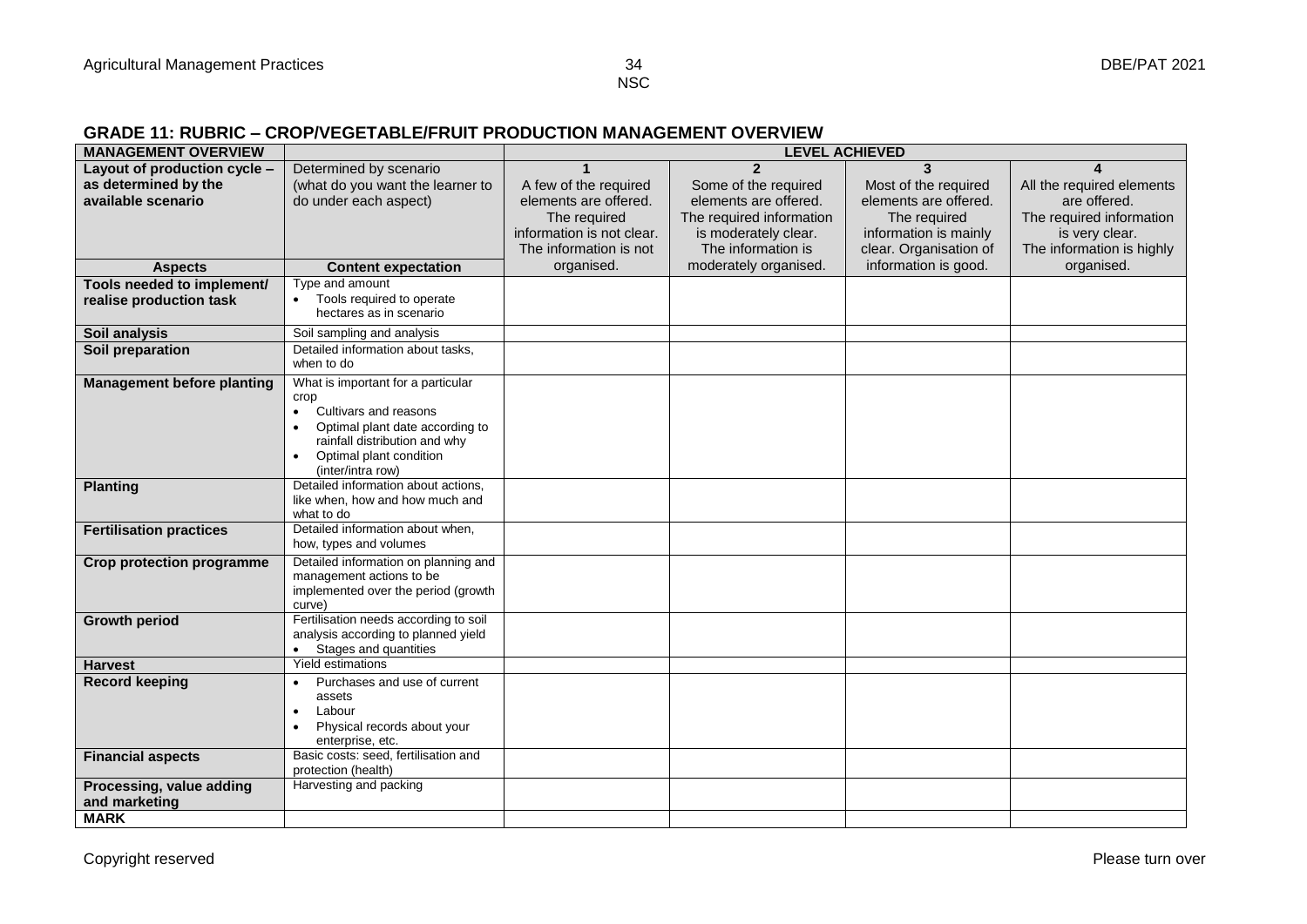#### **GRADE 12: RUBRIC – CROP/VEGETABLE/FRUIT PRODUCTION MANAGEMENT OVERVIEW**

| <b>MANAGEMENT OVERVIEW</b>                      |                                                      |                        | <b>LEVEL ACHIEVED</b>   |                        |                     |
|-------------------------------------------------|------------------------------------------------------|------------------------|-------------------------|------------------------|---------------------|
| Layout of production cycle – as                 | Determined by scenario                               |                        | $\overline{\mathbf{c}}$ | 3                      |                     |
| determined by the available                     | (what do you want the learner to                     | A few of the required  | Some of the required    | Most of the required   | All the required    |
| scenario                                        | do under each aspect)                                | elements are offered.  | elements are offered.   | elements are offered.  | elements are        |
|                                                 |                                                      | The required           | The required            | The required           | offered.            |
|                                                 |                                                      | information is not     | information is          | information is mainly  | The required        |
|                                                 |                                                      | clear.                 | moderately clear.       | clear. Organisation of | information is very |
|                                                 |                                                      | The information is not | The information is      | information is good.   | clear.              |
|                                                 |                                                      | organised.             | moderately              |                        | The information is  |
|                                                 |                                                      |                        | organised.              |                        | highly organised.   |
| <b>Aspects</b>                                  | <b>Content expectation</b>                           |                        |                         |                        |                     |
| <b>Resources required/</b>                      | Type and amount<br>$\bullet$                         |                        |                         |                        |                     |
| implements needed to realise<br>production task | Costing for tools required to<br>$\bullet$           |                        |                         |                        |                     |
|                                                 | operate hectares as in                               |                        |                         |                        |                     |
|                                                 | scenario                                             |                        |                         |                        |                     |
| <b>SWOT analysis and business</b>               | Basic analysis and business                          |                        |                         |                        |                     |
| plan to obtain funding                          | plan and marketing plan                              |                        |                         |                        |                     |
| Soil analysis                                   | Soil sampling and analysis                           |                        |                         |                        |                     |
|                                                 | Application of practices in                          |                        |                         |                        |                     |
|                                                 | farming system                                       |                        |                         |                        |                     |
| Soil preparation                                | Detailed information about tasks.                    |                        |                         |                        |                     |
|                                                 | when to do.                                          |                        |                         |                        |                     |
|                                                 | Costing, management aspects<br>that must take place. |                        |                         |                        |                     |
| <b>Management before planting</b>               | What is important for a particular                   |                        |                         |                        |                     |
|                                                 | crop:                                                |                        |                         |                        |                     |
|                                                 | Cultivars and reasons<br>$\bullet$                   |                        |                         |                        |                     |
|                                                 | Optimal plant date according                         |                        |                         |                        |                     |
|                                                 | to rainfall distribution and why                     |                        |                         |                        |                     |
|                                                 | Optimal plant condition                              |                        |                         |                        |                     |
|                                                 | (inter/intra row)                                    |                        |                         |                        |                     |
|                                                 | (Combine with partial budget to                      |                        |                         |                        |                     |
|                                                 | make comparisons)                                    |                        |                         |                        |                     |
| <b>Planting</b>                                 | Detailed information about actions                   |                        |                         |                        |                     |
|                                                 | like when, how and how much and                      |                        |                         |                        |                     |
|                                                 | what to do.                                          |                        |                         |                        |                     |
| <b>Fertilisation practices</b>                  | Detailed information about when,                     |                        |                         |                        |                     |
|                                                 | how, types and volumes                               |                        |                         |                        |                     |
|                                                 | Costing, general management                          |                        |                         |                        |                     |
|                                                 | and calibration                                      |                        |                         |                        |                     |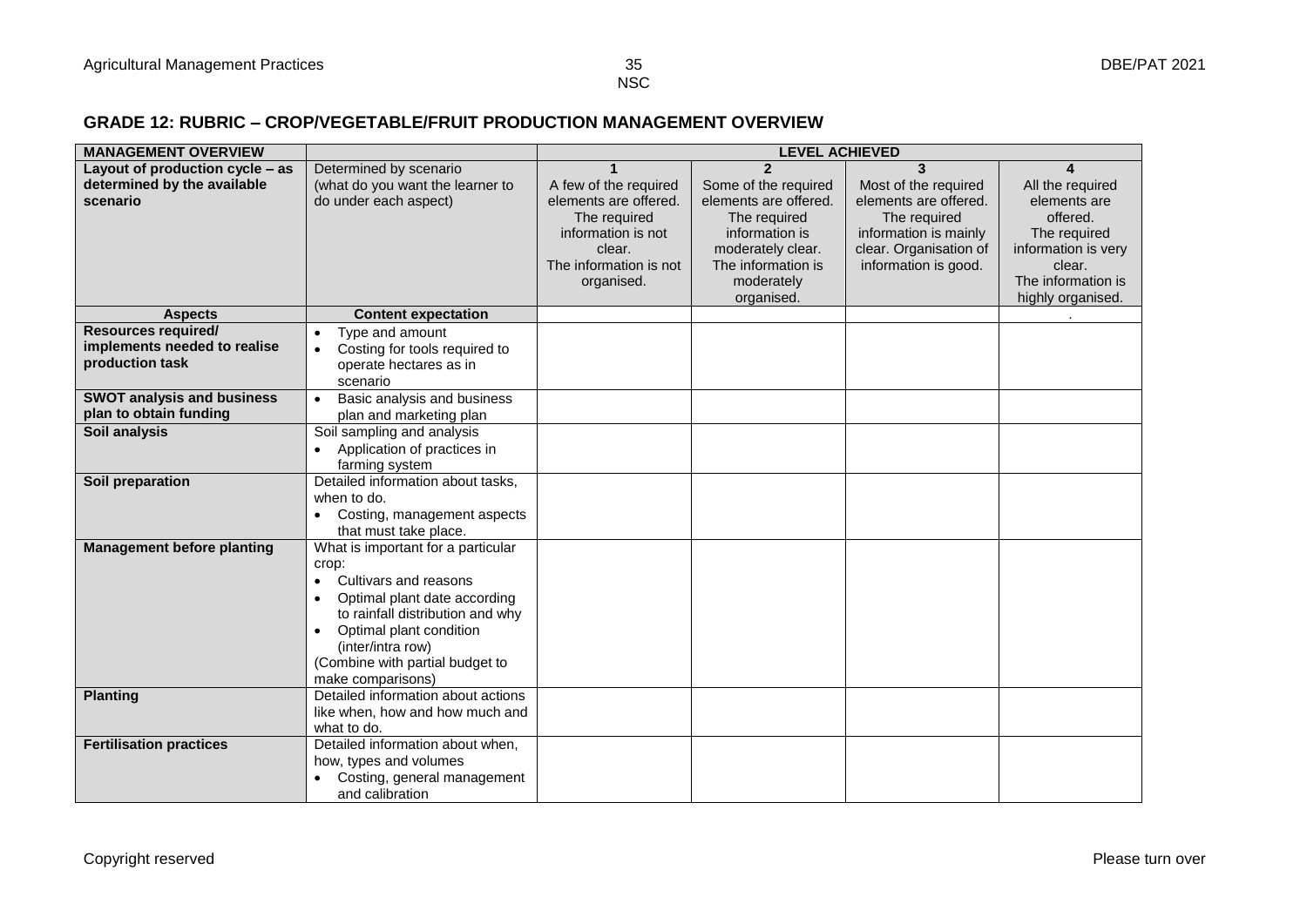## **GRADE 12 RUBRIC CROP/VEGETABLE/FRUIT PRODUCTION MANAGEMENT OVERVIEW** *(continued)*

| <b>Crop protection programme</b> | Detailed information on planning          |  |  |
|----------------------------------|-------------------------------------------|--|--|
|                                  | and management actions to be              |  |  |
|                                  | implemented over the period               |  |  |
|                                  | (growth curve).                           |  |  |
|                                  | Cost and management                       |  |  |
|                                  | principles                                |  |  |
| <b>Growth period</b>             | Stage and quantities                      |  |  |
|                                  | Cost calculation and pricing<br>$\bullet$ |  |  |
|                                  | soil analysis and planned                 |  |  |
|                                  | returns                                   |  |  |
|                                  |                                           |  |  |
|                                  | (Combine with partial budget to           |  |  |
|                                  | make comparisons)                         |  |  |
| <b>Harvest</b>                   | Harvesting                                |  |  |
| Methods, precautions and details | Pre harvest analysis<br>$\bullet$         |  |  |
| of the required actions          | Crop forecasts/planning                   |  |  |
|                                  | Handling, sorting, grading and            |  |  |
|                                  | storing                                   |  |  |
| <b>Record keeping</b>            | Data handling and interpretation          |  |  |
|                                  | Purchases and use of current              |  |  |
|                                  | assets                                    |  |  |
|                                  | Labour                                    |  |  |
|                                  | Physical records                          |  |  |
| <b>Financial aspects</b>         | Financial statements/budgets etc.         |  |  |
|                                  | Budgets, etc.                             |  |  |
|                                  | Keeping examples of the                   |  |  |
|                                  | different statements                      |  |  |
| Processing, value adding and     | Processing, value added,                  |  |  |
| marketing                        | packaging and sales/SAFEX                 |  |  |
| <b>Agritourism</b>               | Investigate the possibilities of          |  |  |
|                                  | agritourism in your enterprise            |  |  |
| <b>MARK ALLOCATION</b>           |                                           |  |  |

**NSC**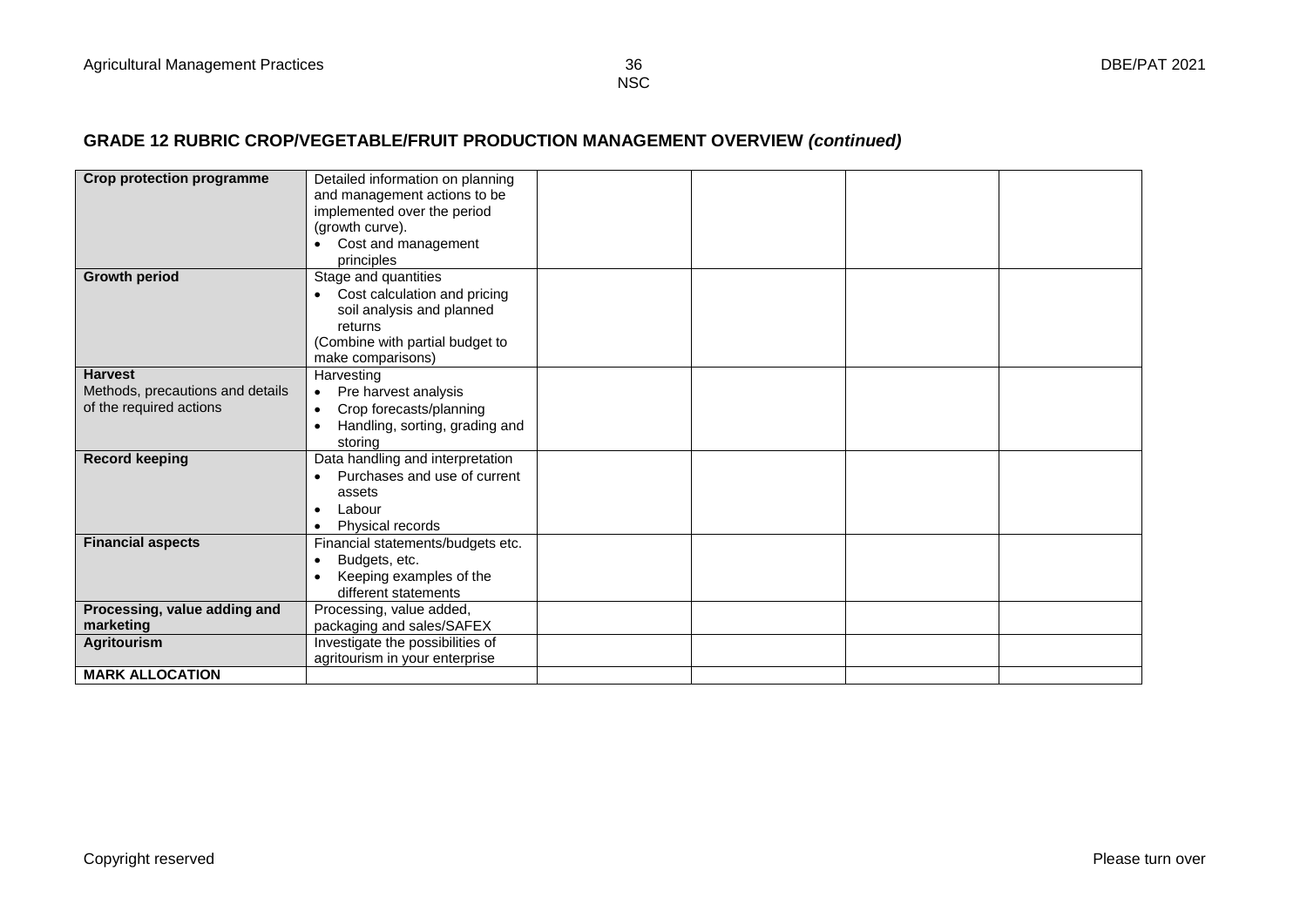#### **ANNEXURE B**

### **RUBRIC FOR LEARNER INVOLVEMENT (to be used in collaboration with time sheet)**

| <b>Criteria/Requirements</b> |                                        |                                              |                                             |
|------------------------------|----------------------------------------|----------------------------------------------|---------------------------------------------|
| <b>Responsibility</b>        | Follows prescribed or verbal           | Follows written and verbal instructions with | Follows written and verbal instructions     |
| (Leadership)                 | instructions with a lot of assistance. | limited assistance.                          | without assistance.                         |
|                              | Indicates no sense for safety          | Aware of the need for safety procedures,     | Follows proper safety procedures.           |
|                              | procedures, even with instructions.    | but has difficulty to identify them without  | Accepts responsibility easily and takes     |
|                              | Shows no or little responsibility      | quidance.                                    | leadership during group work.               |
|                              | towards the work.                      | Shows responsibility towards the work.       |                                             |
| <b>Initiative</b>            | Uncertain about how to proceed.        | Offers solutions or explanations for         | Offers solutions or explanations for        |
| (Planning and goal-          | Needs a lot of assistance.             | unexpected problems with guidance.           | unexpected problems.                        |
| setting)                     | Recognises only noticeable errors in   | Recognises errors in experimental            | Ability to recognise problems or to         |
| 2                            | experimental methodology with a lot of | methodology with assistance.                 | anticipate problems and solve them          |
|                              | assistance.                            |                                              | without assistance.                         |
|                              |                                        |                                              | Indicates errors in experimental method     |
|                              |                                        |                                              | and results.                                |
| Technique                    | Clumsy and awkward handling of         | Handles implements, tools, and apparatus     | Method and systematic approach to tasks.    |
| (Execution and               | implements, tools, apparatus.          | effectively.                                 | Handles implements, tools and apparatus     |
| organising)                  | Executes practical activities with     | Adequate execution of practical              | with self-confidence.                       |
| 3                            | difficulty.                            | procedures.                                  | Skilled execution of practical procedures.  |
| <b>Endurance</b>             | Practical tasks and written work       | Required practical tasks and written work    | Required tasks and written work are         |
| (Leadership and              | incomplete.                            | completed with motivation.                   | complete.                                   |
| motivation)                  | Somehow not interested in and          | Shows some interest in execution of tasks.   | Positive attitude, good motivation.         |
| 4                            | impatient about the execution of the   | Willingness to execute repeating             | Willingness to execute repeating            |
|                              | tasks.                                 | procedures with motivation.                  | procedures.                                 |
|                              | Inclined not to repeat procedures.     |                                              |                                             |
| Quality                      | Hastens through practical tasks.       | Proper practical work with satisfactory to   | Proper practical work.                      |
| (Evaluating, control         | Superficial with less attention to     | good results.                                | Evidence of detail to acquire good results. |
| and coordinating)            | complete product.                      | Written work mostly accurate and clearly.    | Written work is neat, accurate and clear.   |
| 5.                           | Written work inaccurate and poor.      |                                              |                                             |